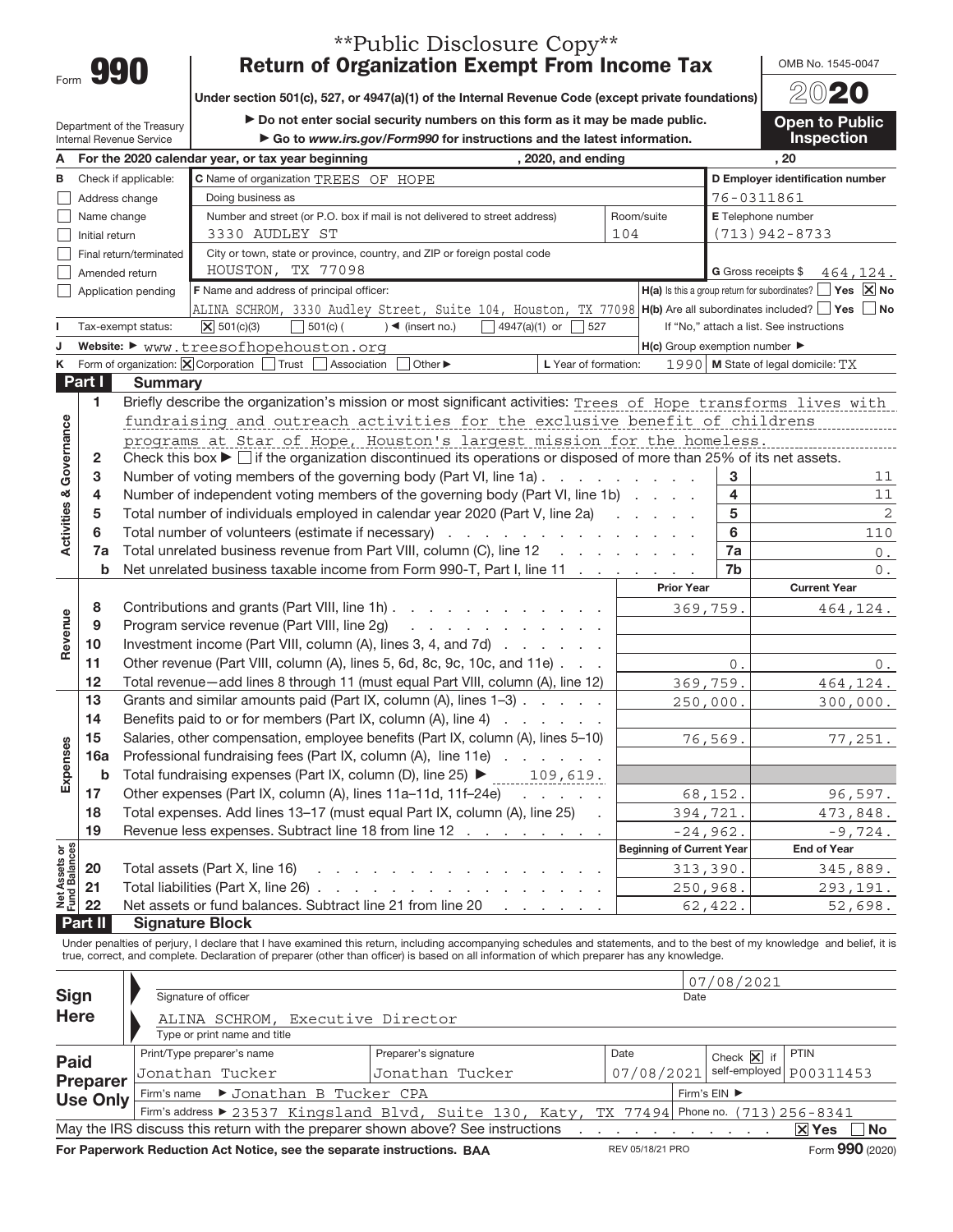| Form 990 (2020) | Page 2                                                                                                                                                                                                                                                                                                                                      |
|-----------------|---------------------------------------------------------------------------------------------------------------------------------------------------------------------------------------------------------------------------------------------------------------------------------------------------------------------------------------------|
| Part III        | <b>Statement of Program Service Accomplishments</b><br>Check if Schedule O contains a response or note to any line in this Part III                                                                                                                                                                                                         |
| 1.              | Briefly describe the organization's mission:                                                                                                                                                                                                                                                                                                |
|                 | Trees of Hope transforms lives with fundraising and outreach activities for                                                                                                                                                                                                                                                                 |
|                 | the exclusive benefit of childrens programs at Star of Hope, Houston's                                                                                                                                                                                                                                                                      |
|                 | largest mission for the homeless.                                                                                                                                                                                                                                                                                                           |
|                 |                                                                                                                                                                                                                                                                                                                                             |
| $\mathbf{2}$    | Did the organization undertake any significant program services during the year which were not listed on the<br>$\Box$ Yes $\bar{\boxtimes}$ No<br>If "Yes," describe these new services on Schedule O.                                                                                                                                     |
| 3               | Did the organization cease conducting, or make significant changes in how it conducts, any program<br>$\Box$ Yes $\Box$ No                                                                                                                                                                                                                  |
|                 | If "Yes," describe these changes on Schedule O.                                                                                                                                                                                                                                                                                             |
| 4               | Describe the organization's program service accomplishments for each of its three largest program services, as measured by<br>expenses. Section 501(c)(3) and 501(c)(4) organizations are required to report the amount of grants and allocations to others,<br>the total expenses, and revenue, if any, for each program service reported. |
| 4a              | $0.$ )                                                                                                                                                                                                                                                                                                                                      |
|                 | Trees of Hope was founded in 1990 as a non-profit organization with the specific<br>purpose to conduct fundraising activities for the exclusive benefit of the<br>children that reside at Star of Hope Mission, Houston's largest agency for<br>the homeless. The annual gift from Trees of Hope is the largest single gift Star            |
|                 |                                                                                                                                                                                                                                                                                                                                             |
|                 |                                                                                                                                                                                                                                                                                                                                             |
|                 |                                                                                                                                                                                                                                                                                                                                             |
|                 |                                                                                                                                                                                                                                                                                                                                             |
|                 |                                                                                                                                                                                                                                                                                                                                             |
| 4b.             | (Code: _____________) (Expenses $\frac{1}{2}$ $\frac{34,948}{2}$ including grants of $\frac{1}{2}$ $\frac{0}{2}$ (Revenue $\frac{1}{2}$ $\frac{0}{2}$ $\frac{0}{2}$ )                                                                                                                                                                       |
|                 | Each year Trees of Hope sponsors two "Back to School" shoe events for the Star                                                                                                                                                                                                                                                              |
|                 | of Hope children which provides new shoes and socks for these children                                                                                                                                                                                                                                                                      |
|                 | to begin the school year. We raise funds to purchase the shoes and socks,                                                                                                                                                                                                                                                                   |
|                 |                                                                                                                                                                                                                                                                                                                                             |
|                 | Trees of Hope also has a Mother's Day Event that provides lunch and a                                                                                                                                                                                                                                                                       |
|                 | a gift for the Mothers that reside at Star of Hope and our newest program.                                                                                                                                                                                                                                                                  |
|                 | is the Trees of Hope Toy Store at the Star of Hope Mission that Trees of                                                                                                                                                                                                                                                                    |
|                 |                                                                                                                                                                                                                                                                                                                                             |
|                 | Throughout the year, Trees of Hope engages in other outreach programs.                                                                                                                                                                                                                                                                      |
|                 |                                                                                                                                                                                                                                                                                                                                             |
|                 |                                                                                                                                                                                                                                                                                                                                             |
| 4c              | including grants of \$ (Revenue \$<br>) (Expenses \$<br>(Code:                                                                                                                                                                                                                                                                              |
|                 |                                                                                                                                                                                                                                                                                                                                             |
|                 |                                                                                                                                                                                                                                                                                                                                             |
|                 |                                                                                                                                                                                                                                                                                                                                             |
|                 |                                                                                                                                                                                                                                                                                                                                             |
|                 |                                                                                                                                                                                                                                                                                                                                             |
|                 |                                                                                                                                                                                                                                                                                                                                             |
|                 |                                                                                                                                                                                                                                                                                                                                             |
|                 |                                                                                                                                                                                                                                                                                                                                             |
|                 |                                                                                                                                                                                                                                                                                                                                             |
|                 |                                                                                                                                                                                                                                                                                                                                             |
|                 |                                                                                                                                                                                                                                                                                                                                             |
|                 | 4d Other program services (Describe on Schedule O.)                                                                                                                                                                                                                                                                                         |
| 4e              | (Expenses \$<br>including grants of \$<br>) (Revenue \$<br>Total program service expenses<br>334,948.                                                                                                                                                                                                                                       |
|                 |                                                                                                                                                                                                                                                                                                                                             |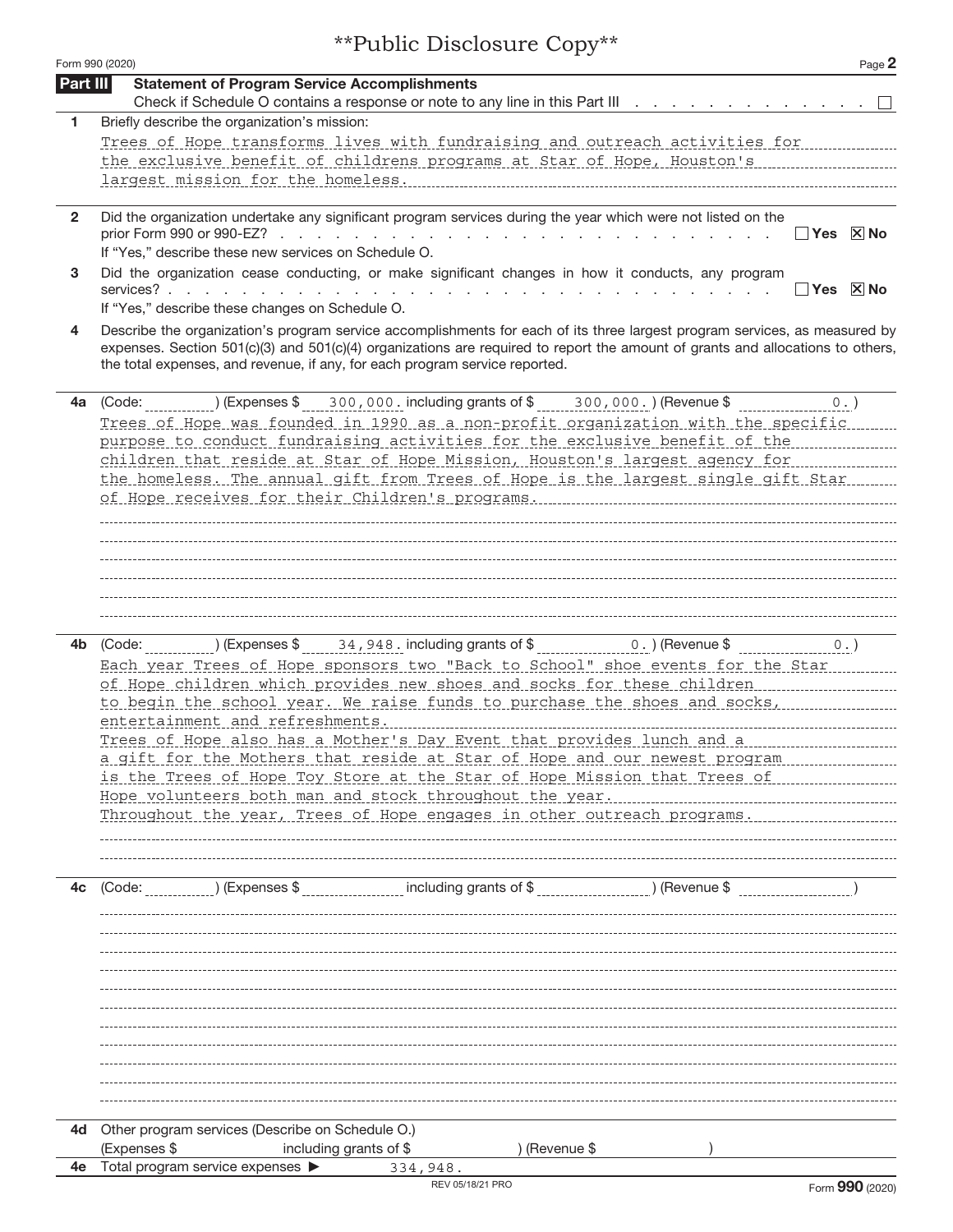|              | Form 990 (2020)                                                                                                                                                                                                                                                                                                     |                 |              | Page 3               |
|--------------|---------------------------------------------------------------------------------------------------------------------------------------------------------------------------------------------------------------------------------------------------------------------------------------------------------------------|-----------------|--------------|----------------------|
| Part IV      | <b>Checklist of Required Schedules</b>                                                                                                                                                                                                                                                                              |                 |              |                      |
|              |                                                                                                                                                                                                                                                                                                                     |                 | Yes $ $      | <b>No</b>            |
| 1            | Is the organization described in section 501(c)(3) or 4947(a)(1) (other than a private foundation)? If "Yes,"                                                                                                                                                                                                       | 1               | $\times$     |                      |
| $\mathbf{2}$ | Is the organization required to complete Schedule B, Schedule of Contributors See instructions?                                                                                                                                                                                                                     | $\overline{2}$  | $\mathsf{x}$ |                      |
| 3            | Did the organization engage in direct or indirect political campaign activities on behalf of or in opposition to<br>candidates for public office? If "Yes," complete Schedule C, Part I.                                                                                                                            | 3               |              | $\times$             |
| 4            | Section 501(c)(3) organizations. Did the organization engage in lobbying activities, or have a section 501(h)<br>election in effect during the tax year? If "Yes," complete Schedule C, Part II                                                                                                                     | 4               |              | $\times$             |
| 5            | Is the organization a section $501(c)(4)$ , $501(c)(5)$ , or $501(c)(6)$ organization that receives membership dues,<br>assessments, or similar amounts as defined in Revenue Procedure 98-19? If "Yes," complete Schedule C, Part III                                                                              | 5               |              | $\times$             |
| 6            | Did the organization maintain any donor advised funds or any similar funds or accounts for which donors<br>have the right to provide advice on the distribution or investment of amounts in such funds or accounts? If<br>"Yes," complete Schedule D, Part I<br>and the contract of the contract of the contract of | 6               |              | ×                    |
| 7            | Did the organization receive or hold a conservation easement, including easements to preserve open space,<br>the environment, historic land areas, or historic structures? If "Yes," complete Schedule D, Part II                                                                                                   | $\overline{7}$  |              | ×                    |
| 8            | Did the organization maintain collections of works of art, historical treasures, or other similar assets? If "Yes,"                                                                                                                                                                                                 | 8               |              | $\times$             |
| 9            | Did the organization report an amount in Part X, line 21, for escrow or custodial account liability, serve as a<br>custodian for amounts not listed in Part X; or provide credit counseling, debt management, credit repair, or<br>debt negotiation services? If "Yes," complete Schedule D, Part IV                | 9               |              | ×                    |
| 10           | Did the organization, directly or through a related organization, hold assets in donor-restricted endowments                                                                                                                                                                                                        | 10              |              | $\times$             |
| 11           | If the organization's answer to any of the following questions is "Yes," then complete Schedule D, Parts VI,<br>VII, VIII, IX, or X as applicable.                                                                                                                                                                  |                 |              |                      |
| a            | Did the organization report an amount for land, buildings, and equipment in Part X, line 10? If "Yes,"                                                                                                                                                                                                              | 11a             |              | ×                    |
| b            | Did the organization report an amount for investments-other securities in Part X, line 12, that is 5% or more<br>of its total assets reported in Part X, line 16? If "Yes," complete Schedule D, Part VII                                                                                                           | 11 <sub>b</sub> |              | ×                    |
| c            | Did the organization report an amount for investments - program related in Part X, line 13, that is 5% or more<br>of its total assets reported in Part X, line 16? If "Yes," complete Schedule D, Part VIII                                                                                                         | 11c             |              | ×                    |
| d            | Did the organization report an amount for other assets in Part X, line 15, that is 5% or more of its total assets<br>reported in Part X, line 16? If "Yes," complete Schedule D, Part IX                                                                                                                            | 11d             |              | $\times$             |
| е            | Did the organization report an amount for other liabilities in Part X, line 25? If "Yes," complete Schedule D, Part X                                                                                                                                                                                               | 11e             |              | $\times$             |
| f            | Did the organization's separate or consolidated financial statements for the tax year include a footnote that addresses<br>the organization's liability for uncertain tax positions under FIN 48 (ASC 740)? If "Yes," complete Schedule D, Part X                                                                   | 11f             |              | $\times$             |
| 12а          | Did the organization obtain separate, independent audited financial statements for the tax year? If "Yes," complete<br>Schedule D. Parts XI and XII recently recently a series and contact the contact of the series of the series of                                                                               | 12a             |              | ×                    |
| b            | Was the organization included in consolidated, independent audited financial statements for the tax year? If<br>"Yes," and if the organization answered "No" to line 12a, then completing Schedule D, Parts XI and XII is optional                                                                                  | 12 <sub>b</sub> |              | ×                    |
| 13<br>14a    | Is the organization a school described in section $170(b)(1)(A)(ii)?$ If "Yes," complete Schedule E<br>Did the organization maintain an office, employees, or agents outside of the United States?                                                                                                                  | 13<br>14a       |              | $\times$<br>$\times$ |
| b            | Did the organization have aggregate revenues or expenses of more than \$10,000 from grantmaking,<br>fundraising, business, investment, and program service activities outside the United States, or aggregate<br>foreign investments valued at \$100,000 or more? If "Yes," complete Schedule F, Parts I and IV.    | 14 <sub>b</sub> |              | ×                    |
| 15           | Did the organization report on Part IX, column (A), line 3, more than \$5,000 of grants or other assistance to or<br>for any foreign organization? If "Yes," complete Schedule F, Parts II and IV                                                                                                                   | 15              |              | $\times$             |
| 16           | Did the organization report on Part IX, column (A), line 3, more than \$5,000 of aggregate grants or other<br>assistance to or for foreign individuals? If "Yes," complete Schedule F, Parts III and IV.                                                                                                            | 16              |              | ×                    |
| 17           | Did the organization report a total of more than \$15,000 of expenses for professional fundraising services on<br>Part IX, column (A), lines 6 and 11e? If "Yes," complete Schedule G, Part I See instructions                                                                                                      | 17              |              | $\times$             |
| 18           | Did the organization report more than \$15,000 total of fundraising event gross income and contributions on<br>Part VIII, lines 1c and 8a? If "Yes," complete Schedule G, Part II                                                                                                                                   | 18              | X            |                      |
| 19           | Did the organization report more than \$15,000 of gross income from gaming activities on Part VIII, line 9a?<br>If "Yes," complete Schedule G, Part III<br>and the contract of the contract of the contract of the contract of the contract of                                                                      | 19              |              | ×.                   |
| <b>20a</b>   | Did the organization operate one or more hospital facilities? If "Yes," complete Schedule H                                                                                                                                                                                                                         | 20a             |              | $\times$             |
| b            | If "Yes" to line 20a, did the organization attach a copy of its audited financial statements to this return?                                                                                                                                                                                                        | 20 <sub>b</sub> |              |                      |
| 21           | Did the organization report more than \$5,000 of grants or other assistance to any domestic organization or                                                                                                                                                                                                         |                 |              |                      |

domestic government on Part IX, column (A), line 1? If "Yes," complete Schedule I, Parts I and II .... **21** 

 $\overline{a}$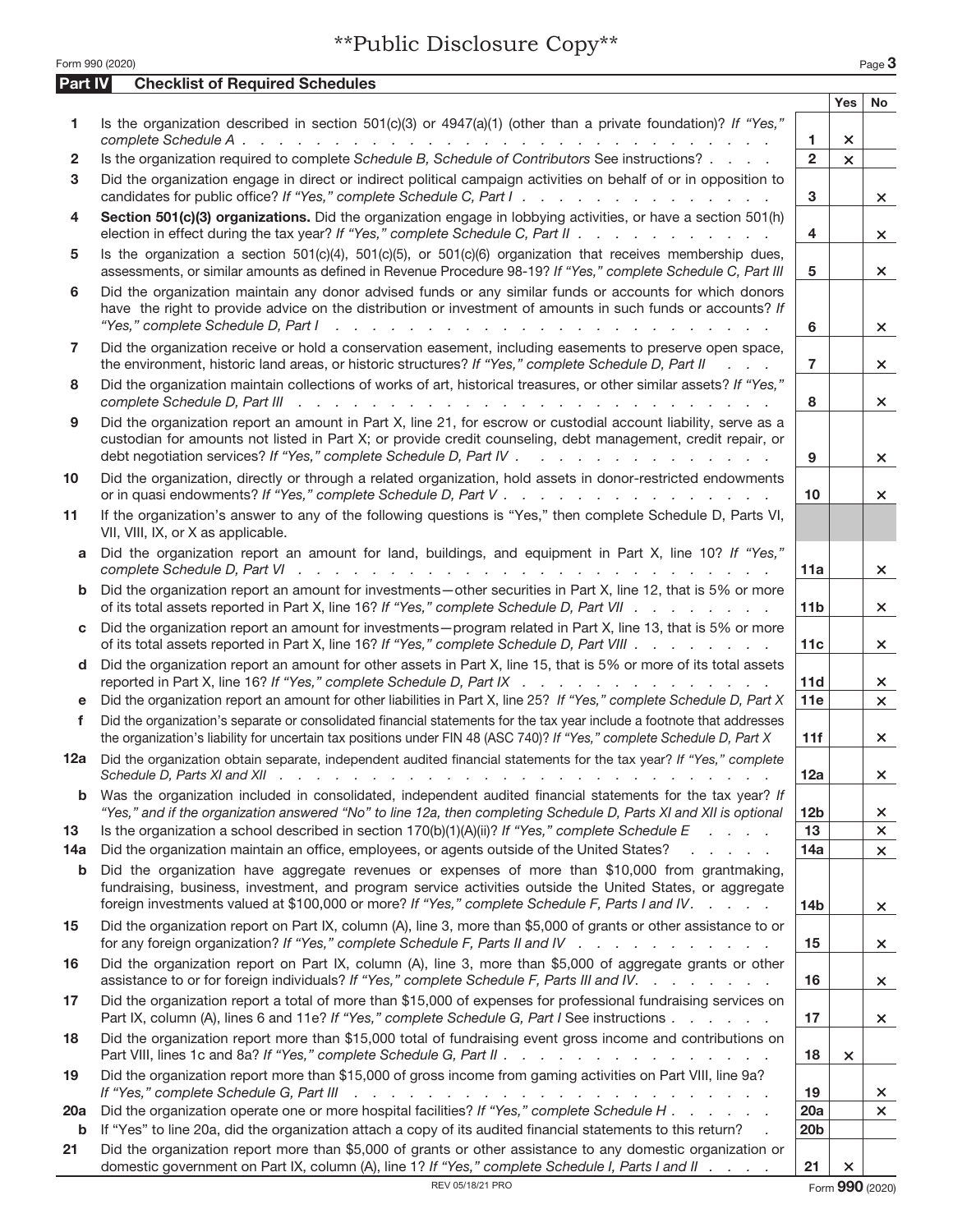| Form 990 (2020) |                                                                                                                                                                                                                                                                                                                                                       |                 |     | Page 4     |
|-----------------|-------------------------------------------------------------------------------------------------------------------------------------------------------------------------------------------------------------------------------------------------------------------------------------------------------------------------------------------------------|-----------------|-----|------------|
| <b>Part IV</b>  | <b>Checklist of Required Schedules (continued)</b>                                                                                                                                                                                                                                                                                                    |                 |     |            |
|                 |                                                                                                                                                                                                                                                                                                                                                       |                 | Yes | <b>No</b>  |
| 22              | Did the organization report more than \$5,000 of grants or other assistance to or for domestic individuals on<br>Part IX, column (A), line 2? If "Yes," complete Schedule I, Parts I and III                                                                                                                                                          | 22              |     | $\times$   |
| 23              | Did the organization answer "Yes" to Part VII, Section A, line 3, 4, or 5 about compensation of the<br>organization's current and former officers, directors, trustees, key employees, and highest compensated                                                                                                                                        | 23              |     | $\times$   |
| 24a             | Did the organization have a tax-exempt bond issue with an outstanding principal amount of more than<br>\$100,000 as of the last day of the year, that was issued after December 31, 2002? If "Yes," answer lines 24b<br>through 24d and complete Schedule K. If "No," go to line 25a<br>and the contract of the contract of the contract              | 24a             |     | ×.         |
| b               | Did the organization invest any proceeds of tax-exempt bonds beyond a temporary period exception?                                                                                                                                                                                                                                                     | 24 <sub>b</sub> |     |            |
| c               | Did the organization maintain an escrow account other than a refunding escrow at any time during the year                                                                                                                                                                                                                                             | 24c             |     |            |
| d               | Did the organization act as an "on behalf of" issuer for bonds outstanding at any time during the year?                                                                                                                                                                                                                                               | 24d             |     |            |
| 25a             | Section 501(c)(3), 501(c)(4), and 501(c)(29) organizations. Did the organization engage in an excess benefit<br>transaction with a disqualified person during the year? If "Yes," complete Schedule L, Part I<br>and the company of the                                                                                                               | 25a             |     | $\times$   |
| b               | Is the organization aware that it engaged in an excess benefit transaction with a disqualified person in a prior<br>year, and that the transaction has not been reported on any of the organization's prior Forms 990 or 990-EZ?                                                                                                                      | 25 <sub>b</sub> |     | ×          |
| 26              | Did the organization report any amount on Part X, line 5 or 22, for receivables from or payables to any current<br>or former officer, director, trustee, key employee, creator or founder, substantial contributor, or 35%<br>controlled entity or family member of any of these persons? If "Yes," complete Schedule L, Part II<br><b>Contractor</b> | 26              |     | $\times$   |
| 27              | Did the organization provide a grant or other assistance to any current or former officer, director, trustee, key<br>employee, creator or founder, substantial contributor or employee thereof, a grant selection committee<br>member, or to a 35% controlled entity (including an employee thereof) or family member of any of these                 | 27              |     | $\times$   |
| 28              | Was the organization a party to a business transaction with one of the following parties (see Schedule L, Part<br>IV instructions, for applicable filing thresholds, conditions, and exceptions):                                                                                                                                                     |                 |     |            |
| a               | A current or former officer, director, trustee, key employee, creator or founder, or substantial contributor? If                                                                                                                                                                                                                                      | 28a             |     | ×          |
| b               | A family member of any individual described in line 28a? If "Yes," complete Schedule L, Part IV                                                                                                                                                                                                                                                       | 28 <sub>b</sub> |     | $\times$   |
| C               | A 35% controlled entity of one or more individuals and/or organizations described in lines 28a or 28b? If<br>"Yes," complete Schedule L, Part IV $\ldots$ , $\ldots$ , $\ldots$ , $\ldots$ , $\ldots$ , $\ldots$                                                                                                                                      | 28c             |     | ×          |
| 29              | Did the organization receive more than \$25,000 in non-cash contributions? If "Yes," complete Schedule M                                                                                                                                                                                                                                              | 29              |     | $\times$   |
| 30              | Did the organization receive contributions of art, historical treasures, or other similar assets, or qualified                                                                                                                                                                                                                                        | 30              |     | ×.         |
| 31              | Did the organization liquidate, terminate, or dissolve and cease operations? If "Yes," complete Schedule N, Part I                                                                                                                                                                                                                                    | 31              |     | $\times^-$ |
| 32              | Did the organization sell, exchange, dispose of, or transfer more than 25% of its net assets? If "Yes,"<br>complete Schedule N, Part II<br>and the contract of the contract of the contract of the contract of the contract of                                                                                                                        | 32              |     | ×.         |
| 33              | Did the organization own 100% of an entity disregarded as separate from the organization under Regulations<br>sections 301.7701-2 and 301.7701-3? If "Yes," complete Schedule R, Part I.                                                                                                                                                              | 33              |     | ×          |
| 34              | Was the organization related to any tax-exempt or taxable entity? If "Yes," complete Schedule R, Part II, III,<br>or IV, and Part V, line 1<br>المتعاون والمتعاون والمتعاون والمتعاون والمتعاونة والمتعاونة والمتعاونة والمتعاونة والمتعاونة والمتعاونة                                                                                               | 34              | ×   |            |
| 35a             | Did the organization have a controlled entity within the meaning of section $512(b)(13)?$                                                                                                                                                                                                                                                             | 35a             |     | ×.         |
| b               | If "Yes" to line 35a, did the organization receive any payment from or engage in any transaction with a<br>controlled entity within the meaning of section 512(b)(13)? If "Yes," complete Schedule R, Part V, line 2.                                                                                                                                 | 35 <sub>b</sub> |     |            |
| 36              | Section 501(c)(3) organizations. Did the organization make any transfers to an exempt non-charitable<br>related organization? If "Yes," complete Schedule R, Part V, line 2.                                                                                                                                                                          | 36              |     | ×.         |
| 37              | Did the organization conduct more than 5% of its activities through an entity that is not a related organization<br>and that is treated as a partnership for federal income tax purposes? If "Yes," complete Schedule R, Part VI                                                                                                                      | 37              |     | ×          |
| 38              | Did the organization complete Schedule O and provide explanations in Schedule O for Part VI, lines 11b and<br>19? Note: All Form 990 filers are required to complete Schedule O.                                                                                                                                                                      | 38              | ×   |            |
| Part V          | <b>Statements Regarding Other IRS Filings and Tax Compliance</b><br>Check if Schedule O contains a response or note to any line in this Part V                                                                                                                                                                                                        |                 |     |            |
|                 |                                                                                                                                                                                                                                                                                                                                                       |                 | Yes | <b>No</b>  |
| 1a<br>b         | Enter the number reported in Box 3 of Form 1096. Enter -0- if not applicable<br>1a<br>9<br><b>Contractor</b><br>Enter the number of Forms W-2G included in line 1a. Enter -0- if not applicable<br>1 <sub>b</sub><br>$\mathbf 0$                                                                                                                      |                 |     |            |

| <b>b</b> Enter the number of Forms W-2G included in line 1a. Enter -0- if not applicable           | $\vert$ 1b $\vert$ |  |    |
|----------------------------------------------------------------------------------------------------|--------------------|--|----|
| c Did the organization comply with backup withholding rules for reportable payments to vendors and |                    |  |    |
|                                                                                                    |                    |  | 1c |

REV 05/18/21 PRO

| Form 990 (2020) |
|-----------------|
|-----------------|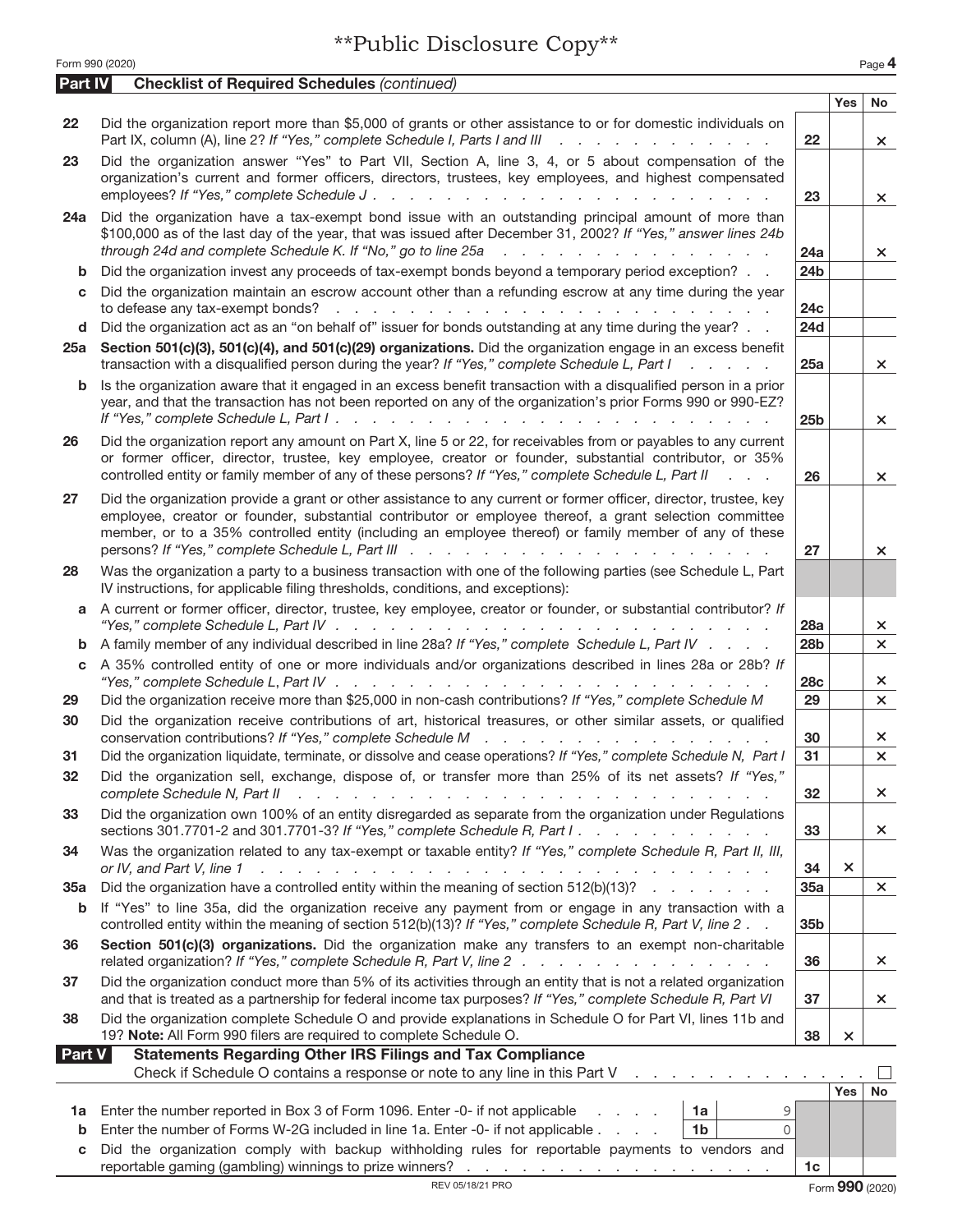|                 | --     |   |
|-----------------|--------|---|
| Form 990 (2020) | Page 5 | - |
|                 |        |   |

| <b>Part V</b> | Statements Regarding Other IRS Filings and Tax Compliance (continued)                                                                                                                                      |                 |            |                      |  |  |  |  |
|---------------|------------------------------------------------------------------------------------------------------------------------------------------------------------------------------------------------------------|-----------------|------------|----------------------|--|--|--|--|
|               |                                                                                                                                                                                                            |                 | <b>Yes</b> | <b>No</b>            |  |  |  |  |
|               | 2a Enter the number of employees reported on Form W-3, Transmittal of Wage and Tax                                                                                                                         |                 |            |                      |  |  |  |  |
|               | Statements, filed for the calendar year ending with or within the year covered by this return<br>2a<br>2                                                                                                   |                 |            |                      |  |  |  |  |
| b             | If at least one is reported on line 2a, did the organization file all required federal employment tax returns? .                                                                                           | 2 <sub>b</sub>  | ×          |                      |  |  |  |  |
|               | Note: If the sum of lines 1a and 2a is greater than 250, you may be required to e-file (see instructions).                                                                                                 |                 |            |                      |  |  |  |  |
| За            | Did the organization have unrelated business gross income of \$1,000 or more during the year?                                                                                                              | 3a              |            | $\times$             |  |  |  |  |
| b             | If "Yes," has it filed a Form 990-T for this year? If "No" to line 3b, provide an explanation on Schedule O                                                                                                |                 |            |                      |  |  |  |  |
| 4а            | At any time during the calendar year, did the organization have an interest in, or a signature or other authority over,                                                                                    | 3 <sub>b</sub>  |            |                      |  |  |  |  |
|               | a financial account in a foreign country (such as a bank account, securities account, or other financial account)?                                                                                         | 4a              |            | $\times$             |  |  |  |  |
| b             | If "Yes," enter the name of the foreign country ▶                                                                                                                                                          |                 |            |                      |  |  |  |  |
|               | See instructions for filing requirements for FinCEN Form 114, Report of Foreign Bank and Financial Accounts (FBAR).                                                                                        |                 |            |                      |  |  |  |  |
|               | Was the organization a party to a prohibited tax shelter transaction at any time during the tax year?                                                                                                      | 5a              |            |                      |  |  |  |  |
| 5a<br>b       | Did any taxable party notify the organization that it was or is a party to a prohibited tax shelter transaction?                                                                                           | 5 <sub>b</sub>  |            | $\times$<br>$\times$ |  |  |  |  |
|               |                                                                                                                                                                                                            | <b>5c</b>       |            |                      |  |  |  |  |
| с             |                                                                                                                                                                                                            |                 |            |                      |  |  |  |  |
| 6a            | Does the organization have annual gross receipts that are normally greater than \$100,000, and did the<br>organization solicit any contributions that were not tax deductible as charitable contributions? | 6a              |            | $\times$             |  |  |  |  |
| b             | If "Yes," did the organization include with every solicitation an express statement that such contributions or                                                                                             | 6b              |            |                      |  |  |  |  |
| 7             | Organizations that may receive deductible contributions under section 170(c).                                                                                                                              |                 |            |                      |  |  |  |  |
| a             | Did the organization receive a payment in excess of \$75 made partly as a contribution and partly for goods                                                                                                |                 |            |                      |  |  |  |  |
|               |                                                                                                                                                                                                            | 7a              | $\times$   |                      |  |  |  |  |
| b             | If "Yes," did the organization notify the donor of the value of the goods or services provided?                                                                                                            | 7 <sub>b</sub>  | $\times$   |                      |  |  |  |  |
| С             | Did the organization sell, exchange, or otherwise dispose of tangible personal property for which it was                                                                                                   | 7c              |            | $\times$             |  |  |  |  |
| d             | If "Yes," indicate the number of Forms 8282 filed during the year<br>7d                                                                                                                                    |                 |            |                      |  |  |  |  |
| е             | Did the organization receive any funds, directly or indirectly, to pay premiums on a personal benefit contract?                                                                                            | 7e              |            | $\times$             |  |  |  |  |
| f             | Did the organization, during the year, pay premiums, directly or indirectly, on a personal benefit contract? .                                                                                             | 7f              |            | $\times$             |  |  |  |  |
| g             | If the organization received a contribution of qualified intellectual property, did the organization file Form 8899 as required?                                                                           | 7g              |            |                      |  |  |  |  |
| h.            | If the organization received a contribution of cars, boats, airplanes, or other vehicles, did the organization file a Form 1098-C?                                                                         | 7h              |            |                      |  |  |  |  |
| 8             | Sponsoring organizations maintaining donor advised funds. Did a donor advised fund maintained by the                                                                                                       |                 |            |                      |  |  |  |  |
|               | sponsoring organization have excess business holdings at any time during the year?                                                                                                                         | 8               |            |                      |  |  |  |  |
| 9             | Sponsoring organizations maintaining donor advised funds.                                                                                                                                                  |                 |            |                      |  |  |  |  |
| a             | Did the sponsoring organization make any taxable distributions under section 4966?                                                                                                                         | 9a              |            |                      |  |  |  |  |
| b             | Did the sponsoring organization make a distribution to a donor, donor advisor, or related person?                                                                                                          | 9 <sub>b</sub>  |            |                      |  |  |  |  |
| 10            | Section 501(c)(7) organizations. Enter:                                                                                                                                                                    |                 |            |                      |  |  |  |  |
| a             | Initiation fees and capital contributions included on Part VIII, line 12<br>10a                                                                                                                            |                 |            |                      |  |  |  |  |
|               | 10 <sub>b</sub><br>Gross receipts, included on Form 990, Part VIII, line 12, for public use of club facilities                                                                                             |                 |            |                      |  |  |  |  |
| 11            | Section 501(c)(12) organizations. Enter:                                                                                                                                                                   |                 |            |                      |  |  |  |  |
|               | Gross income from members or shareholders.<br>11a<br>and the company of the company of                                                                                                                     |                 |            |                      |  |  |  |  |
| a             |                                                                                                                                                                                                            |                 |            |                      |  |  |  |  |
| b             | Gross income from other sources (Do not net amounts due or paid to other sources<br>11 <sub>b</sub>                                                                                                        |                 |            |                      |  |  |  |  |
|               | Section 4947(a)(1) non-exempt charitable trusts. Is the organization filing Form 990 in lieu of Form 1041?                                                                                                 |                 |            |                      |  |  |  |  |
| 12a           | 12 <sub>b</sub>                                                                                                                                                                                            | 12a             |            |                      |  |  |  |  |
| b             | If "Yes," enter the amount of tax-exempt interest received or accrued during the year                                                                                                                      |                 |            |                      |  |  |  |  |
| 13            | Section 501(c)(29) qualified nonprofit health insurance issuers.                                                                                                                                           |                 |            |                      |  |  |  |  |
| a             | Is the organization licensed to issue qualified health plans in more than one state?                                                                                                                       | 13a             |            |                      |  |  |  |  |
|               | Note: See the instructions for additional information the organization must report on Schedule O.                                                                                                          |                 |            |                      |  |  |  |  |
| b             | Enter the amount of reserves the organization is required to maintain by the states in which                                                                                                               |                 |            |                      |  |  |  |  |
|               | the organization is licensed to issue qualified health plans<br>13 <sub>b</sub><br>and a strain and a strain and a                                                                                         |                 |            |                      |  |  |  |  |
| c             | Enter the amount of reserves on hand<br>13 <sub>c</sub>                                                                                                                                                    |                 |            |                      |  |  |  |  |
| 14a           | Did the organization receive any payments for indoor tanning services during the tax year?.<br>the company's com-                                                                                          | 14a             |            | ×.                   |  |  |  |  |
| b             | If "Yes," has it filed a Form 720 to report these payments? If "No," provide an explanation on Schedule O.                                                                                                 | 14 <sub>b</sub> |            |                      |  |  |  |  |
| 15            | Is the organization subject to the section 4960 tax on payment(s) of more than \$1,000,000 in remuneration or                                                                                              |                 |            |                      |  |  |  |  |
|               | excess parachute payment(s) during the year?<br>المنافر والمنافر والمنافر والمنافر والمنافر والمنافر                                                                                                       | 15              |            |                      |  |  |  |  |
|               | If "Yes," see instructions and file Form 4720, Schedule N.                                                                                                                                                 |                 |            |                      |  |  |  |  |
| 16            | Is the organization an educational institution subject to the section 4968 excise tax on net investment income?                                                                                            | 16              |            |                      |  |  |  |  |
|               | If "Yes," complete Form 4720, Schedule O.                                                                                                                                                                  |                 |            |                      |  |  |  |  |
|               |                                                                                                                                                                                                            |                 |            |                      |  |  |  |  |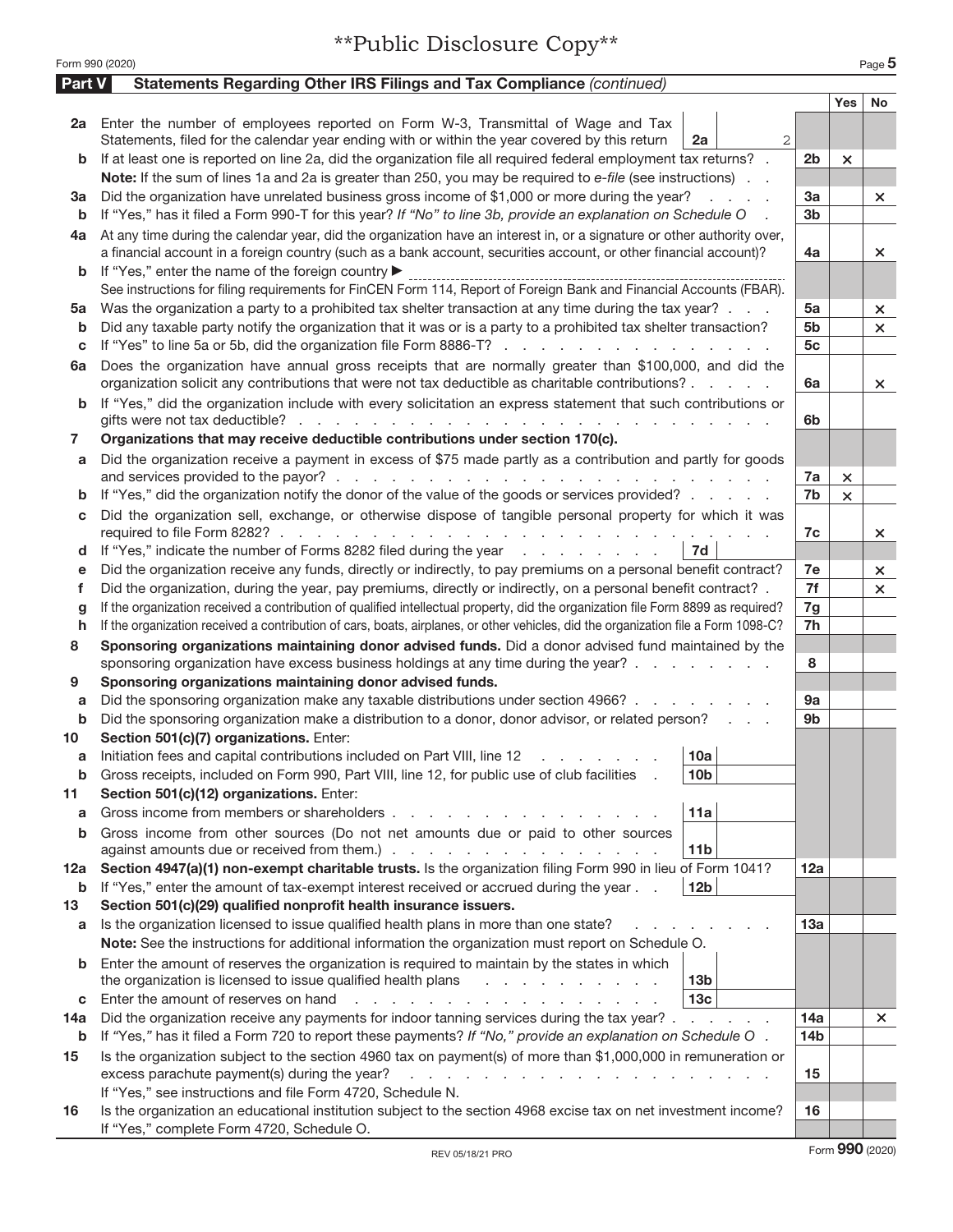| Form 990 (2020) |                                                                                                                                                                                                                                              |    |                |                 |            | Page $6$          |  |  |  |
|-----------------|----------------------------------------------------------------------------------------------------------------------------------------------------------------------------------------------------------------------------------------------|----|----------------|-----------------|------------|-------------------|--|--|--|
| <b>Part VI</b>  | Governance, Management, and Disclosure For each "Yes" response to lines 2 through 7b below, and for a "No"<br>response to line 8a, 8b, or 10b below, describe the circumstances, processes, or changes on Schedule O. See instructions.      |    |                |                 |            |                   |  |  |  |
|                 | Check if Schedule O contains a response or note to any line in this Part VI                                                                                                                                                                  |    |                |                 |            | $\mathbf{\times}$ |  |  |  |
|                 | <b>Section A. Governing Body and Management</b>                                                                                                                                                                                              |    |                |                 |            |                   |  |  |  |
|                 |                                                                                                                                                                                                                                              |    |                |                 | Yes        | No                |  |  |  |
|                 | 1a Enter the number of voting members of the governing body at the end of the tax year.                                                                                                                                                      | 1a | 11             |                 |            |                   |  |  |  |
|                 | If there are material differences in voting rights among members of the governing body, or                                                                                                                                                   |    |                |                 |            |                   |  |  |  |
|                 | if the governing body delegated broad authority to an executive committee or similar                                                                                                                                                         |    |                |                 |            |                   |  |  |  |
|                 | committee, explain on Schedule O.                                                                                                                                                                                                            |    |                |                 |            |                   |  |  |  |
| b               | Enter the number of voting members included on line 1a, above, who are independent<br>1b<br>11                                                                                                                                               |    |                |                 |            |                   |  |  |  |
| 2               | Did any officer, director, trustee, or key employee have a family relationship or a business relationship with                                                                                                                               |    |                |                 |            |                   |  |  |  |
|                 | any other officer, director, trustee, or key employee?<br>the contract of the contract of the contract of the contract of the contract of the contract of the contract of                                                                    |    |                | $\mathbf{2}$    |            | ×                 |  |  |  |
| З               | Did the organization delegate control over management duties customarily performed by or under the direct                                                                                                                                    |    |                |                 |            |                   |  |  |  |
|                 | supervision of officers, directors, trustees, or key employees to a management company or other person?.                                                                                                                                     |    |                | 3               |            | ×                 |  |  |  |
| 4               | Did the organization make any significant changes to its governing documents since the prior Form 990 was filed?                                                                                                                             |    |                | 4               |            | $\times$          |  |  |  |
| 5               | Did the organization become aware during the year of a significant diversion of the organization's assets?.                                                                                                                                  |    |                | 5               |            | $\times$          |  |  |  |
| 6               | Did the organization have members or stockholders?<br><b>Contractor</b><br><b>Service</b> State                                                                                                                                              |    |                | 6               |            | $\times$          |  |  |  |
| 7a              | Did the organization have members, stockholders, or other persons who had the power to elect or appoint                                                                                                                                      |    |                |                 |            |                   |  |  |  |
|                 | one or more members of the governing body?<br>a construction of the construction of the construction                                                                                                                                         |    |                | 7a              |            | ×.                |  |  |  |
| b               | Are any governance decisions of the organization reserved to (or subject to approval by) members,                                                                                                                                            |    |                | 7b              |            |                   |  |  |  |
|                 |                                                                                                                                                                                                                                              |    |                |                 |            | ×                 |  |  |  |
| 8               | Did the organization contemporaneously document the meetings held or written actions undertaken during<br>the year by the following:                                                                                                         |    |                |                 |            |                   |  |  |  |
| a               | The governing body? $\ldots$ $\ldots$ $\ldots$ $\ldots$<br>and the contract of the con-                                                                                                                                                      |    |                | 8а              | ×          |                   |  |  |  |
| b               | Each committee with authority to act on behalf of the governing body?                                                                                                                                                                        |    |                | 8b              | $\times$   |                   |  |  |  |
| 9               | Is there any officer, director, trustee, or key employee listed in Part VII, Section A, who cannot be reached at                                                                                                                             |    |                |                 |            |                   |  |  |  |
|                 | the organization's mailing address? If "Yes," provide the names and addresses on Schedule O                                                                                                                                                  |    | and a state of | 9               |            | ×                 |  |  |  |
|                 | Section B. Policies (This Section B requests information about policies not required by the Internal Revenue Code.)                                                                                                                          |    |                |                 |            |                   |  |  |  |
|                 |                                                                                                                                                                                                                                              |    |                |                 | <b>Yes</b> | No.               |  |  |  |
| 10a             | Did the organization have local chapters, branches, or affiliates?<br>and a contract                                                                                                                                                         |    |                | 10a             |            | $\times$          |  |  |  |
| b               | If "Yes," did the organization have written policies and procedures governing the activities of such chapters,                                                                                                                               |    |                |                 |            |                   |  |  |  |
|                 | affiliates, and branches to ensure their operations are consistent with the organization's exempt purposes?                                                                                                                                  |    |                | 10 <sub>b</sub> |            |                   |  |  |  |
| 11a             | Has the organization provided a complete copy of this Form 990 to all members of its governing body before filing the form?                                                                                                                  |    |                | 11a             | $\times$   |                   |  |  |  |
| b               | Describe in Schedule O the process, if any, used by the organization to review this Form 990.                                                                                                                                                |    |                |                 |            |                   |  |  |  |
| 12a             | Did the organization have a written conflict of interest policy? If "No," go to line 13                                                                                                                                                      |    |                | 12a             | ×          |                   |  |  |  |
| b               | Were officers, directors, or trustees, and key employees required to disclose annually interests that could give rise to conflicts?                                                                                                          |    |                | 12 <sub>b</sub> | $\times$   |                   |  |  |  |
|                 | Did the organization regularly and consistently monitor and enforce compliance with the policy? If "Yes,                                                                                                                                     |    |                |                 |            |                   |  |  |  |
|                 |                                                                                                                                                                                                                                              |    |                | 12 <sub>c</sub> | $\times$   |                   |  |  |  |
| 13              |                                                                                                                                                                                                                                              |    |                | 13              |            | ×                 |  |  |  |
| 14              | Did the organization have a written document retention and destruction policy?                                                                                                                                                               |    |                | 14              |            | $\mathsf{x}$      |  |  |  |
| 15              | Did the process for determining compensation of the following persons include a review and approval by                                                                                                                                       |    |                |                 |            |                   |  |  |  |
|                 | independent persons, comparability data, and contemporaneous substantiation of the deliberation and decision?                                                                                                                                |    |                |                 |            |                   |  |  |  |
| a               | The organization's CEO, Executive Director, or top management official                                                                                                                                                                       |    |                | 15a             | $\times$   |                   |  |  |  |
| b               |                                                                                                                                                                                                                                              |    |                | 15 <sub>b</sub> |            | ×                 |  |  |  |
|                 | If "Yes" to line 15a or 15b, describe the process in Schedule O (see instructions).                                                                                                                                                          |    |                |                 |            |                   |  |  |  |
| 16a             | Did the organization invest in, contribute assets to, or participate in a joint venture or similar arrangement<br>with a taxable entity during the year?.<br>the contract of the contract of the contract of the contract of the contract of |    |                | <b>16a</b>      |            | ×                 |  |  |  |
|                 |                                                                                                                                                                                                                                              |    |                |                 |            |                   |  |  |  |
|                 | <b>b</b> If "Yes," did the organization follow a written policy or procedure requiring the organization to evaluate its<br>participation in joint venture arrangements under applicable federal tax law, and take steps to safeguard the     |    |                |                 |            |                   |  |  |  |
|                 | organization's exempt status with respect to such arrangements?<br>16 <sub>b</sub>                                                                                                                                                           |    |                |                 |            |                   |  |  |  |
|                 | <b>Section C. Disclosure</b>                                                                                                                                                                                                                 |    |                |                 |            |                   |  |  |  |
| 17              | List the states with which a copy of this Form 990 is required to be filed >                                                                                                                                                                 |    |                |                 |            |                   |  |  |  |
| 18              | Section 6104 requires an organization to make its Forms 1023 (1024 or 1024-A, if applicable), 990, and 990-T (Section 501(c)                                                                                                                 |    |                |                 |            |                   |  |  |  |
|                 | (3) sonly) available for public inspection. Indicate how you made these available. Check all that apply.                                                                                                                                     |    |                |                 |            |                   |  |  |  |
|                 | $ \mathsf{X} $ Own website<br>$\Box$ Another's website<br>$X$ Upon request<br>$\Box$ Other (explain on Schedule O)                                                                                                                           |    |                |                 |            |                   |  |  |  |
| 19              | Describe on Schedule O whether (and if so, how) the organization made its governing documents, conflict of interest policy,                                                                                                                  |    |                |                 |            |                   |  |  |  |
|                 | and financial statements available to the public during the tax year.                                                                                                                                                                        |    |                |                 |            |                   |  |  |  |

20 State the name, address, and telephone number of the person who possesses the organization's books and records Alina Schrom, 3330 Audley Street, Suite 104, Houston, TX 77098 (713)942-8733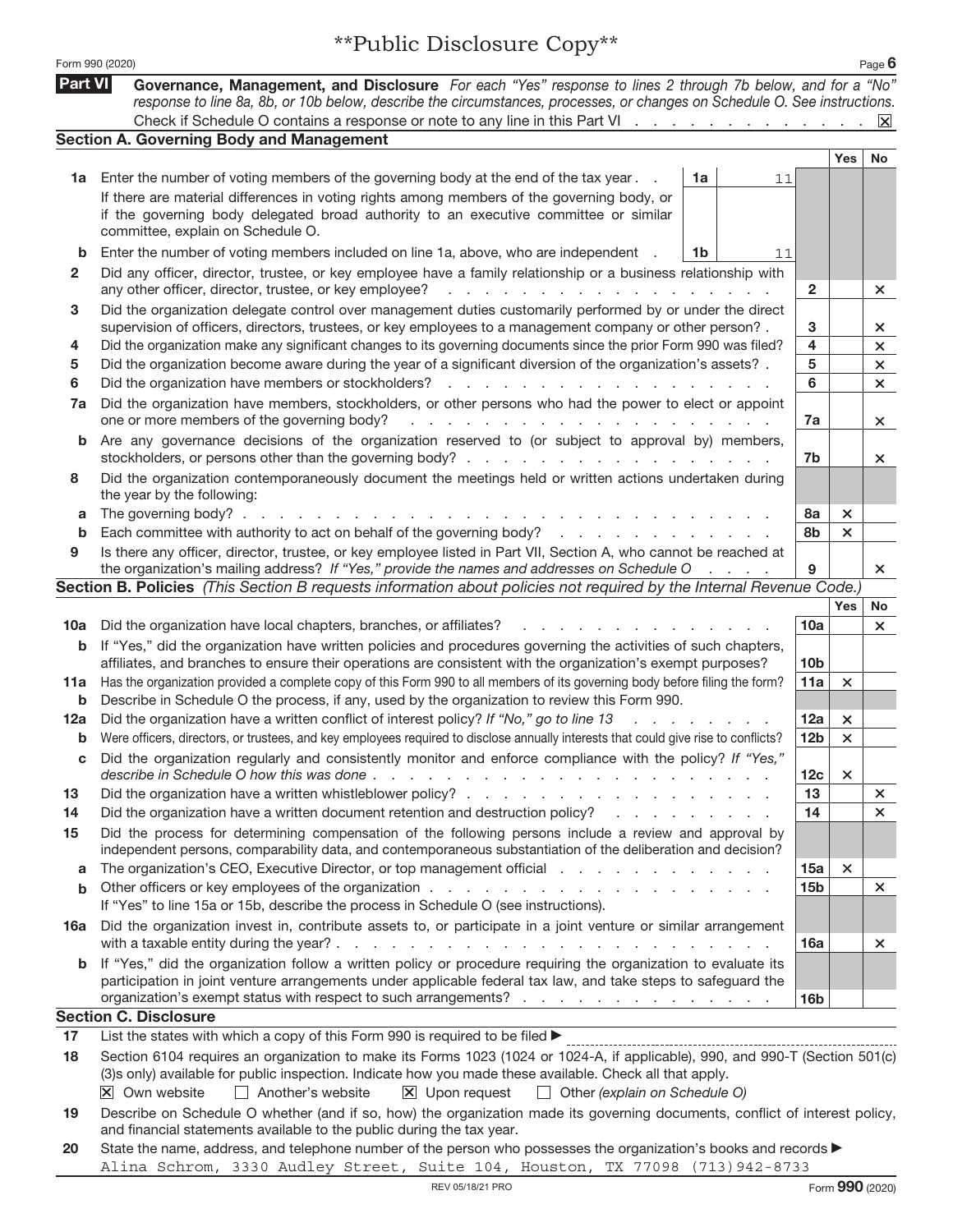#### **Part VII Compensation of Officers, Directors, Trustees, Key Employees, Highest Compensated Employees, and Independent Contractors**

Check if Schedule O contains a response or note to any line in this Part VII.  $\Box$ **Section A. Officers, Directors, Trustees, Key Employees, and Highest Compensated Employees**

**1a** Complete this table for all persons required to be listed. Report compensation for the calendar year ending with or within the organization's tax year.

• List all of the organization's **current** officers, directors, trustees (whether individuals or organizations), regardless of amount of compensation. Enter -0- in columns (D), (E), and (F) if no compensation was paid.

• List all of the organization's **current** key employees, if any. See instructions for definition of "key employee."

• List the organization's five **current** highest compensated employees (other than an officer, director, trustee, or key employee) who received reportable compensation (Box 5 of Form W-2 and/or Box 7 of Form 1099-MISC) of more than \$100,000 from the organization and any related organizations.

• List all of the organization's **former** officers, key employees, and highest compensated employees who received more than \$100,000 of reportable compensation from the organization and any related organizations.

• List all of the organization's **former directors or trustees** that received, in the capacity as a former director or trustee of the organization, more than \$10,000 of reportable compensation from the organization and any related organizations.

See instructions for the order in which to list the persons above.

 $\Box$  Check this box if neither the organization nor any related organization compensated any current officer, director, or trustee.

|                                         |                      | (C)                               |                                                              |                         |              |                                 |        |                          |                              |                          |
|-----------------------------------------|----------------------|-----------------------------------|--------------------------------------------------------------|-------------------------|--------------|---------------------------------|--------|--------------------------|------------------------------|--------------------------|
| (A)                                     | (B)                  | Position                          |                                                              |                         |              |                                 |        | (D)                      | (E)                          | (F)                      |
| Name and title                          | Average              |                                   | (do not check more than one<br>box, unless person is both an |                         |              |                                 |        | Reportable               | Reportable                   | <b>Estimated amount</b>  |
|                                         | hours<br>per week    |                                   |                                                              |                         |              | officer and a director/trustee) |        | compensation<br>from the | compensation<br>from related | of other<br>compensation |
|                                         | (list any            | Individual trustee<br>or director |                                                              | Officer                 |              |                                 | Formel | organization             | organizations                | from the                 |
|                                         | hours for<br>related |                                   |                                                              |                         |              |                                 |        | (W-2/1099-MISC)          | (W-2/1099-MISC)              | organization and         |
|                                         | organizations        |                                   | Institutional trustee                                        |                         | Key employee |                                 |        |                          |                              | related organizations    |
|                                         | below                |                                   |                                                              |                         |              |                                 |        |                          |                              |                          |
|                                         | dotted line)         |                                   |                                                              |                         |              | Highest compensated<br>employee |        |                          |                              |                          |
|                                         |                      |                                   |                                                              |                         |              |                                 |        |                          |                              |                          |
| (1) Aimee Burke-Rodriguez               | 5.00                 | X                                 |                                                              | $\times$                |              |                                 |        |                          |                              |                          |
| President                               |                      |                                   |                                                              |                         |              |                                 |        | $0$ .                    | $\circ$ .                    | $0$ .                    |
| (2) Sara Black                          | 1.00                 | $\boldsymbol{\times}$             |                                                              | $\overline{\mathsf{x}}$ |              |                                 |        |                          |                              |                          |
| Vice Pres-Membership, Events            |                      |                                   |                                                              |                         |              |                                 |        | $0$ .                    | 0.                           | $0$ .                    |
| (3) Allison Johnston                    | 1.00                 | ×                                 |                                                              | $\times$                |              |                                 |        |                          |                              |                          |
| Secretary / Treasurer                   |                      |                                   |                                                              |                         |              |                                 |        | $0$ .                    | 0.                           | $0$ .                    |
| (4) Kory Blum                           | 1.00                 | $\times$                          |                                                              |                         |              |                                 |        |                          |                              |                          |
| Director                                |                      |                                   |                                                              |                         |              |                                 |        | $0$ .                    | 0.                           | $0$ .                    |
| (5) Kelly Boyd                          | 1.00                 | $\times$                          |                                                              |                         |              |                                 |        |                          |                              |                          |
| Director                                |                      |                                   |                                                              |                         |              |                                 |        | $0$ .                    | 0.                           | $0$ .                    |
| (6) Trisha Bradley                      | 1.00                 | $\times$                          |                                                              |                         |              |                                 |        |                          |                              |                          |
| Director                                |                      |                                   |                                                              |                         |              |                                 |        | $0$ .                    | 0.                           | $0$ .                    |
| (7) Rachel Gower                        | 1.00                 | $\overline{\mathsf{x}}$           |                                                              |                         |              |                                 |        |                          |                              |                          |
| Director                                |                      |                                   |                                                              |                         |              |                                 |        | $\circ$ .                | 0.                           | $\mathsf{0}$ .           |
| (8) Elizabeth Epler Jones               | 1.00                 | $\times$                          |                                                              |                         |              |                                 |        |                          |                              |                          |
| Director                                |                      |                                   |                                                              |                         |              |                                 |        | $0$ .                    | 0.                           | $0$ .                    |
| (9) Ashley Pettersen                    | 1.00                 | $\overline{\mathsf{x}}$           |                                                              |                         |              |                                 |        |                          |                              |                          |
| Director                                |                      |                                   |                                                              |                         |              |                                 |        | 0.                       | 0.                           | $\mathsf{0}$ .           |
| (10) Jo Ann Petersen                    | 1.00                 | $\times$                          |                                                              |                         |              |                                 |        |                          |                              |                          |
| Director                                |                      |                                   |                                                              |                         |              |                                 |        | 0.                       | 0.                           | 0.                       |
| (11) Vivian Winslow                     | 1.00                 | $\overline{\mathsf{x}}$           |                                                              |                         |              |                                 |        |                          |                              |                          |
| Director                                |                      |                                   |                                                              |                         |              |                                 |        | $0$ .                    | 0.                           | $\circ$ .                |
| (12) Alina Schrom<br>Executive Director | 40.00                | $\overline{\mathsf{x}}$           |                                                              | $\times$                |              |                                 |        |                          | 0.                           | $\circ$ .                |
|                                         |                      |                                   |                                                              |                         |              |                                 |        | 48,960.                  |                              |                          |
| (13)                                    |                      |                                   |                                                              |                         |              |                                 |        |                          |                              |                          |
| (14)                                    |                      |                                   |                                                              |                         |              |                                 |        |                          |                              |                          |
|                                         |                      |                                   |                                                              |                         |              |                                 |        |                          |                              |                          |
|                                         |                      |                                   |                                                              |                         |              |                                 |        |                          |                              |                          |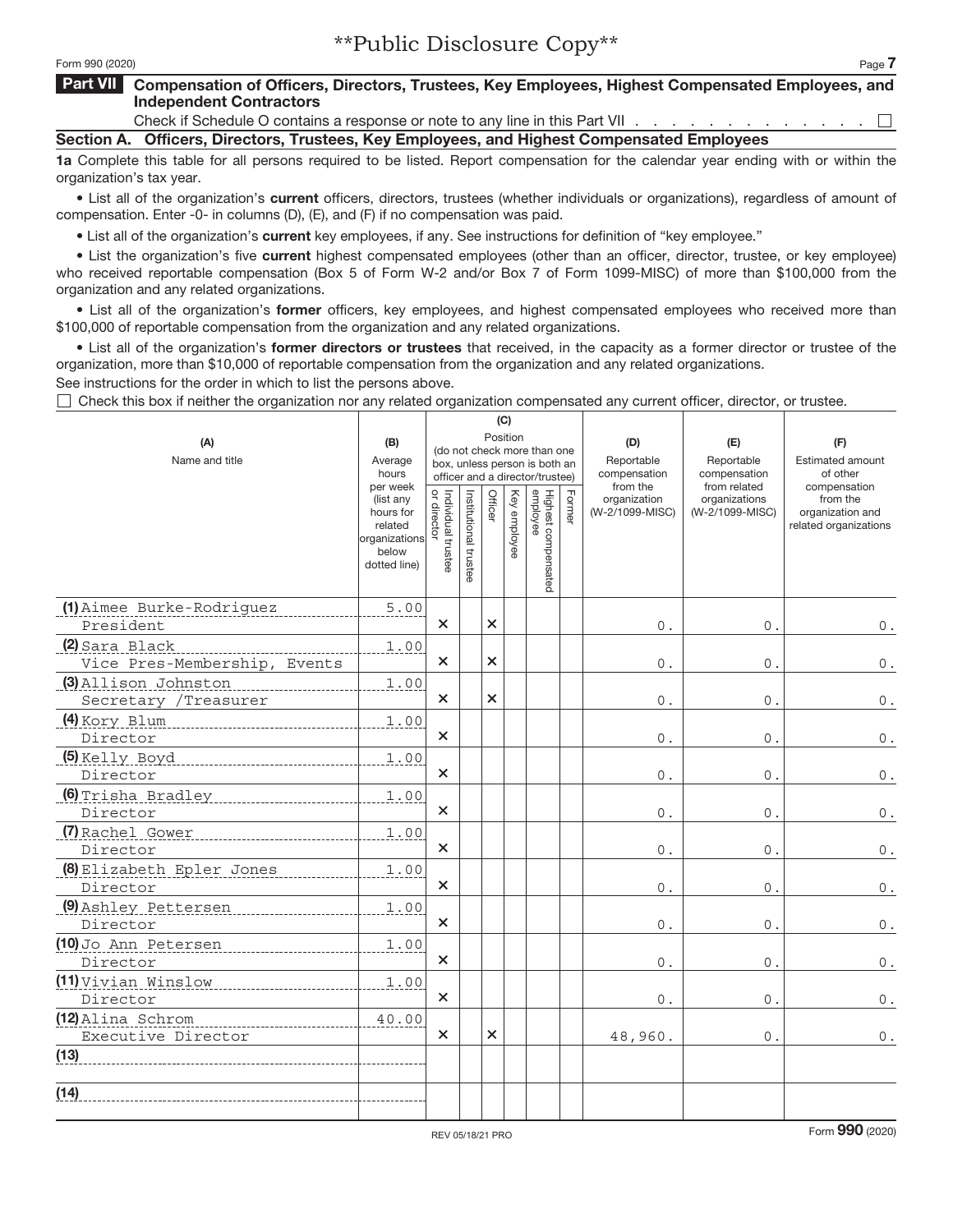| Part VII     | Section A. Officers, Directors, Trustees, Key Employees, and Highest Compensated Employees (continued)                                                               |                                                                             |                                   |                       |         |                 |                                                                  |        |                                 |                                  |                                                       |
|--------------|----------------------------------------------------------------------------------------------------------------------------------------------------------------------|-----------------------------------------------------------------------------|-----------------------------------|-----------------------|---------|-----------------|------------------------------------------------------------------|--------|---------------------------------|----------------------------------|-------------------------------------------------------|
|              | (A)<br>Name and title                                                                                                                                                | (B)                                                                         |                                   |                       |         | (C)<br>Position | (do not check more than one                                      |        | (D)<br>Reportable               | (E)<br>Reportable                | (F)<br>Estimated amount                               |
|              |                                                                                                                                                                      | Average<br>hours<br>per week                                                |                                   |                       |         |                 | box, unless person is both an<br>officer and a director/trustee) |        | compensation<br>from the        | compensation<br>from related     | of other<br>compensation                              |
|              |                                                                                                                                                                      | (list any<br>hours for<br>related<br>organizations<br>below<br>dotted line) | or director<br>Individual trustee | Institutional trustee | Officer | Key employee    | Highest compensated<br>employee                                  | Former | organization<br>(W-2/1099-MISC) | organizations<br>(W-2/1099-MISC) | from the<br>organization and<br>related organizations |
| (15)         |                                                                                                                                                                      |                                                                             |                                   |                       |         |                 |                                                                  |        |                                 |                                  |                                                       |
| (16)         |                                                                                                                                                                      |                                                                             |                                   |                       |         |                 |                                                                  |        |                                 |                                  |                                                       |
| (17)         |                                                                                                                                                                      |                                                                             |                                   |                       |         |                 |                                                                  |        |                                 |                                  |                                                       |
| (18)         |                                                                                                                                                                      |                                                                             |                                   |                       |         |                 |                                                                  |        |                                 |                                  |                                                       |
| (19)         |                                                                                                                                                                      |                                                                             |                                   |                       |         |                 |                                                                  |        |                                 |                                  |                                                       |
| (20)         |                                                                                                                                                                      |                                                                             |                                   |                       |         |                 |                                                                  |        |                                 |                                  |                                                       |
| (21)         |                                                                                                                                                                      |                                                                             |                                   |                       |         |                 |                                                                  |        |                                 |                                  |                                                       |
| (22)         |                                                                                                                                                                      |                                                                             |                                   |                       |         |                 |                                                                  |        |                                 |                                  |                                                       |
| (23)         |                                                                                                                                                                      |                                                                             |                                   |                       |         |                 |                                                                  |        |                                 |                                  |                                                       |
| (24)         |                                                                                                                                                                      |                                                                             |                                   |                       |         |                 |                                                                  |        |                                 |                                  |                                                       |
| (25)         |                                                                                                                                                                      |                                                                             |                                   |                       |         |                 |                                                                  |        |                                 |                                  |                                                       |
| 1b<br>C      | Subtotal.<br>the contract of the contract of the contract of the contract of<br>Total from continuation sheets to Part VII, Section A                                |                                                                             |                                   |                       |         |                 |                                                                  |        | 48,960.                         | 0.                               | 0.                                                    |
| d            | Total (add lines 1b and 1c).<br>the contract of the contract of the contract of                                                                                      |                                                                             |                                   |                       |         |                 |                                                                  |        | 48,960.                         | $\circ$ .                        | 0.                                                    |
| $\mathbf{2}$ | Total number of individuals (including but not limited to those listed above) who received more than \$100,000 of<br>reportable compensation from the organization ▶ |                                                                             |                                   |                       |         |                 |                                                                  |        |                                 |                                  |                                                       |

|    |                                                                                                                                                                                                                      |   | Yes | <b>No</b> |
|----|----------------------------------------------------------------------------------------------------------------------------------------------------------------------------------------------------------------------|---|-----|-----------|
|    | Did the organization list any former officer, director, trustee, key employee, or highest compensated                                                                                                                |   |     |           |
|    | employee on line 1a? If "Yes," complete Schedule J for such individual                                                                                                                                               |   |     |           |
| 4  | For any individual listed on line 1a, is the sum of reportable compensation and other compensation from the<br>organization and related organizations greater than \$150,000? If "Yes," complete Schedule J for such |   |     |           |
|    |                                                                                                                                                                                                                      | 4 |     |           |
| 5. | Did any person listed on line 1a receive or accrue compensation from any unrelated organization or individual                                                                                                        |   |     |           |
|    | for services rendered to the organization? If "Yes," complete Schedule J for such person                                                                                                                             | 5 |     |           |
|    |                                                                                                                                                                                                                      |   |     |           |

#### **Section B. Independent Contractors**

**1** Complete this table for your five highest compensated independent contractors that received more than \$100,000 of compensation from the organization. Report compensation for the calendar year ending with or within the organization's tax year.

|   | (A)<br>Name and business address                                                                                                                                      | (B)<br>Description of services | (C)<br>Compensation |
|---|-----------------------------------------------------------------------------------------------------------------------------------------------------------------------|--------------------------------|---------------------|
|   |                                                                                                                                                                       |                                |                     |
|   |                                                                                                                                                                       |                                |                     |
|   |                                                                                                                                                                       |                                |                     |
|   |                                                                                                                                                                       |                                |                     |
|   |                                                                                                                                                                       |                                |                     |
| 2 | Total number of independent contractors (including but not limited to those listed above) who<br>received more than \$100,000 of compensation from the organization ▶ |                                |                     |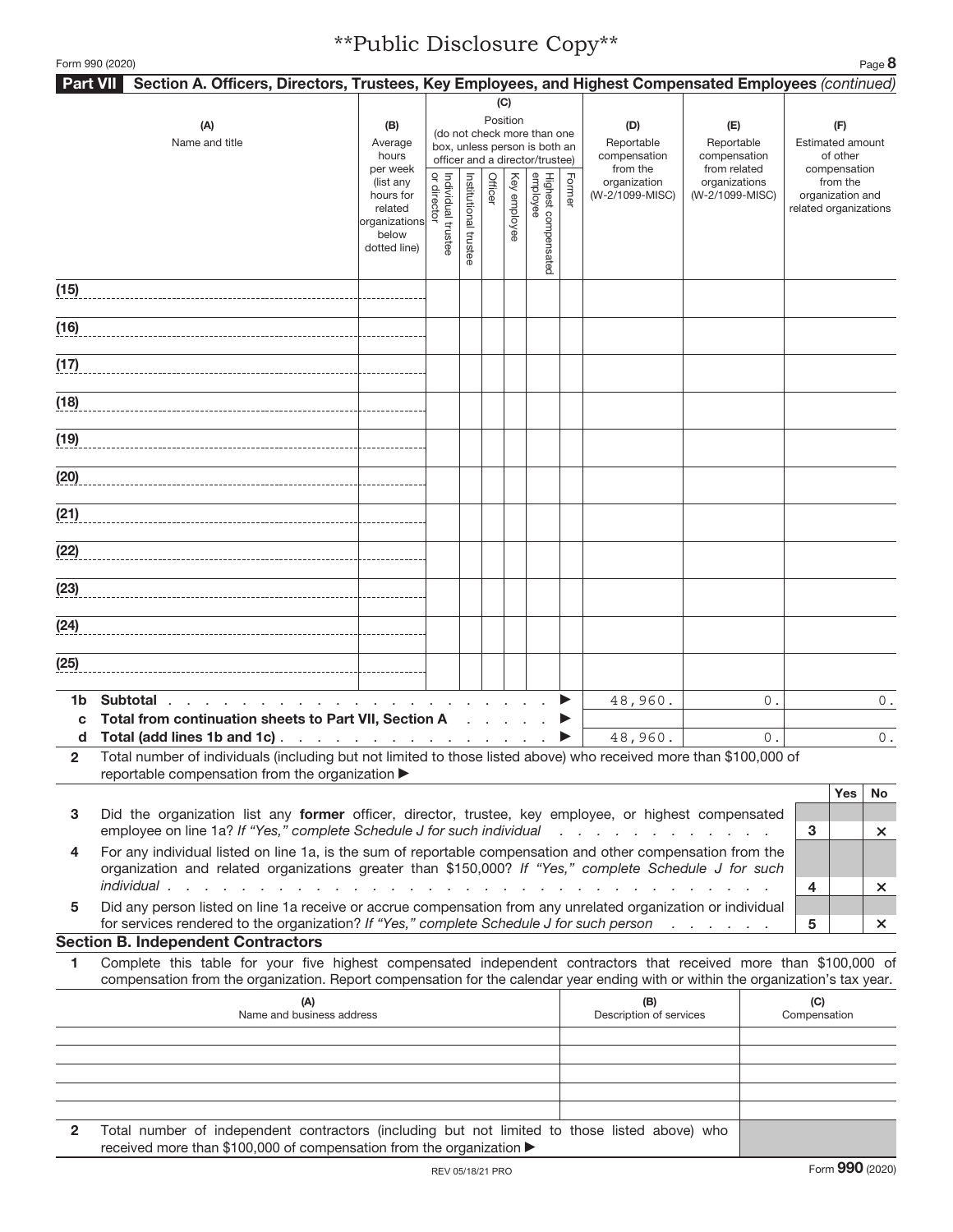Check if Schedule O contains a response or note to any line in this Part VIII.

**Part VIII Statement of Revenue** 

 $\Box$ 

#### **(C) (A) (B) (D)**  Total revenue Related or exempt Unrelated Revenue excluded function revenue business revenue from tax under sections 512–514 **Contributions, Gifts, Grants**  Contributions, Gifts, Grants<br>| and Other Similar Amounts **1a** Federated campaigns .... **1a and Other Similar Amounts b** Membership dues ..... **1b c** Fundraising events ..... **1c**  420,201. **d** Related organizations .... **1d** 14,600. **e** Government grants (contributions) **1e f** All other contributions, gifts, grants, and similar amounts not included above **1f**  29,323. **g** Noncash contributions included in  $\frac{1}{9}$  **1a** -1f. . . . . . . . **1g**  $\frac{1}{9}$ **h Total.** Add lines 1a–1f . . . . . . . . . . ▶ 464,124. Business Code Program Service **Program Service 2a b**  Revenue **Revenue c d e f** All other program service revenue . . **g Total.** Add lines 2a–2f . . . . . . . . . . . ▶ **3** Investment income (including dividends, interest, and other similar amounts) .......... a 4 Income from investment of tax-exempt bond proceeds  $\blacktriangleright$ **5** Royalties . (i) Real (ii) Personal **6a** Gross rents . . **6a b** Less: rental expenses | 6b **c** Rental income or (loss) **6c d** Net rental income or (loss) . . . . . . . . ▶ (i) Securities | (ii) Other **7a**  Gross amount from sales of assets other than inventory **7a b** Less: cost or other basis Other Revenue **Other Revenue** and sales expenses . **7b c** Gain or (loss) . . **7c d** Net gain or (loss) . . . . . . . . . . . ▶ **8a** Gross income from fundraising events (not including \$ 420,201. of contributions reported on line 1c). See Part IV, line 18 . . . **8a b** Less: direct expenses .... **8b c** Net income or (loss) from fundraising events . . ▶ **9a** Gross income from gaming activities. See Part IV, line 19 . **9a b** Less: direct expenses .... **9b c** Net income or (loss) from gaming activities . . . ▶ **10a** Gross sales of inventory, less returns and allowances . . . **10a b** Less: cost of goods sold . . . **10b c** Net income or (loss) from sales of inventory . . . ▶ Business Code **Miscellaneous Miscellaneous 11a**  Revenue **Revenue b c d** All other revenue  $0.$  0. 0. 0.  $0.$  0. 0. 0. **e Total.** Add lines 11a–11d . . . . . . . . . . ▶  $\Omega$ . 12 Total revenue. See instructions . . . . . .  $\blacktriangleright$ 464,124.  $0.$  0. 0. 0. 0.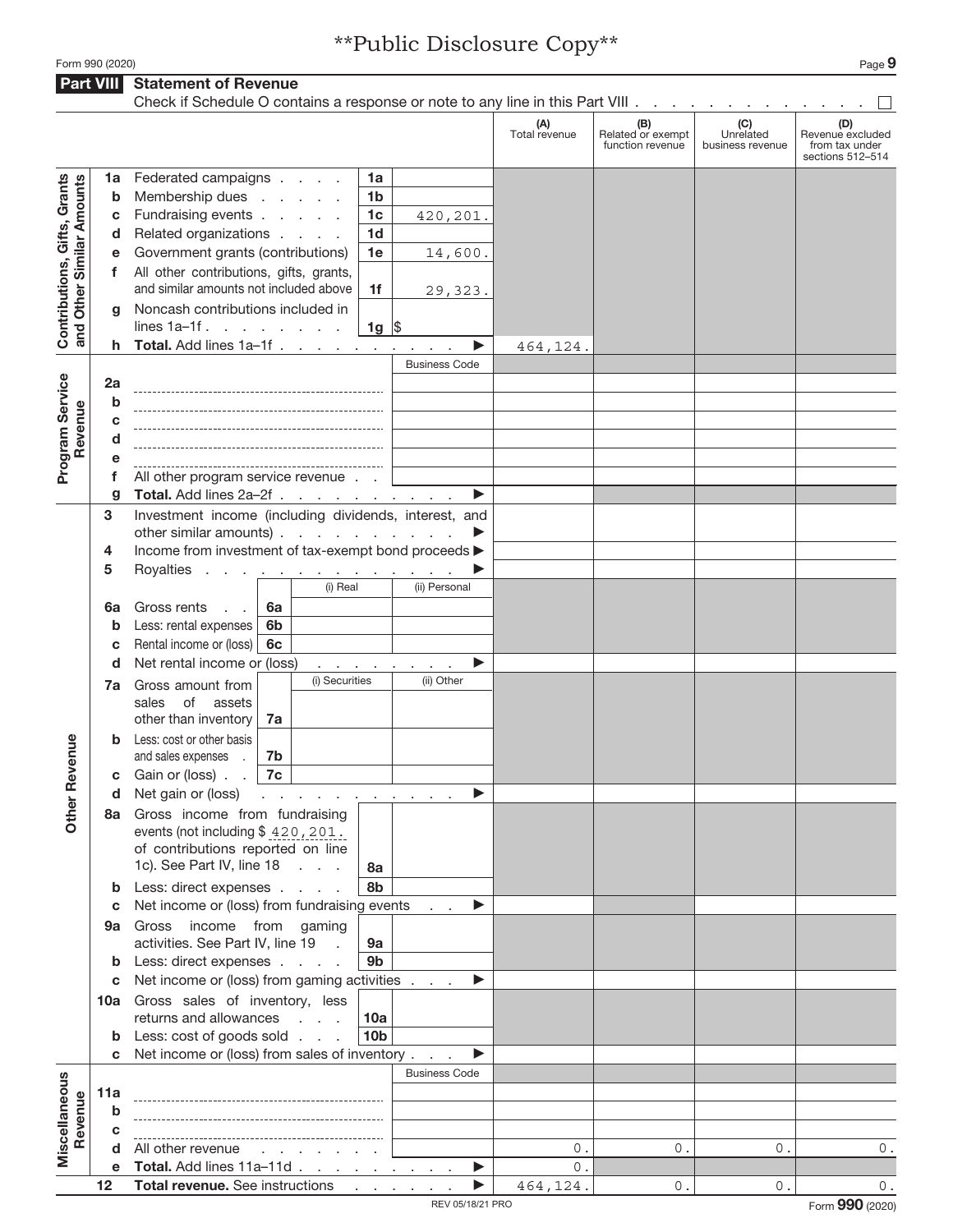|              | <b>Part IX</b> Statement of Functional Expenses<br>Section 501(c)(3) and 501(c)(4) organizations must complete all columns. All other organizations must complete column (A).                                                                                 |                       |                                    |                                           |                                |
|--------------|---------------------------------------------------------------------------------------------------------------------------------------------------------------------------------------------------------------------------------------------------------------|-----------------------|------------------------------------|-------------------------------------------|--------------------------------|
|              | Check if Schedule O contains a response or note to any line in this Part IX                                                                                                                                                                                   |                       |                                    |                                           |                                |
|              | Do not include amounts reported on lines 6b, 7b,<br>8b, 9b, and 10b of Part VIII.                                                                                                                                                                             | (A)<br>Total expenses | (B)<br>Program service<br>expenses | (C)<br>Management and<br>general expenses | (D)<br>Fundraising<br>expenses |
| 1            | Grants and other assistance to domestic organizations<br>and domestic governments. See Part IV, line 21                                                                                                                                                       | 300,000.              | 300,000.                           |                                           |                                |
| $\mathbf{2}$ | Grants and other assistance to domestic<br>individuals. See Part IV, line 22                                                                                                                                                                                  |                       |                                    |                                           |                                |
| 3            | Grants and other assistance to foreign<br>organizations, foreign governments, and<br>foreign individuals. See Part IV, lines 15 and 16                                                                                                                        |                       |                                    |                                           |                                |
| 4<br>5       | Benefits paid to or for members<br>Compensation of current officers, directors,<br>trustees, and key employees                                                                                                                                                | 48,960.               | 14,688.                            | 9,792.                                    | 24,480.                        |
| 6            | Compensation not included above to disqualified<br>persons (as defined under section 4958(f)(1)) and<br>persons described in section 4958(c)(3)(B)                                                                                                            |                       |                                    |                                           |                                |
| 7            | Other salaries and wages<br>and the company of the                                                                                                                                                                                                            | 22,801.               | 0.                                 | $0$ .                                     | 22,801.                        |
| 8            | Pension plan accruals and contributions (include                                                                                                                                                                                                              |                       |                                    |                                           |                                |
|              | section 401(k) and 403(b) employer contributions)                                                                                                                                                                                                             |                       |                                    |                                           |                                |
| 9            | Other employee benefits                                                                                                                                                                                                                                       |                       |                                    |                                           |                                |
| 10           | Payroll taxes                                                                                                                                                                                                                                                 | 5,490.                | 0.                                 | 1,063.                                    | 4,427.                         |
| 11           | Fees for services (nonemployees):                                                                                                                                                                                                                             |                       |                                    |                                           |                                |
|              | Management                                                                                                                                                                                                                                                    |                       |                                    |                                           |                                |
| a            |                                                                                                                                                                                                                                                               |                       |                                    |                                           |                                |
| b            | Legal                                                                                                                                                                                                                                                         | 15.                   | 0.                                 | 15.                                       | $0$ .                          |
| с            | Accounting                                                                                                                                                                                                                                                    | 7,590.                | $\circ$ .                          | 7,590.                                    | $\mathtt{0}$ .                 |
| d            | Lobbying                                                                                                                                                                                                                                                      |                       |                                    |                                           |                                |
| е            | Professional fundraising services. See Part IV, line 17                                                                                                                                                                                                       |                       |                                    |                                           |                                |
| f            | Investment management fees                                                                                                                                                                                                                                    |                       |                                    |                                           |                                |
| g            | Other. (If line 11g amount exceeds 10% of line 25, column<br>(A) amount, list line 11g expenses on Schedule O.) .                                                                                                                                             | 32,740.               | 0.                                 | $0$ .                                     | 32,740.                        |
| 12           | Advertising and promotion                                                                                                                                                                                                                                     | 834.                  | 641.                               | 53.                                       | 140.                           |
| 13           | Office expenses<br>and the contract of the con-                                                                                                                                                                                                               | 24,777.               | 9,888.                             | 961.                                      | 13,928.                        |
| 14           | Information technology                                                                                                                                                                                                                                        | 6,738.                | 1,392.                             | 2,645.                                    | 2,701.                         |
| 15           | Royalties                                                                                                                                                                                                                                                     |                       |                                    |                                           |                                |
| 16           | Occupancy                                                                                                                                                                                                                                                     | 16,140.               | 4,842.                             | 3,228.                                    | 8,070.                         |
| 17           | Travel                                                                                                                                                                                                                                                        | 501.                  | 141.                               | $28.$                                     | 332.                           |
| 18           | Payments of travel or entertainment expenses<br>for any federal, state, or local public officials                                                                                                                                                             |                       |                                    |                                           |                                |
| 19           | Conferences, conventions, and meetings .                                                                                                                                                                                                                      |                       |                                    |                                           |                                |
| 20           | and the contract of the contract of<br>Interest                                                                                                                                                                                                               |                       |                                    |                                           |                                |
| 21           | Payments to affiliates                                                                                                                                                                                                                                        |                       |                                    |                                           |                                |
| 22           | Depreciation, depletion, and amortization.                                                                                                                                                                                                                    |                       |                                    |                                           |                                |
| 23           | Insurance                                                                                                                                                                                                                                                     | 3,679.                | 0.                                 | 3,679.                                    | $0$ .                          |
| 24           | Other expenses. Itemize expenses not covered<br>above (List miscellaneous expenses on line 24e. If<br>line 24e amount exceeds 10% of line 25, column                                                                                                          |                       |                                    |                                           |                                |
|              | (A) amount, list line 24e expenses on Schedule O.)                                                                                                                                                                                                            |                       |                                    |                                           |                                |
| a            | Other program/general expenses                                                                                                                                                                                                                                | 3,583.                | 3,356.                             | 227.                                      | $0$ .                          |
| b            |                                                                                                                                                                                                                                                               |                       |                                    |                                           |                                |
| C            |                                                                                                                                                                                                                                                               |                       |                                    |                                           |                                |
| d            |                                                                                                                                                                                                                                                               |                       |                                    |                                           |                                |
| e            | All other expenses                                                                                                                                                                                                                                            |                       |                                    |                                           |                                |
| 25           | Total functional expenses. Add lines 1 through 24e                                                                                                                                                                                                            | 473,848.              | 334,948.                           | 29,281.                                   | 109,619.                       |
| 26           | Joint costs. Complete this line only if the<br>organization reported in column (B) joint costs<br>from a combined educational campaign and<br>fundraising solicitation. Check here $\blacktriangleright \Box$ if<br>following SOP 98-2 (ASC 958-720) $\ldots$ |                       |                                    |                                           |                                |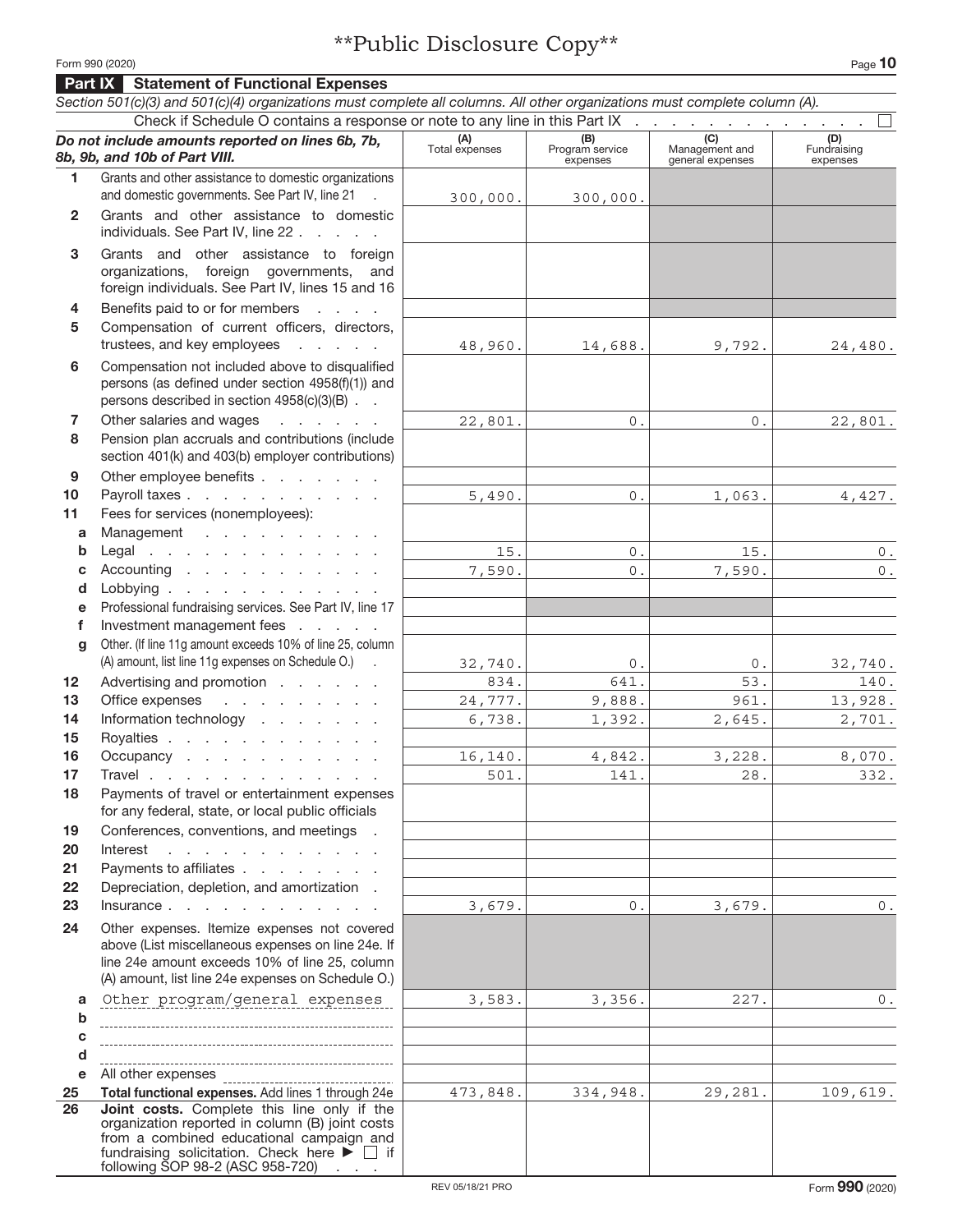| × |  |  |
|---|--|--|

| Part X<br><b>Balance Sheet</b><br>Check if Schedule O contains a response or note to any line in this Part X<br>(A)<br>(B)<br>Beginning of year<br>End of year<br>Cash-non-interest-bearing<br>$\mathbf{1}$<br>1<br>and a straightful and a straight and a<br>313,390.<br>$\overline{2}$<br>$\mathbf{2}$<br>Savings and temporary cash investments<br>3<br>Pledges and grants receivable, net<br>3<br>$\overline{\mathbf{4}}$<br>4<br>Loans and other receivables from any current or former officer, director,<br>5<br>trustee, key employee, creator or founder, substantial contributor, or 35%<br>controlled entity or family member of any of these persons<br>5<br>Loans and other receivables from other disqualified persons (as defined<br>6<br>under section $4958(f)(1)$ ), and persons described in section $4958(c)(3)(B)$ .<br>6<br>$\overline{7}$<br>Notes and loans receivable, net<br>Assets<br>7<br>8<br>Inventories for sale or use<br>8<br>9<br>Prepaid expenses and deferred charges<br>9<br>Land, buildings, and equipment: cost or other<br>10a<br>basis. Complete Part VI of Schedule D $\ldots$ 10a<br>Less: accumulated depreciation $\ldots$ 10b<br>10 <sub>c</sub><br>b<br>11<br>Investments-publicly traded securities<br>11<br>and the contract of the contract of<br>Investments-other securities. See Part IV, line 11<br>12<br>12<br>13<br>13<br>Investments-program-related. See Part IV, line 11<br>14<br>14<br>15<br>15<br>Other assets. See Part IV, line 11<br>16<br>Total assets. Add lines 1 through 15 (must equal line 33)<br>313,390.<br>16<br>345,889.<br>Accounts payable and accrued expenses<br>17<br>17<br>968.<br>250,000.<br>18<br>292,000.<br>18<br>19<br>19<br>Deferred revenue response a contract to contract the contract of the contract of the contract of the contract of<br>20<br>20 | 343,689. |
|-------------------------------------------------------------------------------------------------------------------------------------------------------------------------------------------------------------------------------------------------------------------------------------------------------------------------------------------------------------------------------------------------------------------------------------------------------------------------------------------------------------------------------------------------------------------------------------------------------------------------------------------------------------------------------------------------------------------------------------------------------------------------------------------------------------------------------------------------------------------------------------------------------------------------------------------------------------------------------------------------------------------------------------------------------------------------------------------------------------------------------------------------------------------------------------------------------------------------------------------------------------------------------------------------------------------------------------------------------------------------------------------------------------------------------------------------------------------------------------------------------------------------------------------------------------------------------------------------------------------------------------------------------------------------------------------------------------------------------------------------------------------------------------------------------------------------------------------------|----------|
|                                                                                                                                                                                                                                                                                                                                                                                                                                                                                                                                                                                                                                                                                                                                                                                                                                                                                                                                                                                                                                                                                                                                                                                                                                                                                                                                                                                                                                                                                                                                                                                                                                                                                                                                                                                                                                                 |          |
|                                                                                                                                                                                                                                                                                                                                                                                                                                                                                                                                                                                                                                                                                                                                                                                                                                                                                                                                                                                                                                                                                                                                                                                                                                                                                                                                                                                                                                                                                                                                                                                                                                                                                                                                                                                                                                                 |          |
|                                                                                                                                                                                                                                                                                                                                                                                                                                                                                                                                                                                                                                                                                                                                                                                                                                                                                                                                                                                                                                                                                                                                                                                                                                                                                                                                                                                                                                                                                                                                                                                                                                                                                                                                                                                                                                                 |          |
|                                                                                                                                                                                                                                                                                                                                                                                                                                                                                                                                                                                                                                                                                                                                                                                                                                                                                                                                                                                                                                                                                                                                                                                                                                                                                                                                                                                                                                                                                                                                                                                                                                                                                                                                                                                                                                                 |          |
|                                                                                                                                                                                                                                                                                                                                                                                                                                                                                                                                                                                                                                                                                                                                                                                                                                                                                                                                                                                                                                                                                                                                                                                                                                                                                                                                                                                                                                                                                                                                                                                                                                                                                                                                                                                                                                                 |          |
|                                                                                                                                                                                                                                                                                                                                                                                                                                                                                                                                                                                                                                                                                                                                                                                                                                                                                                                                                                                                                                                                                                                                                                                                                                                                                                                                                                                                                                                                                                                                                                                                                                                                                                                                                                                                                                                 | 2,200.   |
|                                                                                                                                                                                                                                                                                                                                                                                                                                                                                                                                                                                                                                                                                                                                                                                                                                                                                                                                                                                                                                                                                                                                                                                                                                                                                                                                                                                                                                                                                                                                                                                                                                                                                                                                                                                                                                                 |          |
|                                                                                                                                                                                                                                                                                                                                                                                                                                                                                                                                                                                                                                                                                                                                                                                                                                                                                                                                                                                                                                                                                                                                                                                                                                                                                                                                                                                                                                                                                                                                                                                                                                                                                                                                                                                                                                                 |          |
|                                                                                                                                                                                                                                                                                                                                                                                                                                                                                                                                                                                                                                                                                                                                                                                                                                                                                                                                                                                                                                                                                                                                                                                                                                                                                                                                                                                                                                                                                                                                                                                                                                                                                                                                                                                                                                                 |          |
|                                                                                                                                                                                                                                                                                                                                                                                                                                                                                                                                                                                                                                                                                                                                                                                                                                                                                                                                                                                                                                                                                                                                                                                                                                                                                                                                                                                                                                                                                                                                                                                                                                                                                                                                                                                                                                                 |          |
|                                                                                                                                                                                                                                                                                                                                                                                                                                                                                                                                                                                                                                                                                                                                                                                                                                                                                                                                                                                                                                                                                                                                                                                                                                                                                                                                                                                                                                                                                                                                                                                                                                                                                                                                                                                                                                                 |          |
|                                                                                                                                                                                                                                                                                                                                                                                                                                                                                                                                                                                                                                                                                                                                                                                                                                                                                                                                                                                                                                                                                                                                                                                                                                                                                                                                                                                                                                                                                                                                                                                                                                                                                                                                                                                                                                                 |          |
|                                                                                                                                                                                                                                                                                                                                                                                                                                                                                                                                                                                                                                                                                                                                                                                                                                                                                                                                                                                                                                                                                                                                                                                                                                                                                                                                                                                                                                                                                                                                                                                                                                                                                                                                                                                                                                                 |          |
|                                                                                                                                                                                                                                                                                                                                                                                                                                                                                                                                                                                                                                                                                                                                                                                                                                                                                                                                                                                                                                                                                                                                                                                                                                                                                                                                                                                                                                                                                                                                                                                                                                                                                                                                                                                                                                                 |          |
|                                                                                                                                                                                                                                                                                                                                                                                                                                                                                                                                                                                                                                                                                                                                                                                                                                                                                                                                                                                                                                                                                                                                                                                                                                                                                                                                                                                                                                                                                                                                                                                                                                                                                                                                                                                                                                                 |          |
|                                                                                                                                                                                                                                                                                                                                                                                                                                                                                                                                                                                                                                                                                                                                                                                                                                                                                                                                                                                                                                                                                                                                                                                                                                                                                                                                                                                                                                                                                                                                                                                                                                                                                                                                                                                                                                                 |          |
|                                                                                                                                                                                                                                                                                                                                                                                                                                                                                                                                                                                                                                                                                                                                                                                                                                                                                                                                                                                                                                                                                                                                                                                                                                                                                                                                                                                                                                                                                                                                                                                                                                                                                                                                                                                                                                                 |          |
|                                                                                                                                                                                                                                                                                                                                                                                                                                                                                                                                                                                                                                                                                                                                                                                                                                                                                                                                                                                                                                                                                                                                                                                                                                                                                                                                                                                                                                                                                                                                                                                                                                                                                                                                                                                                                                                 |          |
|                                                                                                                                                                                                                                                                                                                                                                                                                                                                                                                                                                                                                                                                                                                                                                                                                                                                                                                                                                                                                                                                                                                                                                                                                                                                                                                                                                                                                                                                                                                                                                                                                                                                                                                                                                                                                                                 |          |
|                                                                                                                                                                                                                                                                                                                                                                                                                                                                                                                                                                                                                                                                                                                                                                                                                                                                                                                                                                                                                                                                                                                                                                                                                                                                                                                                                                                                                                                                                                                                                                                                                                                                                                                                                                                                                                                 |          |
|                                                                                                                                                                                                                                                                                                                                                                                                                                                                                                                                                                                                                                                                                                                                                                                                                                                                                                                                                                                                                                                                                                                                                                                                                                                                                                                                                                                                                                                                                                                                                                                                                                                                                                                                                                                                                                                 |          |
|                                                                                                                                                                                                                                                                                                                                                                                                                                                                                                                                                                                                                                                                                                                                                                                                                                                                                                                                                                                                                                                                                                                                                                                                                                                                                                                                                                                                                                                                                                                                                                                                                                                                                                                                                                                                                                                 |          |
|                                                                                                                                                                                                                                                                                                                                                                                                                                                                                                                                                                                                                                                                                                                                                                                                                                                                                                                                                                                                                                                                                                                                                                                                                                                                                                                                                                                                                                                                                                                                                                                                                                                                                                                                                                                                                                                 | 1,191.   |
|                                                                                                                                                                                                                                                                                                                                                                                                                                                                                                                                                                                                                                                                                                                                                                                                                                                                                                                                                                                                                                                                                                                                                                                                                                                                                                                                                                                                                                                                                                                                                                                                                                                                                                                                                                                                                                                 |          |
|                                                                                                                                                                                                                                                                                                                                                                                                                                                                                                                                                                                                                                                                                                                                                                                                                                                                                                                                                                                                                                                                                                                                                                                                                                                                                                                                                                                                                                                                                                                                                                                                                                                                                                                                                                                                                                                 |          |
|                                                                                                                                                                                                                                                                                                                                                                                                                                                                                                                                                                                                                                                                                                                                                                                                                                                                                                                                                                                                                                                                                                                                                                                                                                                                                                                                                                                                                                                                                                                                                                                                                                                                                                                                                                                                                                                 |          |
| 21<br>21<br>Escrow or custodial account liability. Complete Part IV of Schedule D                                                                                                                                                                                                                                                                                                                                                                                                                                                                                                                                                                                                                                                                                                                                                                                                                                                                                                                                                                                                                                                                                                                                                                                                                                                                                                                                                                                                                                                                                                                                                                                                                                                                                                                                                               |          |
| Liabilities<br>Loans and other payables to any current or former officer, director,<br>22<br>trustee, key employee, creator or founder, substantial contributor, or 35%                                                                                                                                                                                                                                                                                                                                                                                                                                                                                                                                                                                                                                                                                                                                                                                                                                                                                                                                                                                                                                                                                                                                                                                                                                                                                                                                                                                                                                                                                                                                                                                                                                                                         |          |
| controlled entity or family member of any of these persons<br>22                                                                                                                                                                                                                                                                                                                                                                                                                                                                                                                                                                                                                                                                                                                                                                                                                                                                                                                                                                                                                                                                                                                                                                                                                                                                                                                                                                                                                                                                                                                                                                                                                                                                                                                                                                                |          |
| 23<br>Secured mortgages and notes payable to unrelated third parties<br>23<br>24                                                                                                                                                                                                                                                                                                                                                                                                                                                                                                                                                                                                                                                                                                                                                                                                                                                                                                                                                                                                                                                                                                                                                                                                                                                                                                                                                                                                                                                                                                                                                                                                                                                                                                                                                                |          |
| Unsecured notes and loans payable to unrelated third parties<br>24<br><b>Service State</b>                                                                                                                                                                                                                                                                                                                                                                                                                                                                                                                                                                                                                                                                                                                                                                                                                                                                                                                                                                                                                                                                                                                                                                                                                                                                                                                                                                                                                                                                                                                                                                                                                                                                                                                                                      |          |
| Other liabilities (including federal income tax, payables to related third<br>25<br>parties, and other liabilities not included on lines 17-24). Complete Part X<br>of Schedule D<br>25<br>the contract of the contract of the contract of the contract of the                                                                                                                                                                                                                                                                                                                                                                                                                                                                                                                                                                                                                                                                                                                                                                                                                                                                                                                                                                                                                                                                                                                                                                                                                                                                                                                                                                                                                                                                                                                                                                                  |          |
| Total liabilities. Add lines 17 through 25<br>26<br>26<br>250,968.<br>293,191.                                                                                                                                                                                                                                                                                                                                                                                                                                                                                                                                                                                                                                                                                                                                                                                                                                                                                                                                                                                                                                                                                                                                                                                                                                                                                                                                                                                                                                                                                                                                                                                                                                                                                                                                                                  |          |
| Organizations that follow FASB ASC 958, check here $\blacktriangleright \boxtimes$<br>and complete lines 27, 28, 32, and 33.                                                                                                                                                                                                                                                                                                                                                                                                                                                                                                                                                                                                                                                                                                                                                                                                                                                                                                                                                                                                                                                                                                                                                                                                                                                                                                                                                                                                                                                                                                                                                                                                                                                                                                                    |          |
| Net assets without donor restrictions<br>27<br>27<br>62,422.<br>and a straightful and a straight                                                                                                                                                                                                                                                                                                                                                                                                                                                                                                                                                                                                                                                                                                                                                                                                                                                                                                                                                                                                                                                                                                                                                                                                                                                                                                                                                                                                                                                                                                                                                                                                                                                                                                                                                | 52,698.  |
| Net assets with donor restrictions<br>28<br>28<br>design and a state of the state of                                                                                                                                                                                                                                                                                                                                                                                                                                                                                                                                                                                                                                                                                                                                                                                                                                                                                                                                                                                                                                                                                                                                                                                                                                                                                                                                                                                                                                                                                                                                                                                                                                                                                                                                                            |          |
| Net Assets or Fund Balances<br>Organizations that do not follow FASB ASC 958, check here ▶ □<br>and complete lines 29 through 33.                                                                                                                                                                                                                                                                                                                                                                                                                                                                                                                                                                                                                                                                                                                                                                                                                                                                                                                                                                                                                                                                                                                                                                                                                                                                                                                                                                                                                                                                                                                                                                                                                                                                                                               |          |
| Capital stock or trust principal, or current funds<br>29<br>29                                                                                                                                                                                                                                                                                                                                                                                                                                                                                                                                                                                                                                                                                                                                                                                                                                                                                                                                                                                                                                                                                                                                                                                                                                                                                                                                                                                                                                                                                                                                                                                                                                                                                                                                                                                  |          |
| Paid-in or capital surplus, or land, building, or equipment fund<br>30<br>30                                                                                                                                                                                                                                                                                                                                                                                                                                                                                                                                                                                                                                                                                                                                                                                                                                                                                                                                                                                                                                                                                                                                                                                                                                                                                                                                                                                                                                                                                                                                                                                                                                                                                                                                                                    |          |
| Retained earnings, endowment, accumulated income, or other funds<br>31<br>31                                                                                                                                                                                                                                                                                                                                                                                                                                                                                                                                                                                                                                                                                                                                                                                                                                                                                                                                                                                                                                                                                                                                                                                                                                                                                                                                                                                                                                                                                                                                                                                                                                                                                                                                                                    |          |
| Total net assets or fund balances<br>32<br>32<br>62,422.                                                                                                                                                                                                                                                                                                                                                                                                                                                                                                                                                                                                                                                                                                                                                                                                                                                                                                                                                                                                                                                                                                                                                                                                                                                                                                                                                                                                                                                                                                                                                                                                                                                                                                                                                                                        | 52,698.  |
| 33<br>Total liabilities and net assets/fund balances<br>33<br>313,390.<br>345,889.                                                                                                                                                                                                                                                                                                                                                                                                                                                                                                                                                                                                                                                                                                                                                                                                                                                                                                                                                                                                                                                                                                                                                                                                                                                                                                                                                                                                                                                                                                                                                                                                                                                                                                                                                              |          |

REV 05/18/21 PRO

Form **990** (2020)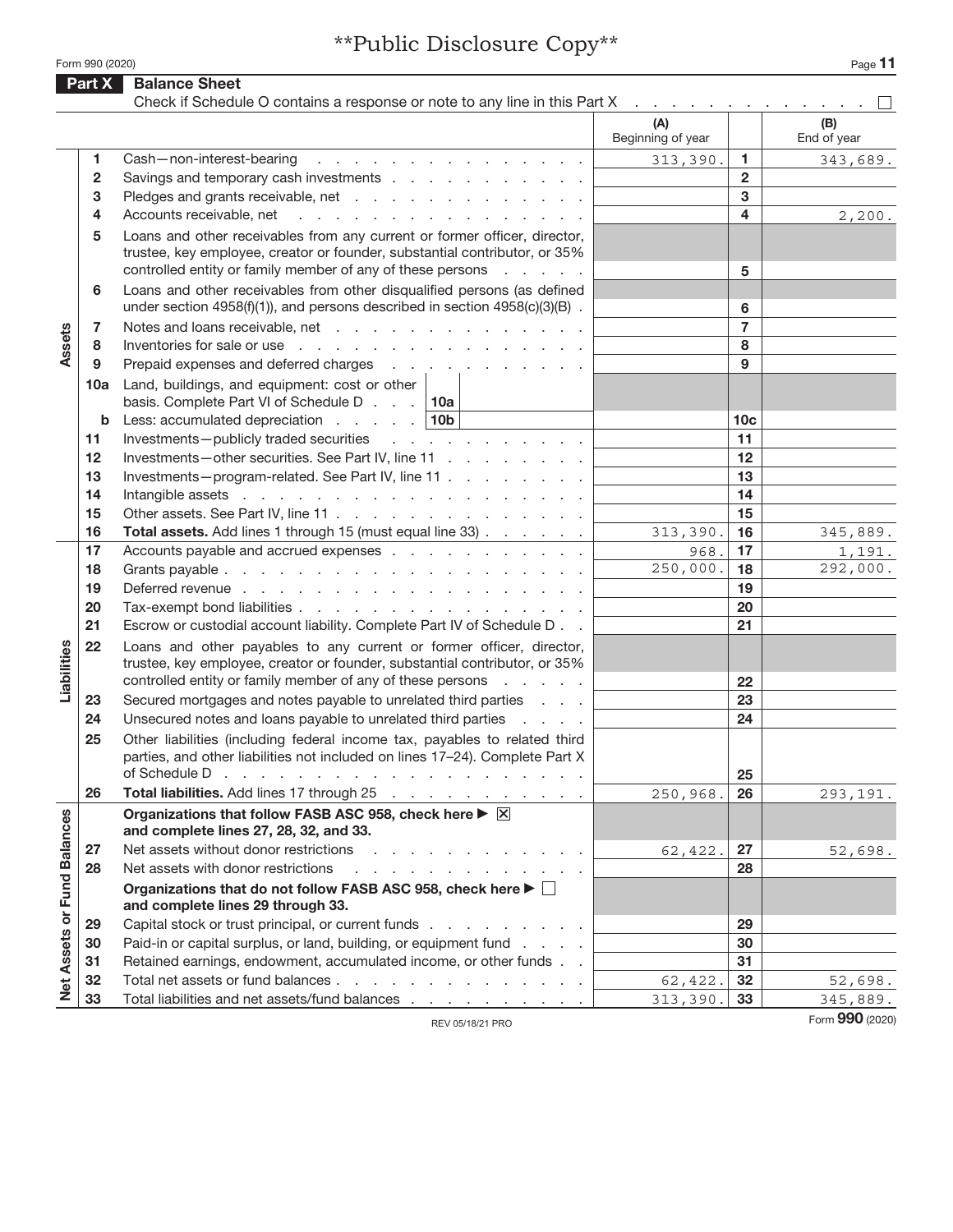|                         | Form 990 (2020)                                                                                                                                                                                                          |                         |                  |            | Page 12      |
|-------------------------|--------------------------------------------------------------------------------------------------------------------------------------------------------------------------------------------------------------------------|-------------------------|------------------|------------|--------------|
| Part XI                 | <b>Reconciliation of Net Assets</b>                                                                                                                                                                                      |                         |                  |            |              |
|                         | Check if Schedule O contains a response or note to any line in this Part XI 0                                                                                                                                            |                         |                  |            |              |
| 1                       | Total revenue (must equal Part VIII, column (A), line 12)                                                                                                                                                                | 1.                      |                  | 464,124.   |              |
| $\overline{\mathbf{c}}$ | Total expenses (must equal Part IX, column (A), line 25)                                                                                                                                                                 | $\overline{2}$          |                  | 473,848.   |              |
| 3                       | Revenue less expenses. Subtract line 2 from line 1                                                                                                                                                                       | 3                       |                  | $-9,724.$  |              |
| 4                       | Net assets or fund balances at beginning of year (must equal Part X, line 32, column (A))                                                                                                                                | $\overline{\mathbf{4}}$ |                  | 62,422.    |              |
| 5                       |                                                                                                                                                                                                                          | 5                       |                  |            |              |
| 6                       |                                                                                                                                                                                                                          | 6                       |                  |            |              |
| 7                       |                                                                                                                                                                                                                          | $\overline{7}$          |                  |            |              |
| 8                       |                                                                                                                                                                                                                          | 8                       |                  |            |              |
| 9                       | Other changes in net assets or fund balances (explain on Schedule O)                                                                                                                                                     | 9                       |                  |            |              |
| 10                      | Net assets or fund balances at end of year. Combine lines 3 through 9 (must equal Part X, line                                                                                                                           |                         |                  |            |              |
|                         |                                                                                                                                                                                                                          | 10 <sup>°</sup>         |                  | 52,698.    |              |
| Part XII                | <b>Financial Statements and Reporting</b>                                                                                                                                                                                |                         |                  |            |              |
|                         | Check if Schedule O contains a response or note to any line in this Part XII                                                                                                                                             |                         |                  |            |              |
|                         |                                                                                                                                                                                                                          |                         |                  | <b>Yes</b> | <b>No</b>    |
| 1.                      | Accounting method used to prepare the Form 990: $\Box$ Cash $\Box$ Accrual<br>$\Box$ Other                                                                                                                               |                         |                  |            |              |
|                         | If the organization changed its method of accounting from a prior year or checked "Other," explain in<br>Schedule O.                                                                                                     |                         |                  |            |              |
| 2a                      | Were the organization's financial statements compiled or reviewed by an independent accountant?                                                                                                                          |                         | 2a               |            | ×            |
|                         | If "Yes," check a box below to indicate whether the financial statements for the year were compiled or                                                                                                                   |                         |                  |            |              |
|                         | reviewed on a separate basis, consolidated basis, or both:                                                                                                                                                               |                         |                  |            |              |
|                         | □ Consolidated basis □ Both consolidated and separate basis<br>Separate basis                                                                                                                                            |                         |                  |            |              |
|                         | Were the organization's financial statements audited by an independent accountant?<br>and a state of the                                                                                                                 |                         | 2 <sub>b</sub>   |            | $\times$     |
|                         | If "Yes," check a box below to indicate whether the financial statements for the year were audited on a<br>separate basis, consolidated basis, or both:                                                                  |                         |                  |            |              |
|                         | $\Box$ Separate basis<br>□ Consolidated basis □ Both consolidated and separate basis                                                                                                                                     |                         |                  |            |              |
|                         | If "Yes" to line 2a or 2b, does the organization have a committee that assumes responsibility for oversight of                                                                                                           |                         |                  |            |              |
| C                       | the audit, review, or compilation of its financial statements and selection of an independent accountant? .                                                                                                              |                         | 2c               |            |              |
|                         | If the organization changed either its oversight process or selection process during the tax year, explain on<br>Schedule O.                                                                                             |                         |                  |            |              |
| За                      | As a result of a federal award, was the organization required to undergo an audit or audits as set forth in the                                                                                                          |                         | За               |            | $\times$     |
| b                       | If "Yes," did the organization undergo the required audit or audits? If the organization did not undergo the<br>required audit or audits, explain why on Schedule O and describe any steps taken to undergo such audits. |                         | 3b               |            |              |
|                         | DEVALUATION DDO                                                                                                                                                                                                          |                         | $F_{\text{max}}$ |            | $000$ (2020) |

REV 05/18/21 PRO

Form **990** (2020)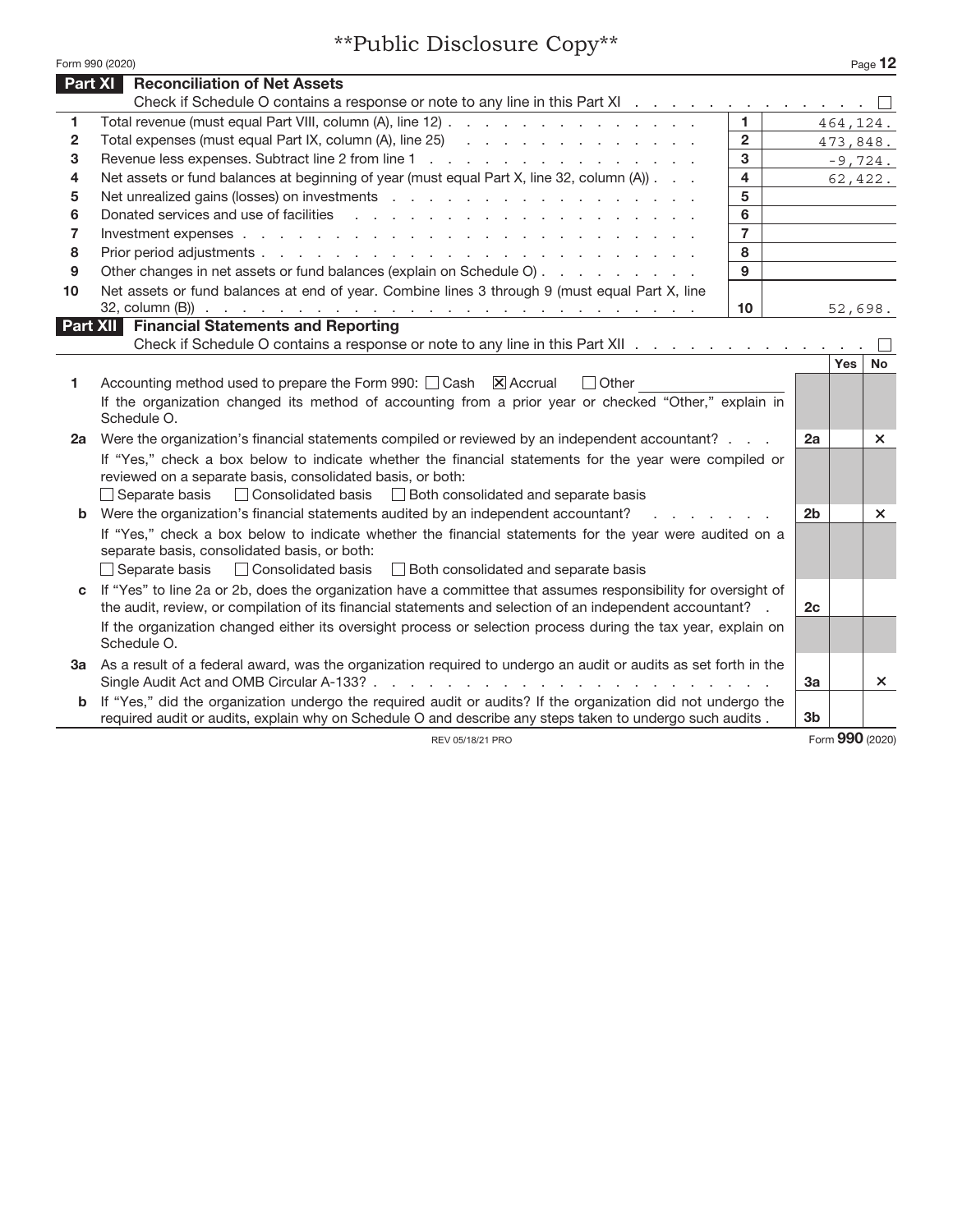#### **SCHEDULE A (Form 990 or 990-EZ)**

**Public Charity Status and Public Support**

**Complete if the organization is a section 501(c)(3) organization or a section 4947(a)(1) nonexempt charitable trust.** a **Attach to Form 990 or Form 990-EZ.** 

Department of the Treasury Internal Revenue Service

**(C)**

**(D)**

**(E) Total**

| $\triangleright$ Go to www.irs.gov/Form990 for instructions and the latest information. |  |
|-----------------------------------------------------------------------------------------|--|



OMB No. 1545-0047

|  | Name of the organization |  |
|--|--------------------------|--|
|  |                          |  |

|                 | Name of the organization                                                                                                                                                                                                                                                                                                                                                                                                                                                       |          |                                                                                     |     |                                                                   | <b>Employer identification number</b>                   |                                                       |  |  |
|-----------------|--------------------------------------------------------------------------------------------------------------------------------------------------------------------------------------------------------------------------------------------------------------------------------------------------------------------------------------------------------------------------------------------------------------------------------------------------------------------------------|----------|-------------------------------------------------------------------------------------|-----|-------------------------------------------------------------------|---------------------------------------------------------|-------------------------------------------------------|--|--|
|                 | TREES OF HOPE<br>76-0311861                                                                                                                                                                                                                                                                                                                                                                                                                                                    |          |                                                                                     |     |                                                                   |                                                         |                                                       |  |  |
|                 | Reason for Public Charity Status. (All organizations must complete this part.) See instructions.<br>Part I                                                                                                                                                                                                                                                                                                                                                                     |          |                                                                                     |     |                                                                   |                                                         |                                                       |  |  |
|                 | The organization is not a private foundation because it is: (For lines 1 through 12, check only one box.)                                                                                                                                                                                                                                                                                                                                                                      |          |                                                                                     |     |                                                                   |                                                         |                                                       |  |  |
| 1               | $\Box$ A church, convention of churches, or association of churches described in <b>section 170(b)(1)(A)(i).</b><br>$\Box$ A school described in section 170(b)(1)(A)(ii). (Attach Schedule E (Form 990 or 990-EZ).)                                                                                                                                                                                                                                                           |          |                                                                                     |     |                                                                   |                                                         |                                                       |  |  |
| 2               |                                                                                                                                                                                                                                                                                                                                                                                                                                                                                |          |                                                                                     |     |                                                                   |                                                         |                                                       |  |  |
| 3<br>4          | $\Box$ A hospital or a cooperative hospital service organization described in <b>section 170(b)(1)(A)(iii).</b><br>$\Box$ A medical research organization operated in conjunction with a hospital described in section 170(b)(1)(A)(iii). Enter the                                                                                                                                                                                                                            |          |                                                                                     |     |                                                                   |                                                         |                                                       |  |  |
|                 | hospital's name, city, and state:                                                                                                                                                                                                                                                                                                                                                                                                                                              |          |                                                                                     |     |                                                                   |                                                         |                                                       |  |  |
| 5               | □ An organization operated for the benefit of a college or university owned or operated by a governmental unit described in<br>section 170(b)(1)(A)(iv). (Complete Part II.)                                                                                                                                                                                                                                                                                                   |          |                                                                                     |     |                                                                   |                                                         |                                                       |  |  |
| 6               | $\Box$ A federal, state, or local government or governmental unit described in section 170(b)(1)(A)(v).                                                                                                                                                                                                                                                                                                                                                                        |          |                                                                                     |     |                                                                   |                                                         |                                                       |  |  |
| 7               | $[\overline{x}]$ An organization that normally receives a substantial part of its support from a governmental unit or from the general public                                                                                                                                                                                                                                                                                                                                  |          |                                                                                     |     |                                                                   |                                                         |                                                       |  |  |
|                 | described in section 170(b)(1)(A)(vi). (Complete Part II.)                                                                                                                                                                                                                                                                                                                                                                                                                     |          |                                                                                     |     |                                                                   |                                                         |                                                       |  |  |
| 8               | □ A community trust described in section 170(b)(1)(A)(vi). (Complete Part II.)                                                                                                                                                                                                                                                                                                                                                                                                 |          |                                                                                     |     |                                                                   |                                                         |                                                       |  |  |
| 9               | An agricultural research organization described in section 170(b)(1)(A)(ix) operated in conjunction with a land-grant college<br>or university or a non-land-grant college of agriculture (see instructions). Enter the name, city, and state of the college or<br>university:                                                                                                                                                                                                 |          |                                                                                     |     |                                                                   |                                                         |                                                       |  |  |
| 10              | An organization that normally receives (1) more than 331/3% of its support from contributions, membership fees, and gross<br>receipts from activities related to its exempt functions, subject to certain exceptions; and (2) no more than 331/3% of its<br>support from gross investment income and unrelated business taxable income (less section 511 tax) from businesses<br>acquired by the organization after June 30, 1975. See section 509(a)(2). (Complete Part III.) |          |                                                                                     |     |                                                                   |                                                         |                                                       |  |  |
| 11              | □ An organization organized and operated exclusively to test for public safety. See section 509(a)(4).                                                                                                                                                                                                                                                                                                                                                                         |          |                                                                                     |     |                                                                   |                                                         |                                                       |  |  |
| 12 <sub>2</sub> | $\Box$ An organization organized and operated exclusively for the benefit of, to perform the functions of, or to carry out the purposes                                                                                                                                                                                                                                                                                                                                        |          |                                                                                     |     |                                                                   |                                                         |                                                       |  |  |
|                 | of one or more publicly supported organizations described in section 509(a)(1) or section 509(a)(2). See section 509(a)(3).                                                                                                                                                                                                                                                                                                                                                    |          |                                                                                     |     |                                                                   |                                                         |                                                       |  |  |
|                 | Check the box in lines 12a through 12d that describes the type of supporting organization and complete lines 12e, 12f, and 12g.                                                                                                                                                                                                                                                                                                                                                |          |                                                                                     |     |                                                                   |                                                         |                                                       |  |  |
| a               | Type I. A supporting organization operated, supervised, or controlled by its supported organization(s), typically by giving<br>the supported organization(s) the power to regularly appoint or elect a majority of the directors or trustees of the<br>supporting organization. You must complete Part IV, Sections A and B.                                                                                                                                                   |          |                                                                                     |     |                                                                   |                                                         |                                                       |  |  |
| b               | Type II. A supporting organization supervised or controlled in connection with its supported organization(s), by having<br>control or management of the supporting organization vested in the same persons that control or manage the supported<br>organization(s). You must complete Part IV, Sections A and C.                                                                                                                                                               |          |                                                                                     |     |                                                                   |                                                         |                                                       |  |  |
| c               | Type III functionally integrated. A supporting organization operated in connection with, and functionally integrated with,<br>its supported organization(s) (see instructions). You must complete Part IV, Sections A, D, and E.                                                                                                                                                                                                                                               |          |                                                                                     |     |                                                                   |                                                         |                                                       |  |  |
| d               | Type III non-functionally integrated. A supporting organization operated in connection with its supported organization(s)<br>that is not functionally integrated. The organization generally must satisfy a distribution requirement and an attentiveness<br>requirement (see instructions). You must complete Part IV, Sections A and D, and Part V.                                                                                                                          |          |                                                                                     |     |                                                                   |                                                         |                                                       |  |  |
| е               | Check this box if the organization received a written determination from the IRS that it is a Type I, Type II, Type III<br>functionally integrated, or Type III non-functionally integrated supporting organization.                                                                                                                                                                                                                                                           |          |                                                                                     |     |                                                                   |                                                         |                                                       |  |  |
| f               | Enter the number of supported organizations .                                                                                                                                                                                                                                                                                                                                                                                                                                  |          | and a straight and a                                                                |     |                                                                   |                                                         |                                                       |  |  |
| g               | Provide the following information about the supported organization(s).                                                                                                                                                                                                                                                                                                                                                                                                         |          |                                                                                     |     |                                                                   |                                                         |                                                       |  |  |
|                 | (i) Name of supported organization                                                                                                                                                                                                                                                                                                                                                                                                                                             | (ii) EIN | (iii) Type of organization<br>(described on lines 1-10<br>above (see instructions)) |     | (iv) Is the organization<br>listed in your governing<br>document? | (v) Amount of monetary<br>support (see<br>instructions) | (vi) Amount of<br>other support (see<br>instructions) |  |  |
|                 |                                                                                                                                                                                                                                                                                                                                                                                                                                                                                |          |                                                                                     | Yes | No                                                                |                                                         |                                                       |  |  |
| (A)             |                                                                                                                                                                                                                                                                                                                                                                                                                                                                                |          |                                                                                     |     |                                                                   |                                                         |                                                       |  |  |
| (B)             |                                                                                                                                                                                                                                                                                                                                                                                                                                                                                |          |                                                                                     |     |                                                                   |                                                         |                                                       |  |  |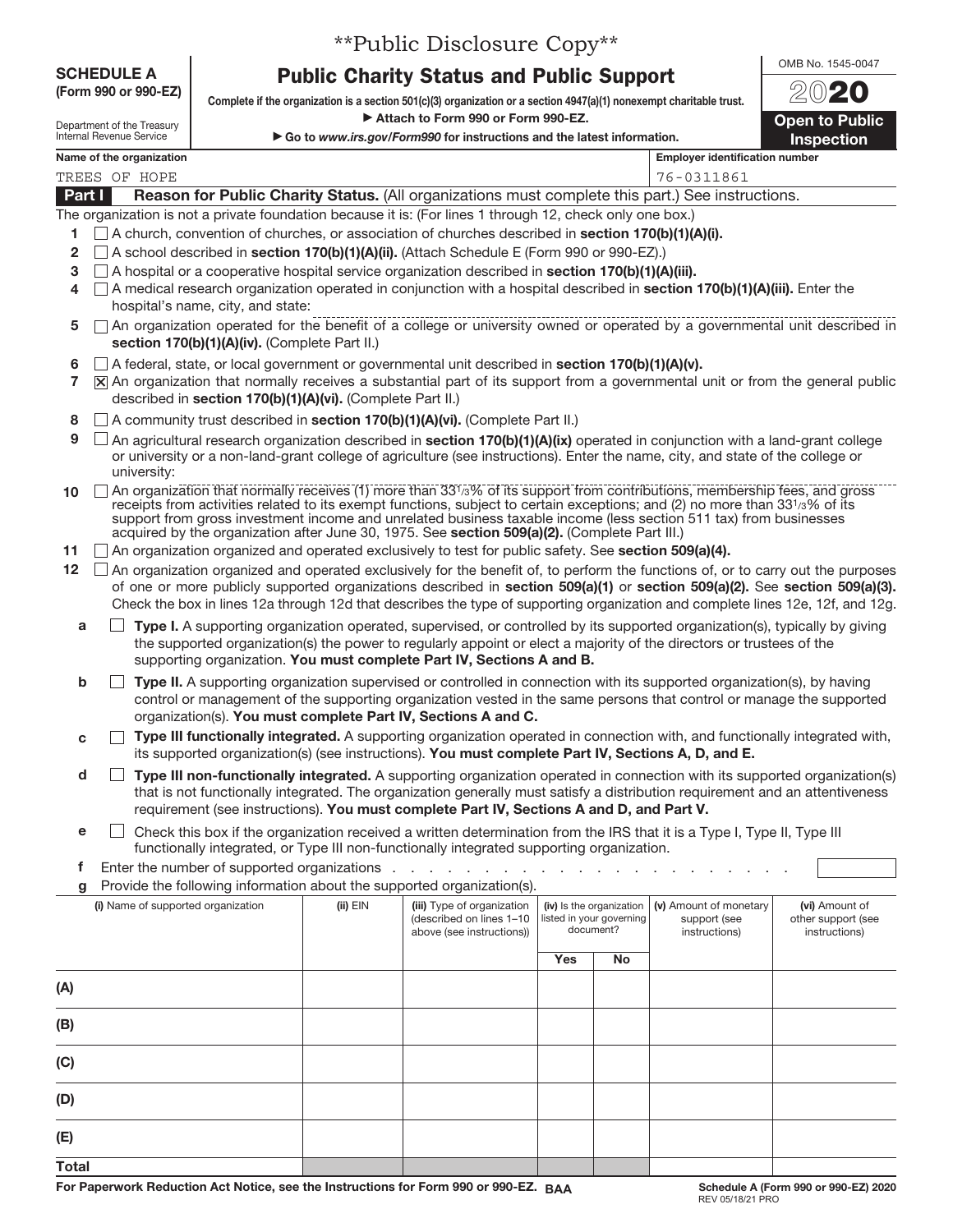Schedule A (Form 990 or 990-EZ) 2020 Page 2

**Part II** Support Schedule for Organizations Described in Sections 170(b)(1)(A)(iv) and 170(b)(1)(A)(vi) (Complete only if you checked the box on line 5, 7, or 8 of Part I or if the organization failed to qualify under Part III. If the organization fails to qualify under the tests listed below, please complete Part III.)

|                | <b>Section A. Public Support</b>                                                                                                                                                                                                                                                                                                                                                                                                                                                               |          |            |                                                                                 |            |          |                                                                                                                                                                                                                                                                                                 |
|----------------|------------------------------------------------------------------------------------------------------------------------------------------------------------------------------------------------------------------------------------------------------------------------------------------------------------------------------------------------------------------------------------------------------------------------------------------------------------------------------------------------|----------|------------|---------------------------------------------------------------------------------|------------|----------|-------------------------------------------------------------------------------------------------------------------------------------------------------------------------------------------------------------------------------------------------------------------------------------------------|
|                | Calendar year (or fiscal year beginning in) ▶                                                                                                                                                                                                                                                                                                                                                                                                                                                  | (a) 2016 | (b) 2017   | (c) 2018                                                                        | $(d)$ 2019 | (e) 2020 | (f) Total                                                                                                                                                                                                                                                                                       |
| 1.             | Gifts, grants, contributions, and<br>membership fees received. (Do not<br>include any "unusual grants.")                                                                                                                                                                                                                                                                                                                                                                                       | 491,375. | 535,326.   | 491,802.                                                                        | 478,511.   |          | $464, 124.$ $ 2, 461, 138.$                                                                                                                                                                                                                                                                     |
| $\overline{2}$ | Tax revenues levied for the<br>organization's benefit and either paid to<br>or expended on its behalf                                                                                                                                                                                                                                                                                                                                                                                          |          |            |                                                                                 |            |          |                                                                                                                                                                                                                                                                                                 |
| 3              | The value of services or facilities<br>furnished by a governmental unit to the<br>organization without charge                                                                                                                                                                                                                                                                                                                                                                                  |          |            |                                                                                 |            |          |                                                                                                                                                                                                                                                                                                 |
| 4              | Total. Add lines 1 through 3.                                                                                                                                                                                                                                                                                                                                                                                                                                                                  | 491,375. | 535,326.   | 491,802.                                                                        | 478,511.   |          | 464, 124.  2, 461, 138.                                                                                                                                                                                                                                                                         |
| 5              | The portion of total contributions by<br>each person (other than a<br>governmental unit or publicly<br>supported organization) included on<br>line 1 that exceeds 2% of the amount<br>shown on line 11, column $(f)$ .                                                                                                                                                                                                                                                                         |          |            |                                                                                 |            |          | 158,795.                                                                                                                                                                                                                                                                                        |
| 6              | Public support. Subtract line 5 from line 4                                                                                                                                                                                                                                                                                                                                                                                                                                                    |          |            |                                                                                 |            |          | 2,302,343.                                                                                                                                                                                                                                                                                      |
|                | <b>Section B. Total Support</b>                                                                                                                                                                                                                                                                                                                                                                                                                                                                |          |            |                                                                                 |            |          |                                                                                                                                                                                                                                                                                                 |
|                | Calendar year (or fiscal year beginning in) ▶                                                                                                                                                                                                                                                                                                                                                                                                                                                  | (a) 2016 | (b) $2017$ | (c) 2018                                                                        | $(d)$ 2019 | (e) 2020 | (f) Total                                                                                                                                                                                                                                                                                       |
| $\overline{7}$ | Amounts from line 4<br>and the control of                                                                                                                                                                                                                                                                                                                                                                                                                                                      | 491,375. | 535,326.   | 491,802.                                                                        | 478,511.   |          | 464, 124.  2, 461, 138.                                                                                                                                                                                                                                                                         |
| 8              | Gross income from interest, dividends,<br>payments received on securities loans,<br>rents, royalties, and income from<br>similar sources                                                                                                                                                                                                                                                                                                                                                       | 343.     | 78.        | $0$ .                                                                           | $0$ .      | $0$ .    | 421.                                                                                                                                                                                                                                                                                            |
| 9              | Net income from unrelated business<br>activities, whether or not the business<br>is regularly carried on                                                                                                                                                                                                                                                                                                                                                                                       |          |            |                                                                                 |            |          |                                                                                                                                                                                                                                                                                                 |
| 10             | Other income. Do not include gain or<br>loss from the sale of capital assets<br>(Explain in Part VI.)                                                                                                                                                                                                                                                                                                                                                                                          |          |            |                                                                                 |            |          |                                                                                                                                                                                                                                                                                                 |
| 11             | Total support. Add lines 7 through 10                                                                                                                                                                                                                                                                                                                                                                                                                                                          |          |            |                                                                                 |            |          | 2,461,559.                                                                                                                                                                                                                                                                                      |
| 12             | Gross receipts from related activities, etc. (see instructions)                                                                                                                                                                                                                                                                                                                                                                                                                                |          |            |                                                                                 |            | 12       | 123,987.                                                                                                                                                                                                                                                                                        |
| 13             | First 5 years. If the Form 990 is for the organization's first, second, third, fourth, or fifth tax year as a section 501(c)(3)<br>organization, check this box and stop here                                                                                                                                                                                                                                                                                                                  |          |            |                                                                                 |            |          |                                                                                                                                                                                                                                                                                                 |
|                | <b>Section C. Computation of Public Support Percentage</b>                                                                                                                                                                                                                                                                                                                                                                                                                                     |          |            |                                                                                 |            |          | $\mathcal{L}_{\mathcal{A}}(\mathcal{A},\mathcal{A},\mathcal{A},\mathcal{A},\mathcal{A},\mathcal{A},\mathcal{A},\mathcal{A},\mathcal{A},\mathcal{A},\mathcal{A},\mathcal{A},\mathcal{A},\mathcal{A},\mathcal{A},\mathcal{A},\mathcal{A},\mathcal{A},\mathcal{A})\cong \mathcal{L}_{\mathcal{A}}$ |
| 14             | Public support percentage for 2020 (line 6, column (f), divided by line 11, column (f)                                                                                                                                                                                                                                                                                                                                                                                                         |          |            |                                                                                 |            | 14       | 93.53%                                                                                                                                                                                                                                                                                          |
| 15             | Public support percentage from 2019 Schedule A, Part II, line 14 \[Co. \] \] . \] . \] . \] . \] . \]                                                                                                                                                                                                                                                                                                                                                                                          |          |            |                                                                                 |            | 15       | 95.19%                                                                                                                                                                                                                                                                                          |
| 16a            | 331/3% support test-2020. If the organization did not check the box on line 13, and line 14 is 331/3% or more, check this                                                                                                                                                                                                                                                                                                                                                                      |          |            |                                                                                 |            |          |                                                                                                                                                                                                                                                                                                 |
|                | box and <b>stop here.</b> The organization qualifies as a publicly supported organization                                                                                                                                                                                                                                                                                                                                                                                                      |          |            |                                                                                 |            |          | $\blacktriangleright$ $\boxtimes$                                                                                                                                                                                                                                                               |
| b              | 33 <sup>1</sup> / <sub>3</sub> % support test-2019. If the organization did not check a box on line 13 or 16a, and line 15 is 33 <sup>1</sup> / <sub>3</sub> % or more, check<br>this box and <b>stop here.</b> The organization qualifies as a publicly supported organization                                                                                                                                                                                                                |          |            |                                                                                 |            |          |                                                                                                                                                                                                                                                                                                 |
| 17a            | 10%-facts-and-circumstances test-2020. If the organization did not check a box on line 13, 16a, or 16b, and line 14 is<br>10% or more, and if the organization meets the facts-and-circumstances test, check this box and stop here. Explain in<br>Part VI how the organization meets the facts-and-circumstances test. The organization qualifies as a publicly supported<br>organization.<br>the contract of the contract of the contract of the contract of the contract of the contract of |          |            |                                                                                 |            |          |                                                                                                                                                                                                                                                                                                 |
| b              | 10%-facts-and-circumstances test-2019. If the organization did not check a box on line 13, 16a, 16b, or 17a, and line<br>15 is 10% or more, and if the organization meets the facts-and-circumstances test, check this box and stop here. Explain<br>in Part VI how the organization meets the facts-and-circumstances test. The organization qualifies as a publicly supported<br>organization.                                                                                               |          |            | the contract of the contract of the contract of                                 |            |          |                                                                                                                                                                                                                                                                                                 |
| 18             | Private foundation. If the organization did not check a box on line 13, 16a, 16b, 17a, or 17b, check this box and see<br>instructions                                                                                                                                                                                                                                                                                                                                                          |          |            | the contract of the contract of the contract of the contract of the contract of |            |          |                                                                                                                                                                                                                                                                                                 |
|                |                                                                                                                                                                                                                                                                                                                                                                                                                                                                                                |          |            |                                                                                 |            |          |                                                                                                                                                                                                                                                                                                 |

**Schedule A (Form 990 or 990-EZ) 2020**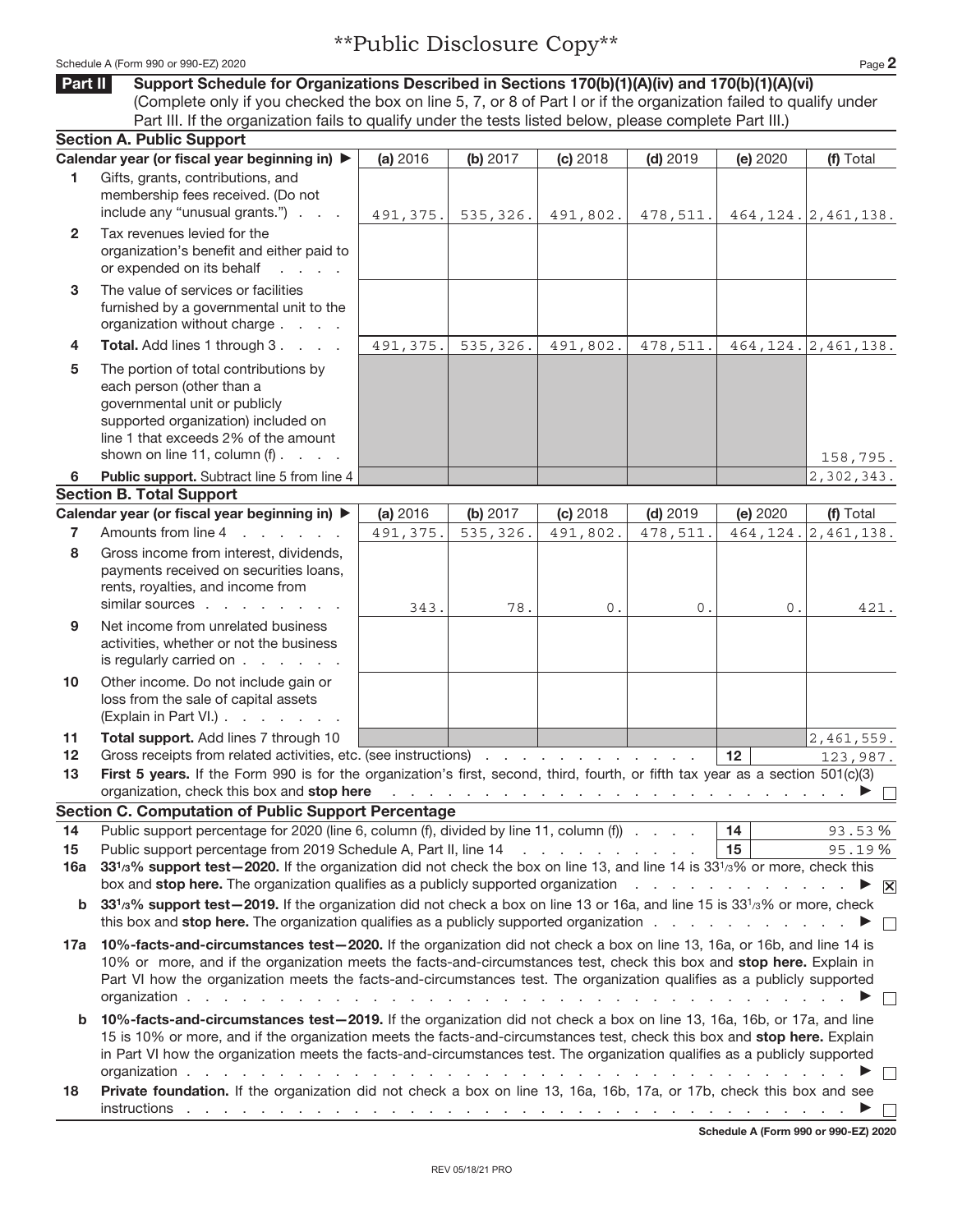Schedule A (Form 990 or 990-EZ) 2020 Page 3

#### **Part III** Support Schedule for Organizations Described in Section 509(a)(2)

(Complete only if you checked the box on line 10 of Part I or if the organization failed to qualify under Part II. If the organization fails to qualify under the tests listed below, please complete Part II.)

|              | <b>Section A. Public Support</b>                                                                                                       |          |                  |          |                                                                                                                                                                                                                                |          |                                      |
|--------------|----------------------------------------------------------------------------------------------------------------------------------------|----------|------------------|----------|--------------------------------------------------------------------------------------------------------------------------------------------------------------------------------------------------------------------------------|----------|--------------------------------------|
|              | Calendar year (or fiscal year beginning in) ▶                                                                                          | (a) 2016 | (b) $2017$       | (c) 2018 | $(d)$ 2019                                                                                                                                                                                                                     | (e) 2020 | (f) Total                            |
| 1            | Gifts, grants, contributions, and membership fees                                                                                      |          |                  |          |                                                                                                                                                                                                                                |          |                                      |
|              | received. (Do not include any "unusual grants.")                                                                                       |          |                  |          |                                                                                                                                                                                                                                |          |                                      |
| $\mathbf{2}$ | Gross receipts from admissions, merchandise                                                                                            |          |                  |          |                                                                                                                                                                                                                                |          |                                      |
|              | sold or services performed, or facilities<br>furnished in any activity that is related to the                                          |          |                  |          |                                                                                                                                                                                                                                |          |                                      |
|              | organization's tax-exempt purpose                                                                                                      |          |                  |          |                                                                                                                                                                                                                                |          |                                      |
| 3            | Gross receipts from activities that are not an                                                                                         |          |                  |          |                                                                                                                                                                                                                                |          |                                      |
|              | unrelated trade or business under section 513                                                                                          |          |                  |          |                                                                                                                                                                                                                                |          |                                      |
| 4            | Tax revenues levied for the                                                                                                            |          |                  |          |                                                                                                                                                                                                                                |          |                                      |
|              | organization's benefit and either paid to                                                                                              |          |                  |          |                                                                                                                                                                                                                                |          |                                      |
|              | or expended on its behalf<br><b>Contractor</b>                                                                                         |          |                  |          |                                                                                                                                                                                                                                |          |                                      |
| 5            | The value of services or facilities                                                                                                    |          |                  |          |                                                                                                                                                                                                                                |          |                                      |
|              | furnished by a governmental unit to the                                                                                                |          |                  |          |                                                                                                                                                                                                                                |          |                                      |
|              | organization without charge                                                                                                            |          |                  |          |                                                                                                                                                                                                                                |          |                                      |
| 6            | Total. Add lines 1 through 5.                                                                                                          |          |                  |          |                                                                                                                                                                                                                                |          |                                      |
| 7a           | Amounts included on lines 1, 2, and 3                                                                                                  |          |                  |          |                                                                                                                                                                                                                                |          |                                      |
|              | received from disqualified persons                                                                                                     |          |                  |          |                                                                                                                                                                                                                                |          |                                      |
| b            | Amounts included on lines 2 and 3                                                                                                      |          |                  |          |                                                                                                                                                                                                                                |          |                                      |
|              | received from other than disqualified                                                                                                  |          |                  |          |                                                                                                                                                                                                                                |          |                                      |
|              | persons that exceed the greater of \$5,000                                                                                             |          |                  |          |                                                                                                                                                                                                                                |          |                                      |
|              | or 1% of the amount on line 13 for the year                                                                                            |          |                  |          |                                                                                                                                                                                                                                |          |                                      |
| C            | Add lines 7a and 7b                                                                                                                    |          |                  |          |                                                                                                                                                                                                                                |          |                                      |
| 8            | Public support. (Subtract line 7c from                                                                                                 |          |                  |          |                                                                                                                                                                                                                                |          |                                      |
|              | $line 6.)$                                                                                                                             |          |                  |          |                                                                                                                                                                                                                                |          |                                      |
|              | <b>Section B. Total Support</b>                                                                                                        |          |                  |          |                                                                                                                                                                                                                                |          |                                      |
|              | Calendar year (or fiscal year beginning in) ▶                                                                                          | (a) 2016 | (b) 2017         | (c) 2018 | $(d)$ 2019                                                                                                                                                                                                                     | (e) 2020 | (f) Total                            |
| 9            | Amounts from line 6<br>and the company of the company of                                                                               |          |                  |          |                                                                                                                                                                                                                                |          |                                      |
| 10a          | Gross income from interest, dividends,                                                                                                 |          |                  |          |                                                                                                                                                                                                                                |          |                                      |
|              | payments received on securities loans, rents,                                                                                          |          |                  |          |                                                                                                                                                                                                                                |          |                                      |
|              | royalties, and income from similar sources.                                                                                            |          |                  |          |                                                                                                                                                                                                                                |          |                                      |
| b            | Unrelated business taxable income (less                                                                                                |          |                  |          |                                                                                                                                                                                                                                |          |                                      |
|              | section 511 taxes) from businesses                                                                                                     |          |                  |          |                                                                                                                                                                                                                                |          |                                      |
|              | acquired after June 30, 1975                                                                                                           |          |                  |          |                                                                                                                                                                                                                                |          |                                      |
| C            | Add lines 10a and 10b<br>and a state                                                                                                   |          |                  |          |                                                                                                                                                                                                                                |          |                                      |
| 11           | Net income from unrelated business                                                                                                     |          |                  |          |                                                                                                                                                                                                                                |          |                                      |
|              | activities not included in line 10b, whether                                                                                           |          |                  |          |                                                                                                                                                                                                                                |          |                                      |
|              | or not the business is regularly carried on                                                                                            |          |                  |          |                                                                                                                                                                                                                                |          |                                      |
| 12           | Other income. Do not include gain or                                                                                                   |          |                  |          |                                                                                                                                                                                                                                |          |                                      |
|              | loss from the sale of capital assets                                                                                                   |          |                  |          |                                                                                                                                                                                                                                |          |                                      |
|              | (Explain in Part VI.)                                                                                                                  |          |                  |          |                                                                                                                                                                                                                                |          |                                      |
| 13           | Total support. (Add lines 9, 10c, 11,                                                                                                  |          |                  |          |                                                                                                                                                                                                                                |          |                                      |
|              | and 12.) $\therefore$ $\therefore$ $\therefore$ $\therefore$ $\therefore$ $\therefore$ $\therefore$                                    |          |                  |          |                                                                                                                                                                                                                                |          |                                      |
| 14           | First 5 years. If the Form 990 is for the organization's first, second, third, fourth, or fifth tax year as a section 501(c)(3)        |          |                  |          |                                                                                                                                                                                                                                |          |                                      |
|              | organization, check this box and stop here                                                                                             |          |                  |          | and the contract of the contract of the contract of the contract of the contract of the contract of the contract of the contract of the contract of the contract of the contract of the contract of the contract of the contra |          |                                      |
|              | <b>Section C. Computation of Public Support Percentage</b>                                                                             |          |                  |          |                                                                                                                                                                                                                                |          |                                      |
| 15           | Public support percentage for 2020 (line 8, column (f), divided by line 13, column (f))                                                |          |                  |          |                                                                                                                                                                                                                                | 15       | $\%$                                 |
| 16           | Public support percentage from 2019 Schedule A, Part III, line 15 \[mathburst Reserves A and Reserves A and R                          |          |                  |          |                                                                                                                                                                                                                                | 16       | %                                    |
|              | Section D. Computation of Investment Income Percentage                                                                                 |          |                  |          |                                                                                                                                                                                                                                |          |                                      |
| 17           | Investment income percentage for 2020 (line 10c, column (f), divided by line 13, column (f)                                            |          |                  |          |                                                                                                                                                                                                                                | 17       | %                                    |
| 18           | Investment income percentage from 2019 Schedule A, Part III, line 17                                                                   |          |                  |          |                                                                                                                                                                                                                                | 18       | %                                    |
| 19a          | 331/3% support tests - 2020. If the organization did not check the box on line 14, and line 15 is more than 331/3%, and line           |          |                  |          |                                                                                                                                                                                                                                |          |                                      |
|              | 17 is not more than 33 <sup>1</sup> /3%, check this box and stop here. The organization qualifies as a publicly supported organization |          |                  |          |                                                                                                                                                                                                                                |          | $\Box$<br>▶                          |
| b            | 331/3% support tests - 2019. If the organization did not check a box on line 14 or line 19a, and line 16 is more than 331/3%, and      |          |                  |          |                                                                                                                                                                                                                                |          |                                      |
|              | line 18 is not more than $3313%$ , check this box and stop here. The organization qualifies as a publicly supported organization       |          |                  |          |                                                                                                                                                                                                                                |          | ▶<br>$\Box$                          |
| 20           | Private foundation. If the organization did not check a box on line 14, 19a, or 19b, check this box and see instructions               |          |                  |          |                                                                                                                                                                                                                                |          | $\mathbf{1}$<br>▶                    |
|              |                                                                                                                                        |          | REV 05/18/21 PRO |          |                                                                                                                                                                                                                                |          | Schedule A (Form 990 or 990-EZ) 2020 |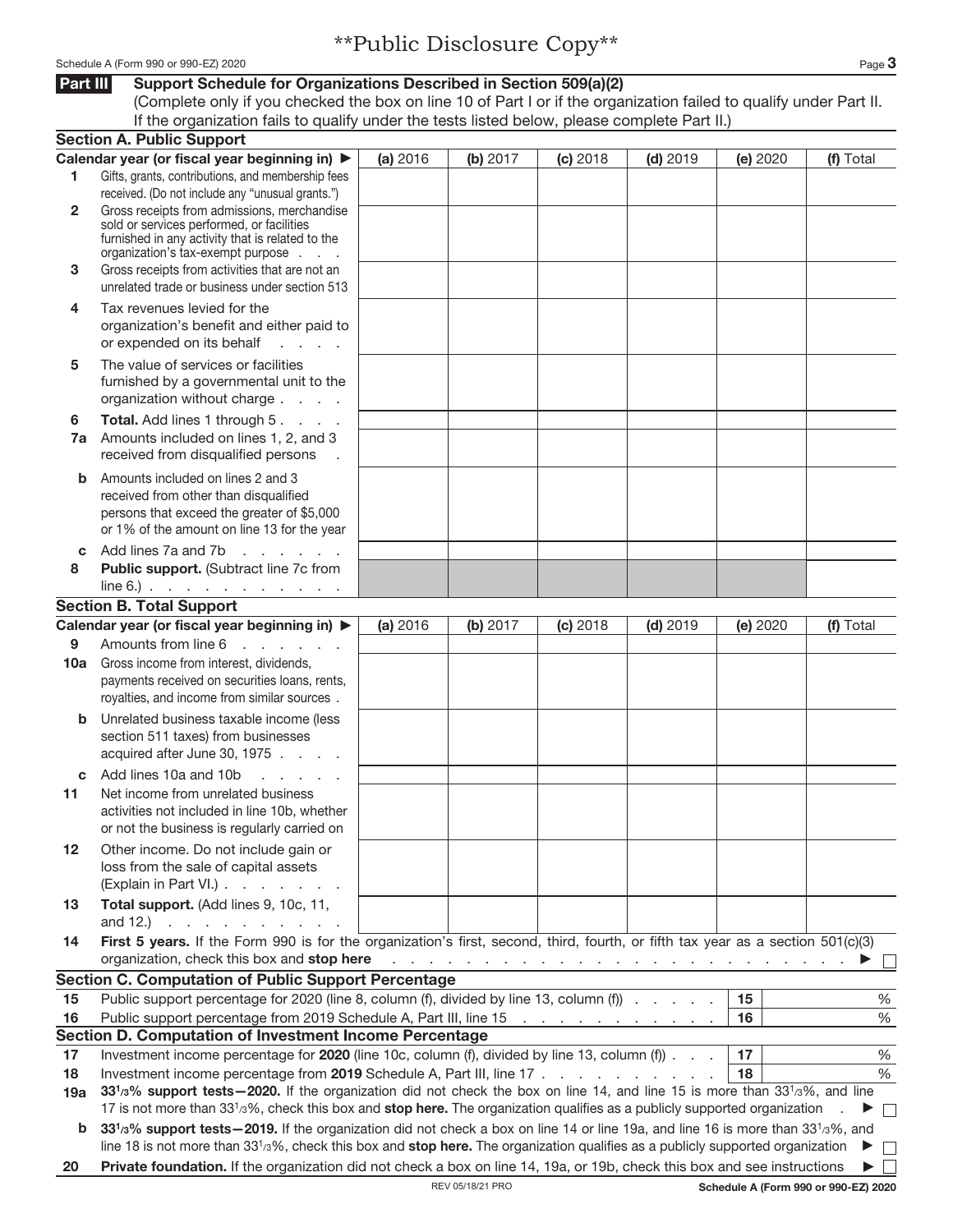#### **Part IV Supporting Organizations**

(Complete only if you checked a box in line 12 on Part I. If you checked box 12a, Part I, complete Sections A and B. If you checked box 12b, Part I, complete Sections A and C. If you checked box 12c, Part I, complete Sections A, D, and E. If you checked box 12d, Part I, complete Sections A and D, and complete Part V.)

#### **Section A. All Supporting Organizations**

- **1** Are all of the organization's supported organizations listed by name in the organization's governing documents? If "No," describe in *Part VI* how the supported organizations are designated. If designated by class or purpose, describe the designation. If historic and continuing relationship, explain. **1**
- **2** Did the organization have any supported organization that does not have an IRS determination of status under section 509(a)(1) or (2)? If "Yes," explain in *Part VI* how the organization determined that the supported organization was described in section 509(a)(1) or (2). **2**
- **3a** Did the organization have a supported organization described in section 501(c)(4), (5), or (6)? If "Yes," answer lines 3b and 3c below. **3a**
- **b** Did the organization confirm that each supported organization qualified under section 501(c)(4), (5), or (6) and satisfied the public support tests under section 509(a)(2)? If "Yes," describe in **Part VI** when and how the organization made the determination. **3b**
- **c** Did the organization ensure that all support to such organizations was used exclusively for section 170(c)(2)(B) purposes? If "Yes," explain in *Part VI* what controls the organization put in place to ensure such use. **3c**
- **4a** Was any supported organization not organized in the United States ("foreign supported organization")? If "Yes," and if you checked box 12a or 12b in Part I, answer lines 4b and 4c below. **4a**
- **b** Did the organization have ultimate control and discretion in deciding whether to make grants to the foreign supported organization? If "Yes," describe in *Part VI* how the organization had such control and discretion despite being controlled or supervised by or in connection with its supported organizations. **4b**
- **c** Did the organization support any foreign supported organization that does not have an IRS determination under sections 501(c)(3) and 509(a)(1) or (2)? If "Yes," explain in *Part VI* what controls the organization used to ensure that all support to the foreign supported organization was used exclusively for section 170(c)(2)(B) purposes. **4c**
- **5a** Did the organization add, substitute, or remove any supported organizations during the tax year? If "Yes," answer lines 5b and 5c below (if applicable). Also, provide detail in *Part VI*, including (i) the names and EIN numbers of the supported organizations added, substituted, or removed; (ii) the reasons for each such action; (iii) the authority under the organization's organizing document authorizing such action; and (iv) how the action was accomplished (such as by amendment to the organizing document). **5a**
- **b Type I or Type II only.** Was any added or substituted supported organization part of a class already designated in the organization's organizing document? **5b**
- **c Substitutions only.** Was the substitution the result of an event beyond the organization's control? **5c**
- **6** Did the organization provide support (whether in the form of grants or the provision of services or facilities) to anyone other than (i) its supported organizations, (ii) individuals that are part of the charitable class benefited by one or more of its supported organizations, or (iii) other supporting organizations that also support or benefit one or more of the filing organization's supported organizations? If "Yes," provide detail in *Part VI.* **6**
- **7** Did the organization provide a grant, loan, compensation, or other similar payment to a substantial contributor (as defined in section 4958(c)(3)(C)), a family member of a substantial contributor, or a 35% controlled entity with regard to a substantial contributor? If "Yes," complete Part I of Schedule L (Form 990 or 990-EZ).
- **8** Did the organization make a loan to a disqualified person (as defined in section 4958) not described in line 7? If "Yes," complete Part I of Schedule L (Form 990 or 990-EZ). **8**
- **9a** Was the organization controlled directly or indirectly at any time during the tax year by one or more disqualified persons, as defined in section 4946 (other than foundation managers and organizations described in section 509(a)(1) or (2))? If "Yes," provide detail in **Part VI. 1999 1999**
- **b** Did one or more disqualified persons (as defined in line 9a) hold a controlling interest in any entity in which the supporting organization had an interest? If "Yes," provide detail in **Part VI. 9b 9b**
- **c** Did a disqualified person (as defined in line 9a) have an ownership interest in, or derive any personal benefit from, assets in which the supporting organization also had an interest? If "Yes," provide detail in *Part VI.* **9c**
- **10a** Was the organization subject to the excess business holdings rules of section 4943 because of section 4943(f) (regarding certain Type II supporting organizations, and all Type III non-functionally integrated supporting organizations)? If "Yes," answer line 10b below. **10a 10a 10a 10a** 
	- **b** Did the organization have any excess business holdings in the tax year? (Use Schedule C, Form 4720, to determine whether the organization had excess business holdings.) **10b**

**Yes No**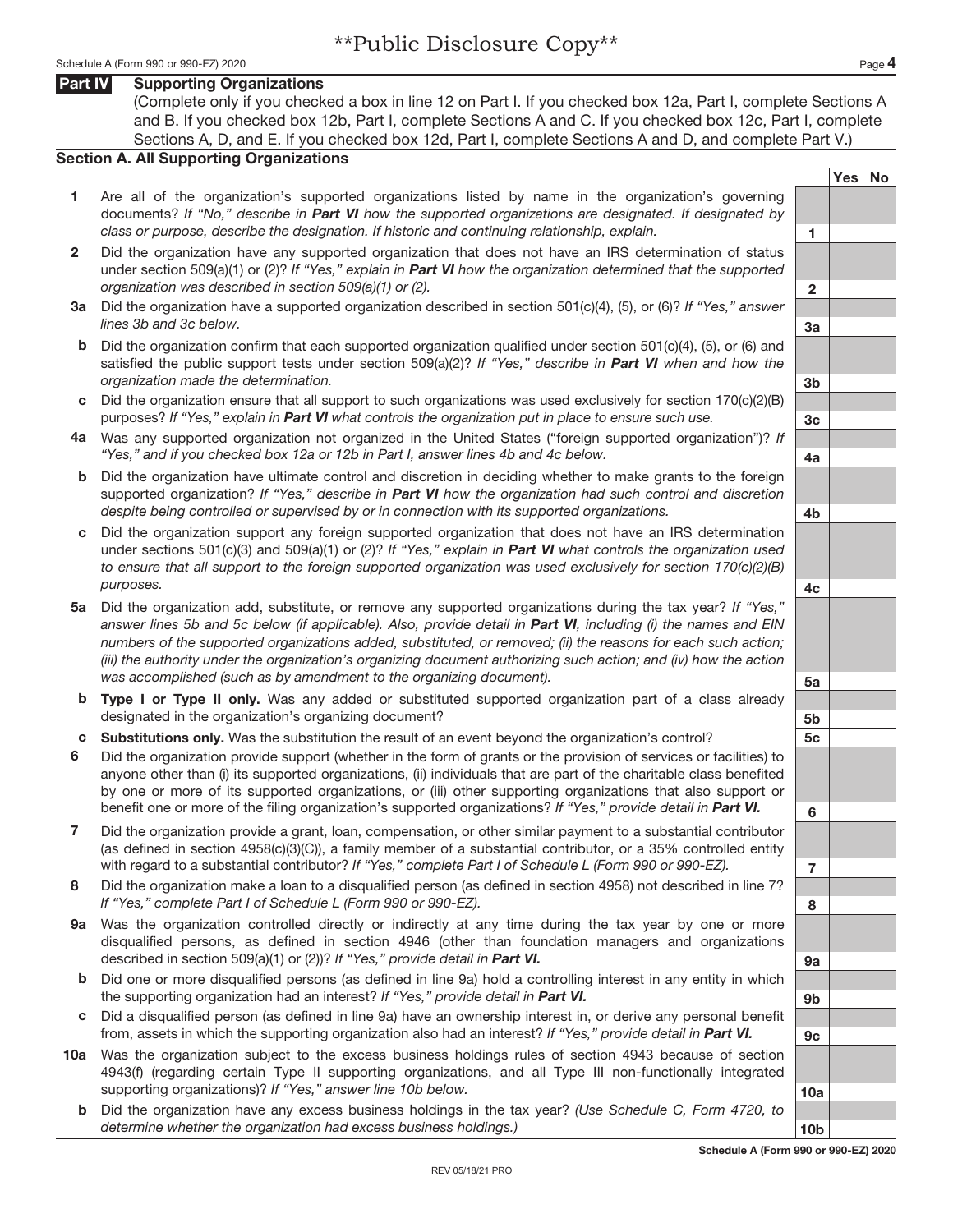#### **Part IV Supporting Organizations (continued)**

- **11** Has the organization accepted a gift or contribution from any of the following persons? **a** A person who directly or indirectly controls, either alone or together with persons described in lines 11b and 11c below, the governing body of a supported organization? **11a**
	- **b** A family member of a person described in line 11a above? **11b 11b**
	- **c** A 35% controlled entity of a person described in line 11a or 11b above? If "Yes" to line 11a, 11b, or 11c, provide detail in *Part VI.* **11c**

#### **Section B. Type I Supporting Organizations**

- **1** Did the governing body, members of the governing body, officers acting in their official capacity, or membership of one or more supported organizations have the power to regularly appoint or elect at least a majority of the organization's officers, directors, or trustees at all times during the tax year? If "No," describe in *Part VI* how the supported organization(s) effectively operated, supervised, or controlled the organization's activities. If the organization had more than one supported organization, describe how the powers to appoint and/or remove officers, directors, or trustees were allocated among the supported organizations and what conditions or restrictions, if any, applied to such powers during the tax year. **1**
- **2** Did the organization operate for the benefit of any supported organization other than the supported organization(s) that operated, supervised, or controlled the supporting organization? If "Yes," explain in *Part VI* how providing such benefit carried out the purposes of the supported organization(s) that operated, supervised, or controlled the supporting organization. **2**

#### **Section C. Type II Supporting Organizations**

**1** Were a majority of the organization's directors or trustees during the tax year also a majority of the directors or trustees of each of the organization's supported organization(s)? If "No," describe in *Part VI* how control or management of the supporting organization was vested in the same persons that controlled or managed the supported organization(s). **1**

#### **Section D. All Type III Supporting Organizations**

**Yes No 1** Did the organization provide to each of its supported organizations, by the last day of the fifth month of the organization's tax year, (i) a written notice describing the type and amount of support provided during the prior tax year, (ii) a copy of the Form 990 that was most recently filed as of the date of notification, and (iii) copies of the organization's governing documents in effect on the date of notification, to the extent not previously provided? **1 2** Were any of the organization's officers, directors, or trustees either (i) appointed or elected by the supported organization(s) or (ii) serving on the governing body of a supported organization? If "No," explain in *Part VI* how the organization maintained a close and continuous working relationship with the supported organization(s). **2 3** By reason of the relationship described in line 2, above, did the organization's supported organizations have a significant voice in the organization's investment policies and in directing the use of the organization's income or assets at all times during the tax year? If "Yes," describe in *Part VI* the role the organization's

#### **Section E. Type III Functionally Integrated Supporting Organizations**

**1** Check the box next to the method that the organization used to satisfy the Integral Part Test during the year (*see instructions*).

supported organizations played in this regard. **3**

- **a** The organization satisfied the Activities Test. Complete **line 2** below.
- **b** The organization is the parent of each of its supported organizations. Complete **line 3** below.
- **c** The organization supported a governmental entity. Describe in *Part VI* how you supported a governmental entity (see instructions).
- **2** Activities Test. *Answer lines 2a and 2b below.* **Yes No**
- **a** Did substantially all of the organization's activities during the tax year directly further the exempt purposes of the supported organization(s) to which the organization was responsive? If "Yes," then in *Part VI identify those supported organizations and explain* how these activities directly furthered their exempt purposes, how the organization was responsive to those supported organizations, and how the organization determined that these activities constituted substantially all of its activities. **2a**
- **b** Did the activities described in line 2a, above, constitute activities that, but for the organization's involvement, one or more of the organization's supported organization(s) would have been engaged in? If "Yes," explain in **Part VI** the reasons for the organization's position that its supported organization(s) would have engaged in these activities but for the organization's involvement. **2b**
- **3** Parent of Supported Organizations. *Answer lines 3a and 3b below.*
- **a** Did the organization have the power to regularly appoint or elect a majority of the officers, directors, or trustees of each of the supported organizations? If "Yes" or "No," provide details in *Part VI.* **3a**
- **b** Did the organization exercise a substantial degree of direction over the policies, programs, and activities of each of its supported organizations? If "Yes," describe in *Part VI* the role played by the organization in this regard. **3b**



**Yes No**

**Yes No**

# **Yes No**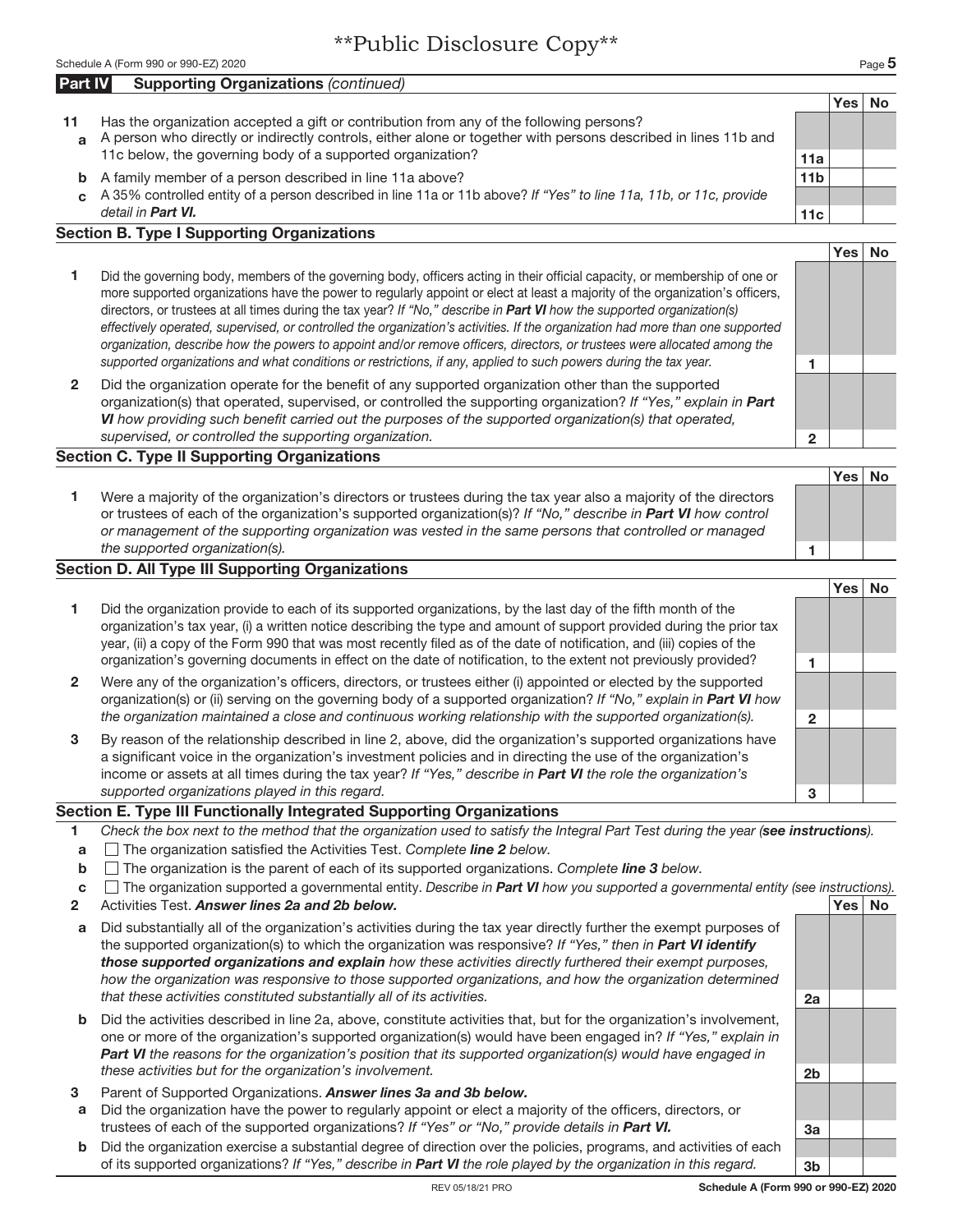Schedule A (Form 990 or 990-EZ) 2020 **Page 6** Page 1 **Page 1** 

#### **Part V Type III Non-Functionally Integrated 509(a)(3) Supporting Organizations**

**1** Check here if the organization satisfied the Integral Part Test as a qualifying trust on Nov. 20, 1970 (explain in *Part VI*). **See instructions.** All other Type III non-functionally integrated supporting organizations must complete Sections A through E.

|                | Section A-Adjusted Net Income                                                                     |                         | (A) Prior Year | (B) Current Year<br>(optional) |
|----------------|---------------------------------------------------------------------------------------------------|-------------------------|----------------|--------------------------------|
| 1              | Net short-term capital gain                                                                       | 1                       |                |                                |
| $\overline{2}$ | Recoveries of prior-year distributions                                                            | $\overline{\mathbf{2}}$ |                |                                |
| 3              | Other gross income (see instructions)                                                             | 3                       |                |                                |
| 4              | Add lines 1 through 3.                                                                            | 4                       |                |                                |
| 5              | Depreciation and depletion                                                                        | 5                       |                |                                |
| 6              | Portion of operating expenses paid or incurred for production or collection                       |                         |                |                                |
|                | of gross income or for management, conservation, or maintenance of                                |                         |                |                                |
|                | property held for production of income (see instructions)                                         | 6                       |                |                                |
| 7              | Other expenses (see instructions)                                                                 | $\overline{7}$          |                |                                |
| 8              | Adjusted Net Income (subtract lines 5, 6, and 7 from line 4)                                      | 8                       |                |                                |
|                | <b>Section B-Minimum Asset Amount</b>                                                             |                         | (A) Prior Year | (B) Current Year<br>(optional) |
| 1              | Aggregate fair market value of all non-exempt-use assets (see                                     |                         |                |                                |
|                | instructions for short tax year or assets held for part of year):                                 |                         |                |                                |
| a              | Average monthly value of securities                                                               | 1a                      |                |                                |
| b              | Average monthly cash balances                                                                     | 1 <sub>b</sub>          |                |                                |
| C              | Fair market value of other non-exempt-use assets                                                  | 1 <sub>c</sub>          |                |                                |
| d              | Total (add lines 1a, 1b, and 1c)                                                                  | 1 <sub>d</sub>          |                |                                |
| е              | Discount claimed for blockage or other factors<br>(explain in detail in Part VI):                 |                         |                |                                |
| $\overline{2}$ | Acquisition indebtedness applicable to non-exempt-use assets                                      | $\overline{2}$          |                |                                |
| 3              | Subtract line 2 from line 1d.                                                                     | 3                       |                |                                |
| 4              | Cash deemed held for exempt use. Enter 0.015 of line 3 (for greater amount,<br>see instructions). | 4                       |                |                                |
| 5              | Net value of non-exempt-use assets (subtract line 4 from line 3)                                  | 5                       |                |                                |
| 6              | Multiply line 5 by 0.035.                                                                         | 6                       |                |                                |
| $\overline{7}$ | Recoveries of prior-year distributions                                                            | $\overline{7}$          |                |                                |
| 8              | Minimum Asset Amount (add line 7 to line 6)                                                       | 8                       |                |                                |
|                | <b>Section C-Distributable Amount</b>                                                             |                         |                | <b>Current Year</b>            |
| 1              | Adjusted net income for prior year (from Section A, line 8, column A)                             | 1                       |                |                                |
| $\overline{2}$ | Enter 0.85 of line 1.                                                                             | $\overline{2}$          |                |                                |
| 3              | Minimum asset amount for prior year (from Section B, line 8, column A)                            | 3                       |                |                                |
| 4              | Enter greater of line 2 or line 3.                                                                | $\overline{\mathbf{4}}$ |                |                                |
| 5              | Income tax imposed in prior year                                                                  | 5                       |                |                                |
| 6              | Distributable Amount. Subtract line 5 from line 4, unless subject to                              |                         |                |                                |
|                | emergency temporary reduction (see instructions).                                                 | 6                       |                |                                |

**7** □ Check here if the current year is the organization's first as a non-functionally integrated Type III supporting organization (see instructions).

**Schedule A (Form 990 or 990-EZ) 2020**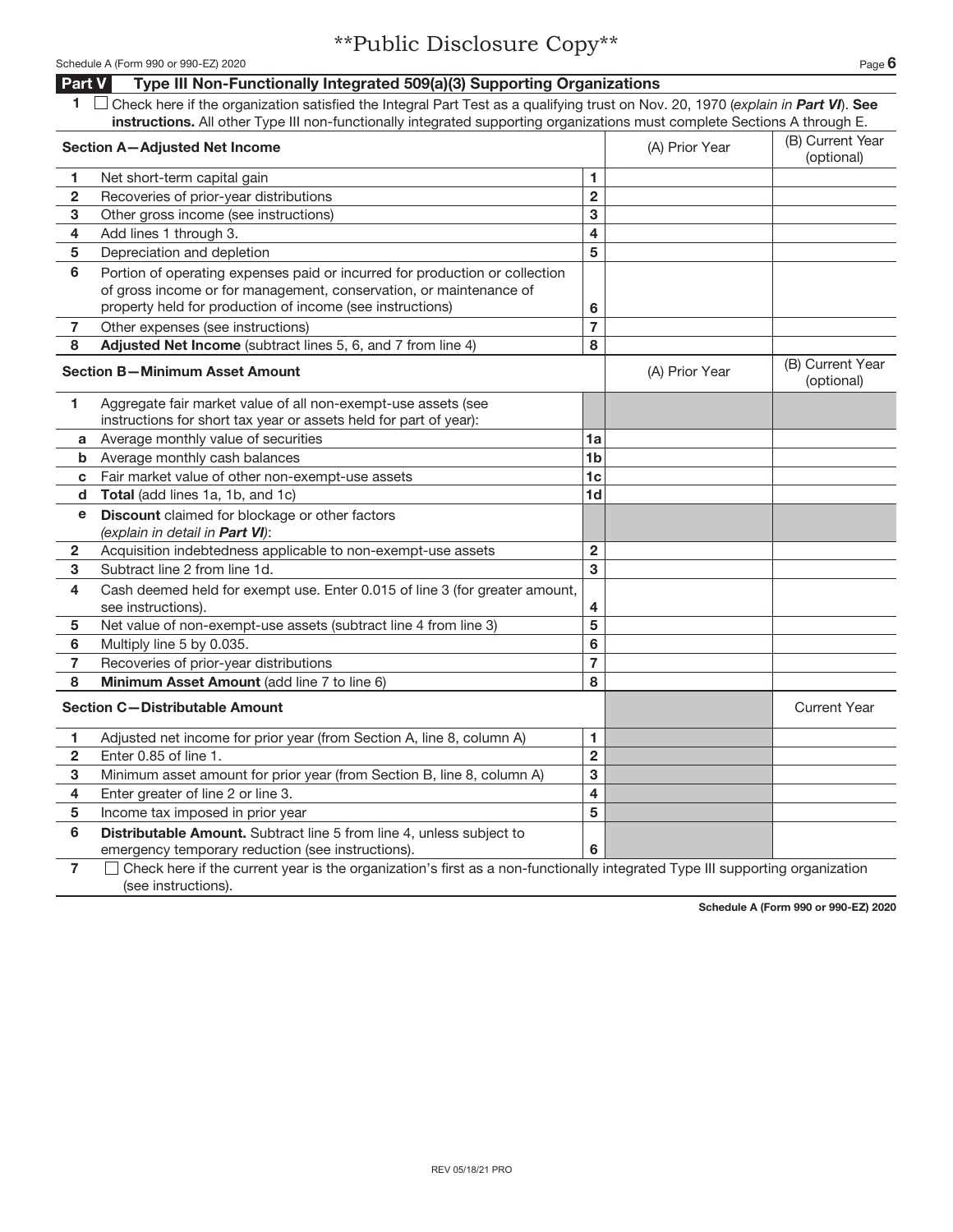Schedule A (Form 990 or 990-EZ) 2020

| Part V         | Type III Non-Functionally Integrated 509(a)(3) Supporting Organizations (continued)                                                                           |                                    |                                               |    |                                                         |
|----------------|---------------------------------------------------------------------------------------------------------------------------------------------------------------|------------------------------------|-----------------------------------------------|----|---------------------------------------------------------|
|                | <b>Section D-Distributions</b>                                                                                                                                |                                    |                                               |    | <b>Current Year</b>                                     |
| 1              | Amounts paid to supported organizations to accomplish exempt purposes                                                                                         |                                    |                                               | 1  |                                                         |
| $\overline{2}$ | Amounts paid to perform activity that directly furthers exempt purposes of supported                                                                          |                                    |                                               |    |                                                         |
|                | organizations, in excess of income from activity                                                                                                              |                                    |                                               | 2  |                                                         |
| 3              | Administrative expenses paid to accomplish exempt purposes of supported organizations                                                                         |                                    |                                               | 3  |                                                         |
| 4              | Amounts paid to acquire exempt-use assets                                                                                                                     |                                    |                                               | 4  |                                                         |
| 5              | Qualified set-aside amounts (prior IRS approval required-provide details in Part VI)                                                                          |                                    |                                               | 5  |                                                         |
| 6              | Other distributions (describe in Part VI). See instructions.                                                                                                  |                                    |                                               | 6  |                                                         |
| 7              | Total annual distributions. Add lines 1 through 6.                                                                                                            |                                    |                                               | 7  |                                                         |
| 8              | Distributions to attentive supported organizations to which the organization is responsive                                                                    |                                    |                                               |    |                                                         |
|                | (provide details in Part VI). See instructions.                                                                                                               |                                    |                                               | 8  |                                                         |
| 9              | Distributable amount for 2020 from Section C, line 6                                                                                                          |                                    |                                               | 9  |                                                         |
| 10             | Line 8 amount divided by line 9 amount                                                                                                                        |                                    |                                               | 10 |                                                         |
|                | Section E-Distribution Allocations (see instructions)                                                                                                         | (i)<br><b>Excess Distributions</b> | (ii)<br><b>Underdistributions</b><br>Pre-2020 |    | (iii)<br><b>Distributable</b><br><b>Amount for 2020</b> |
| 1.             | Distributable amount for 2020 from Section C, line 6                                                                                                          |                                    |                                               |    |                                                         |
| $\overline{2}$ | Underdistributions, if any, for years prior to 2020                                                                                                           |                                    |                                               |    |                                                         |
|                | (reasonable cause required - explain in Part VI). See                                                                                                         |                                    |                                               |    |                                                         |
|                | instructions.                                                                                                                                                 |                                    |                                               |    |                                                         |
| 3              | Excess distributions carryover, if any, to 2020                                                                                                               |                                    |                                               |    |                                                         |
| a              | From 2015<br>contractors and a                                                                                                                                |                                    |                                               |    |                                                         |
| b              | From 2016<br>the company of the company                                                                                                                       |                                    |                                               |    |                                                         |
| c              | From 2017<br>and a strategic and an                                                                                                                           |                                    |                                               |    |                                                         |
| d              | From 2018<br>the contract of the con-                                                                                                                         |                                    |                                               |    |                                                         |
| е              | From 2019<br>and a strategic and                                                                                                                              |                                    |                                               |    |                                                         |
| f              | Total of lines 3a through 3e                                                                                                                                  |                                    |                                               |    |                                                         |
| g              | Applied to underdistributions of prior years                                                                                                                  |                                    |                                               |    |                                                         |
| h.             | Applied to 2020 distributable amount                                                                                                                          |                                    |                                               |    |                                                         |
| j.             | Carryover from 2015 not applied (see instructions)                                                                                                            |                                    |                                               |    |                                                         |
| Ĵ              | Remainder. Subtract lines 3g, 3h, and 3i from line 3f.                                                                                                        |                                    |                                               |    |                                                         |
| 4              | Distributions for 2020 from<br>Section D, line 7:<br>\$                                                                                                       |                                    |                                               |    |                                                         |
| a              | Applied to underdistributions of prior years                                                                                                                  |                                    |                                               |    |                                                         |
| b              | Applied to 2020 distributable amount                                                                                                                          |                                    |                                               |    |                                                         |
| C              | Remainder. Subtract lines 4a and 4b from line 4.                                                                                                              |                                    |                                               |    |                                                         |
| 5              | Remaining underdistributions for years prior to 2020, if                                                                                                      |                                    |                                               |    |                                                         |
|                | any. Subtract lines 3g and 4a from line 2. For result                                                                                                         |                                    |                                               |    |                                                         |
|                | greater than zero, explain in Part VI. See instructions.                                                                                                      |                                    |                                               |    |                                                         |
| 6              | Remaining underdistributions for 2020. Subtract lines 3h<br>and 4b from line 1. For result greater than zero, explain in<br><b>Part VI.</b> See instructions. |                                    |                                               |    |                                                         |
| $\overline{7}$ | Excess distributions carryover to 2021. Add lines 3j<br>and 4c.                                                                                               |                                    |                                               |    |                                                         |
| 8              | Breakdown of line 7:                                                                                                                                          |                                    |                                               |    |                                                         |
| a              | Excess from 2016 $\ldots$                                                                                                                                     |                                    |                                               |    |                                                         |
| b              | Excess from 2017 $\ldots$ $\qquad \qquad$                                                                                                                     |                                    |                                               |    |                                                         |
| C              | Excess from 2018 $\ldots$ $\ldots$                                                                                                                            |                                    |                                               |    |                                                         |
| d              | Excess from 2019 $\ldots$                                                                                                                                     |                                    |                                               |    |                                                         |
| е              | Excess from 2020                                                                                                                                              |                                    |                                               |    |                                                         |

**Schedule A (Form 990 or 990-EZ) 2020**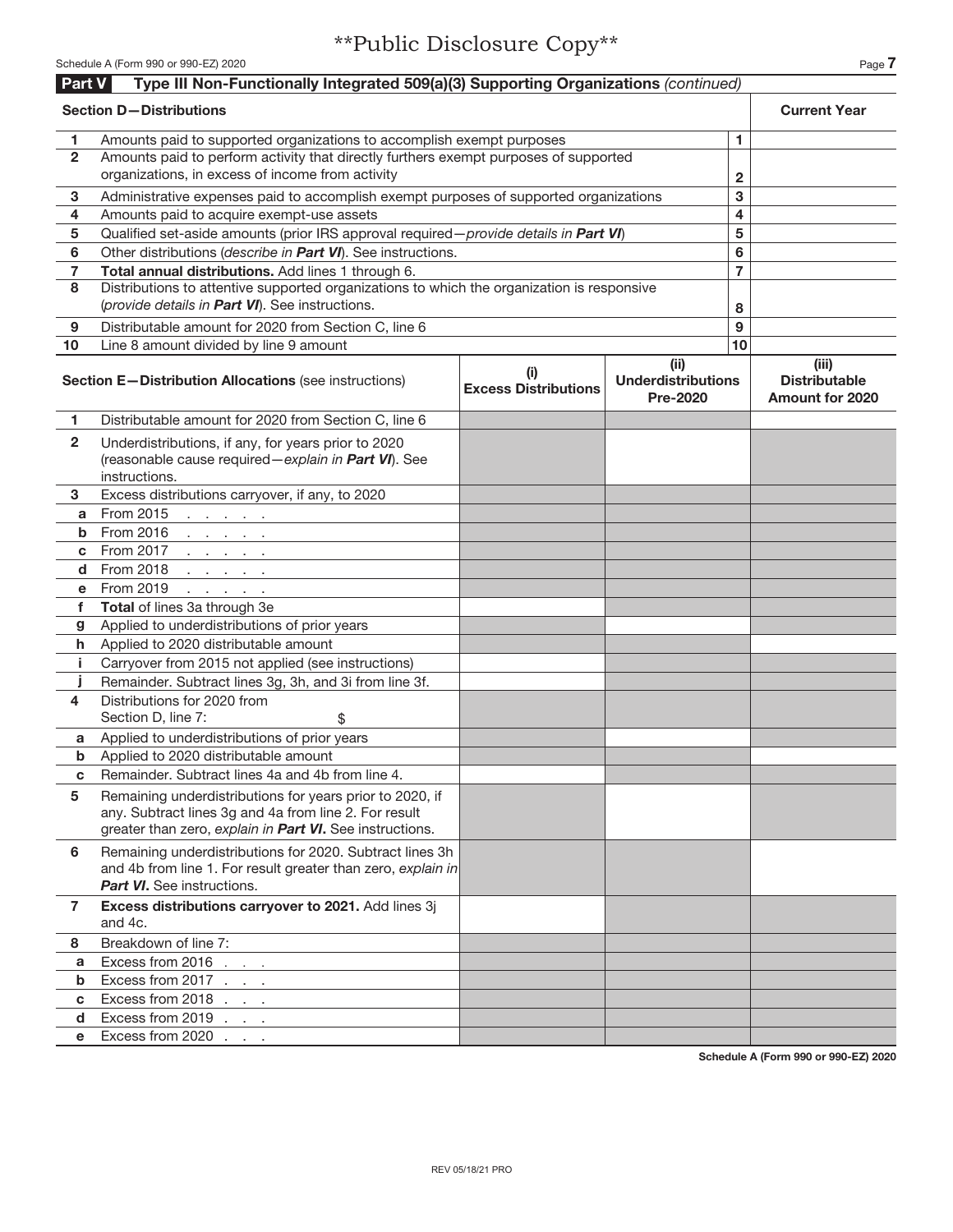|                | Schedule A (Form 990 or 990-EZ) 2020<br>Page $8$                                                                                                                                                                                                                                                                                                                                                                                                                                                                                                                                            |
|----------------|---------------------------------------------------------------------------------------------------------------------------------------------------------------------------------------------------------------------------------------------------------------------------------------------------------------------------------------------------------------------------------------------------------------------------------------------------------------------------------------------------------------------------------------------------------------------------------------------|
| <b>Part VI</b> | Supplemental Information. Provide the explanations required by Part II, line 10; Part II, line 17a or 17b; Part<br>III, line 12; Part IV, Section A, lines 1, 2, 3b, 3c, 4b, 4c, 5a, 6, 9a, 9b, 9c, 11a, 11b, and 11c; Part IV, Section<br>B, lines 1 and 2; Part IV, Section C, line 1; Part IV, Section D, lines 2 and 3; Part IV, Section E, lines 1c, 2a, 2b,<br>3a, and 3b; Part V, line 1; Part V, Section B, line 1e; Part V, Section D, lines 5, 6, and 8; and Part V, Section E,<br>lines 2, 5, and 6. Also complete this part for any additional information. (See instructions.) |
|                |                                                                                                                                                                                                                                                                                                                                                                                                                                                                                                                                                                                             |
|                |                                                                                                                                                                                                                                                                                                                                                                                                                                                                                                                                                                                             |
|                |                                                                                                                                                                                                                                                                                                                                                                                                                                                                                                                                                                                             |
|                |                                                                                                                                                                                                                                                                                                                                                                                                                                                                                                                                                                                             |
|                |                                                                                                                                                                                                                                                                                                                                                                                                                                                                                                                                                                                             |
|                |                                                                                                                                                                                                                                                                                                                                                                                                                                                                                                                                                                                             |
|                |                                                                                                                                                                                                                                                                                                                                                                                                                                                                                                                                                                                             |
|                |                                                                                                                                                                                                                                                                                                                                                                                                                                                                                                                                                                                             |
|                |                                                                                                                                                                                                                                                                                                                                                                                                                                                                                                                                                                                             |
|                |                                                                                                                                                                                                                                                                                                                                                                                                                                                                                                                                                                                             |
|                |                                                                                                                                                                                                                                                                                                                                                                                                                                                                                                                                                                                             |
|                |                                                                                                                                                                                                                                                                                                                                                                                                                                                                                                                                                                                             |
|                |                                                                                                                                                                                                                                                                                                                                                                                                                                                                                                                                                                                             |
|                |                                                                                                                                                                                                                                                                                                                                                                                                                                                                                                                                                                                             |
|                |                                                                                                                                                                                                                                                                                                                                                                                                                                                                                                                                                                                             |
|                |                                                                                                                                                                                                                                                                                                                                                                                                                                                                                                                                                                                             |
|                |                                                                                                                                                                                                                                                                                                                                                                                                                                                                                                                                                                                             |
|                |                                                                                                                                                                                                                                                                                                                                                                                                                                                                                                                                                                                             |
|                |                                                                                                                                                                                                                                                                                                                                                                                                                                                                                                                                                                                             |
|                |                                                                                                                                                                                                                                                                                                                                                                                                                                                                                                                                                                                             |
|                |                                                                                                                                                                                                                                                                                                                                                                                                                                                                                                                                                                                             |
|                |                                                                                                                                                                                                                                                                                                                                                                                                                                                                                                                                                                                             |
|                |                                                                                                                                                                                                                                                                                                                                                                                                                                                                                                                                                                                             |
|                |                                                                                                                                                                                                                                                                                                                                                                                                                                                                                                                                                                                             |
|                |                                                                                                                                                                                                                                                                                                                                                                                                                                                                                                                                                                                             |
|                |                                                                                                                                                                                                                                                                                                                                                                                                                                                                                                                                                                                             |
|                |                                                                                                                                                                                                                                                                                                                                                                                                                                                                                                                                                                                             |
|                |                                                                                                                                                                                                                                                                                                                                                                                                                                                                                                                                                                                             |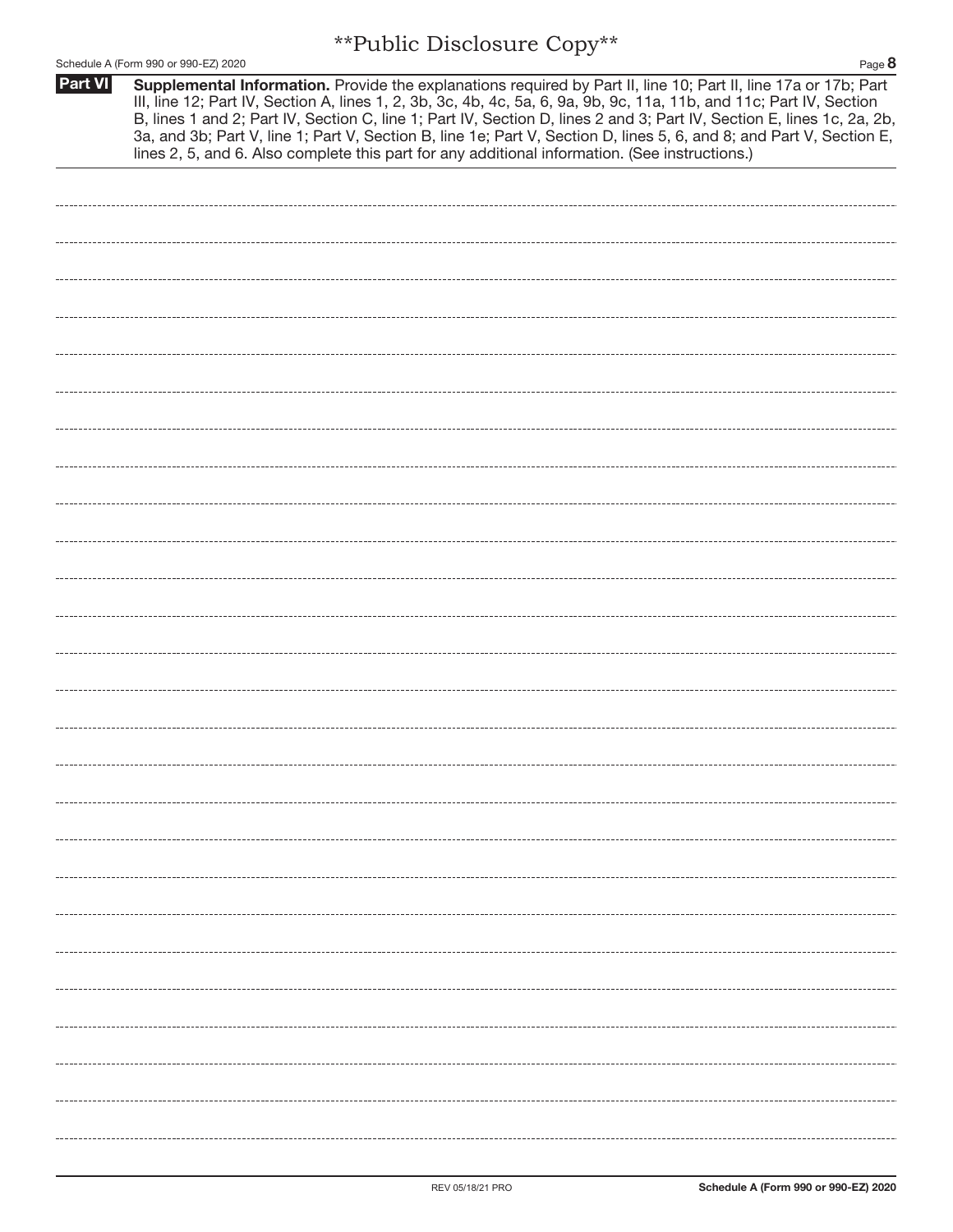|                |                                                                                                                                                                                          |               |                                    |                                                                      | ** Public Disclosure Copy**                                                                     |                                                                                                    |                                                                                                                                     |
|----------------|------------------------------------------------------------------------------------------------------------------------------------------------------------------------------------------|---------------|------------------------------------|----------------------------------------------------------------------|-------------------------------------------------------------------------------------------------|----------------------------------------------------------------------------------------------------|-------------------------------------------------------------------------------------------------------------------------------------|
|                | <b>SCHEDULE G</b><br>(Form 990 or 990-EZ)                                                                                                                                                |               |                                    |                                                                      | Complete if the organization answered "Yes" on Form 990, Part IV, line 17, 18, or 19, or if the | Supplemental Information Regarding Fundraising or Gaming Activities                                | OMB No. 1545-0047                                                                                                                   |
|                | Department of the Treasury                                                                                                                                                               |               | Attach to Form 990 or Form 990-EZ. |                                                                      | organization entered more than \$15,000 on Form 990-EZ, line 6a.                                |                                                                                                    |                                                                                                                                     |
|                | Internal Revenue Service                                                                                                                                                                 |               |                                    |                                                                      | Go to www.irs.gov/Form990 for instructions and the latest information.                          |                                                                                                    | <b>Open to Public</b><br><b>Inspection</b>                                                                                          |
|                | Name of the organization                                                                                                                                                                 |               |                                    |                                                                      |                                                                                                 |                                                                                                    | <b>Employer identification number</b>                                                                                               |
|                | TREES OF HOPE                                                                                                                                                                            |               |                                    |                                                                      |                                                                                                 | 76–0311861                                                                                         |                                                                                                                                     |
| Part I         | Form 990-EZ filers are not required to complete this part.                                                                                                                               |               |                                    |                                                                      |                                                                                                 | Fundraising Activities. Complete if the organization answered "Yes" on Form 990, Part IV, line 17. |                                                                                                                                     |
| 1              | Indicate whether the organization raised funds through any of the following activities. Check all that apply.                                                                            |               |                                    |                                                                      |                                                                                                 |                                                                                                    |                                                                                                                                     |
| a              | Mail solicitations                                                                                                                                                                       |               |                                    |                                                                      | <b>e</b> $\Box$ Solicitation of non-government grants                                           |                                                                                                    |                                                                                                                                     |
| b<br>C         | Internet and email solicitations<br>Phone solicitations                                                                                                                                  |               | f<br>g                             |                                                                      | Solicitation of government grants<br>Special fundraising events                                 |                                                                                                    |                                                                                                                                     |
| d              | In-person solicitations                                                                                                                                                                  |               |                                    |                                                                      |                                                                                                 |                                                                                                    |                                                                                                                                     |
| 2a             | Did the organization have a written or oral agreement with any individual (including officers, directors, trustees,                                                                      |               |                                    |                                                                      |                                                                                                 |                                                                                                    |                                                                                                                                     |
|                | or key employees listed in Form 990, Part VII) or entity in connection with professional fundraising services?                                                                           |               |                                    |                                                                      |                                                                                                 |                                                                                                    | ∣ ⊺Yes<br>∣No                                                                                                                       |
| b              | If "Yes," list the 10 highest paid individuals or entities (fundraisers) pursuant to agreements under which the fundraiser is to be<br>compensated at least \$5,000 by the organization. |               |                                    |                                                                      |                                                                                                 |                                                                                                    |                                                                                                                                     |
|                | (i) Name and address of individual<br>or entity (fundraiser)                                                                                                                             | (ii) Activity |                                    | (iii) Did fundraiser have<br>custody or control of<br>contributions? | (iv) Gross receipts<br>from activity                                                            | (v) Amount paid to<br>(or retained by)<br>fundraiser listed in                                     | (vi) Amount paid to<br>(or retained by)<br>organization                                                                             |
|                |                                                                                                                                                                                          |               | Yes                                | No                                                                   |                                                                                                 | col. (i)                                                                                           |                                                                                                                                     |
| 1              |                                                                                                                                                                                          |               |                                    |                                                                      |                                                                                                 |                                                                                                    |                                                                                                                                     |
| $\mathbf{2}$   |                                                                                                                                                                                          |               |                                    |                                                                      |                                                                                                 |                                                                                                    |                                                                                                                                     |
| 3              |                                                                                                                                                                                          |               |                                    |                                                                      |                                                                                                 |                                                                                                    |                                                                                                                                     |
| 4              |                                                                                                                                                                                          |               |                                    |                                                                      |                                                                                                 |                                                                                                    |                                                                                                                                     |
| 5              |                                                                                                                                                                                          |               |                                    |                                                                      |                                                                                                 |                                                                                                    |                                                                                                                                     |
| 6              |                                                                                                                                                                                          |               |                                    |                                                                      |                                                                                                 |                                                                                                    |                                                                                                                                     |
|                |                                                                                                                                                                                          |               |                                    |                                                                      |                                                                                                 |                                                                                                    |                                                                                                                                     |
| $\overline{7}$ |                                                                                                                                                                                          |               |                                    |                                                                      |                                                                                                 |                                                                                                    |                                                                                                                                     |
| 8              |                                                                                                                                                                                          |               |                                    |                                                                      |                                                                                                 |                                                                                                    |                                                                                                                                     |
| 9              |                                                                                                                                                                                          |               |                                    |                                                                      |                                                                                                 |                                                                                                    |                                                                                                                                     |
| 10             |                                                                                                                                                                                          |               |                                    |                                                                      |                                                                                                 |                                                                                                    |                                                                                                                                     |
| Total          |                                                                                                                                                                                          |               | the contract of the contract of    |                                                                      |                                                                                                 |                                                                                                    |                                                                                                                                     |
| 3              | registration or licensing.                                                                                                                                                               |               |                                    |                                                                      |                                                                                                 |                                                                                                    | List all states in which the organization is registered or licensed to solicit contributions or has been notified it is exempt from |
|                |                                                                                                                                                                                          |               |                                    |                                                                      |                                                                                                 |                                                                                                    |                                                                                                                                     |
|                |                                                                                                                                                                                          |               |                                    |                                                                      |                                                                                                 |                                                                                                    |                                                                                                                                     |
|                |                                                                                                                                                                                          |               |                                    |                                                                      |                                                                                                 |                                                                                                    |                                                                                                                                     |
|                |                                                                                                                                                                                          |               |                                    |                                                                      |                                                                                                 |                                                                                                    |                                                                                                                                     |
|                |                                                                                                                                                                                          |               |                                    |                                                                      |                                                                                                 |                                                                                                    |                                                                                                                                     |
|                |                                                                                                                                                                                          |               |                                    |                                                                      |                                                                                                 |                                                                                                    |                                                                                                                                     |
|                |                                                                                                                                                                                          |               |                                    |                                                                      |                                                                                                 |                                                                                                    |                                                                                                                                     |
|                |                                                                                                                                                                                          |               |                                    |                                                                      |                                                                                                 |                                                                                                    |                                                                                                                                     |
|                |                                                                                                                                                                                          |               |                                    |                                                                      |                                                                                                 |                                                                                                    |                                                                                                                                     |
|                |                                                                                                                                                                                          |               |                                    |                                                                      |                                                                                                 |                                                                                                    |                                                                                                                                     |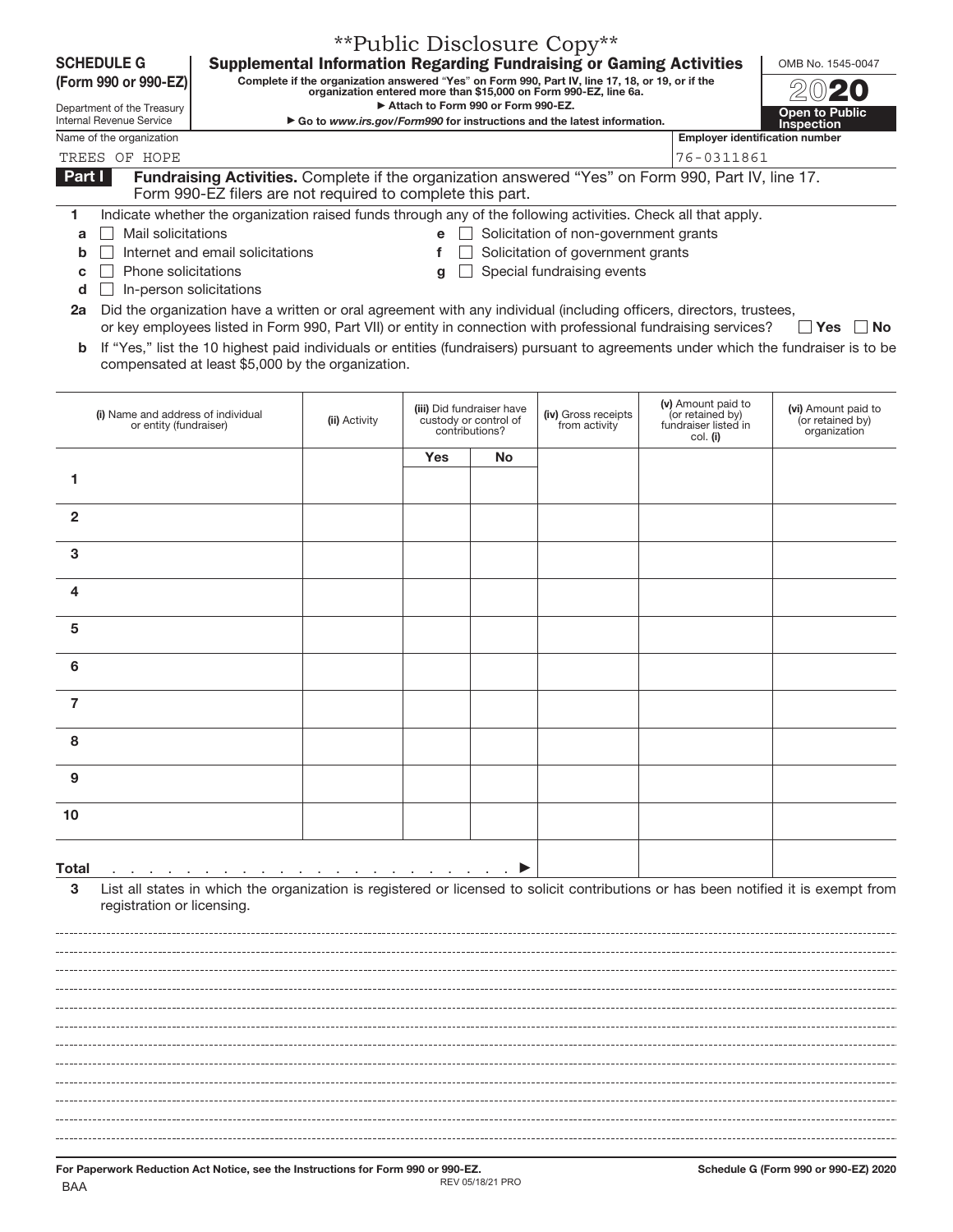Schedule G (Form 990 or 990-EZ) 2020 Page 2 **Part II Fundraising Events.** Complete if the organization answered "Yes" on Form 990, Part IV, line 18, or reported more than \$15,000 of fundraising event contributions and gross income on Form 990-EZ, lines 1 and 6b. List events with

|                 |                      | gross receipts greater than \$5,000.                                                                                                                                                                                                                                         |                                 |                                                  |                                 |                                                     |
|-----------------|----------------------|------------------------------------------------------------------------------------------------------------------------------------------------------------------------------------------------------------------------------------------------------------------------------|---------------------------------|--------------------------------------------------|---------------------------------|-----------------------------------------------------|
|                 |                      |                                                                                                                                                                                                                                                                              | (a) Event #1<br><b>GALA</b>     | $(b)$ Event #2                                   | (c) Other events<br><b>NONE</b> | (d) Total events<br>(add col. (a) through           |
|                 |                      |                                                                                                                                                                                                                                                                              | (event type)                    | (event type)                                     | (total number)                  | col. (c)                                            |
| Revenue         | 1                    | Gross receipts                                                                                                                                                                                                                                                               | 447,242.                        |                                                  |                                 | 447,242.                                            |
|                 | 2                    | Less: Contributions                                                                                                                                                                                                                                                          | 420,201.                        |                                                  |                                 | 420,201.                                            |
|                 | 3                    | Gross income (line 1 minus<br>line 2)                                                                                                                                                                                                                                        | 27,041.                         |                                                  |                                 | 27,041.                                             |
|                 | 4                    | Cash prizes                                                                                                                                                                                                                                                                  |                                 |                                                  |                                 |                                                     |
|                 | 5                    | Noncash prizes                                                                                                                                                                                                                                                               |                                 |                                                  |                                 |                                                     |
| Direct Expenses | 6                    | Rent/facility costs                                                                                                                                                                                                                                                          | 17,441.                         |                                                  |                                 | 17,441.                                             |
|                 | $\overline{7}$       | Food and beverages                                                                                                                                                                                                                                                           |                                 |                                                  |                                 |                                                     |
|                 | 8                    | Entertainment                                                                                                                                                                                                                                                                | 9,600.                          |                                                  |                                 | 9,600.                                              |
|                 | 9                    | Other direct expenses                                                                                                                                                                                                                                                        |                                 |                                                  |                                 |                                                     |
|                 | 10<br>11<br>Part III | Direct expense summary. Add lines 4 through 9 in column (d)<br>Net income summary. Subtract line 10 from line 3, column (d)<br>Gaming. Complete if the organization answered "Yes" on Form 990, Part IV, line 19, or reported more than<br>\$15,000 on Form 990-EZ, line 6a. |                                 |                                                  | ▶                               | 27,041.<br>$0$ .                                    |
|                 |                      |                                                                                                                                                                                                                                                                              |                                 |                                                  |                                 |                                                     |
|                 |                      |                                                                                                                                                                                                                                                                              | (a) Bingo                       | (b) Pull tabs/instant<br>bingo/progressive bingo | (c) Other gaming                | (d) Total gaming (add<br>col. (a) through col. (c)) |
| Revenue         | 1                    | Gross revenue                                                                                                                                                                                                                                                                |                                 |                                                  |                                 |                                                     |
|                 | $\mathbf{2}$         |                                                                                                                                                                                                                                                                              |                                 |                                                  |                                 |                                                     |
|                 | 3                    | Cash prizes<br>Noncash prizes                                                                                                                                                                                                                                                |                                 |                                                  |                                 |                                                     |
|                 | 4                    | Rent/facility costs                                                                                                                                                                                                                                                          |                                 |                                                  |                                 |                                                     |
| Direct Expenses | 5                    | Other direct expenses                                                                                                                                                                                                                                                        |                                 |                                                  |                                 |                                                     |
|                 | 6                    | Volunteer labor                                                                                                                                                                                                                                                              | $\%$<br><b>Yes</b><br><b>No</b> | <b>Yes</b><br>%<br><b>No</b>                     | <b>Yes</b><br>%<br><b>No</b>    |                                                     |
|                 | 7                    | Direct expense summary. Add lines 2 through 5 in column (d)                                                                                                                                                                                                                  |                                 |                                                  |                                 |                                                     |
|                 | 8                    | Net gaming income summary. Subtract line 7 from line 1, column (d)                                                                                                                                                                                                           |                                 |                                                  |                                 |                                                     |
| 9               | a<br>b               | Enter the state(s) in which the organization conducts gaming activities:<br>Is the organization licensed to conduct gaming activities in each of these states?<br>If "No," explain:                                                                                          |                                 |                                                  |                                 | $\Box$ Yes $\Box$ No                                |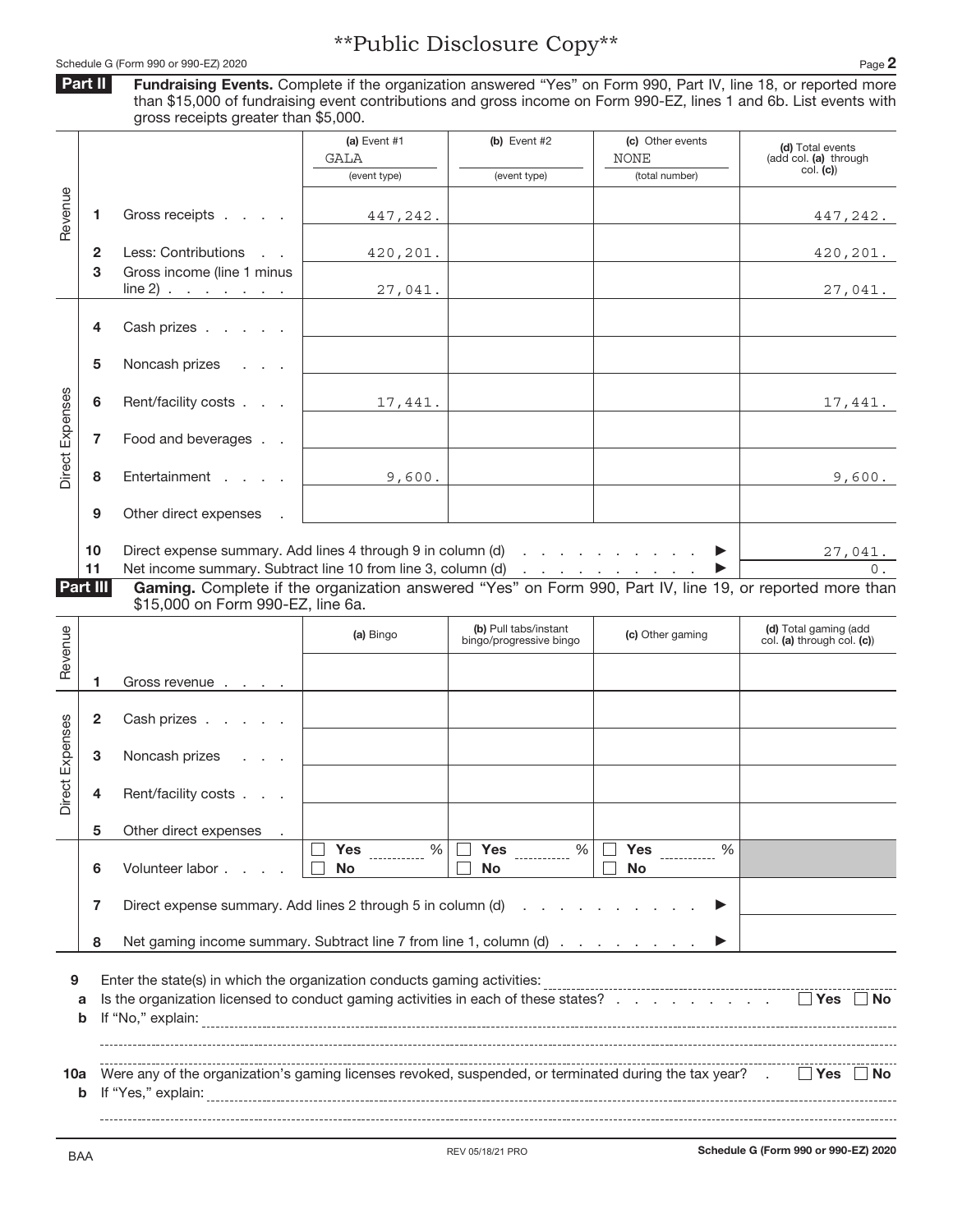|                | Schedule G (Form 990 or 990-EZ) 2020                                                                                                                                                                                                                                                                                                                                                                                                                                                       |                      | Page 3    |
|----------------|--------------------------------------------------------------------------------------------------------------------------------------------------------------------------------------------------------------------------------------------------------------------------------------------------------------------------------------------------------------------------------------------------------------------------------------------------------------------------------------------|----------------------|-----------|
| 11             | Does the organization conduct gaming activities with nonmembers?                                                                                                                                                                                                                                                                                                                                                                                                                           | $\Box$ Yes           | $\Box$ No |
| 12             | Is the organization a grantor, beneficiary or trustee of a trust, or a member of a partnership or other entity                                                                                                                                                                                                                                                                                                                                                                             | $\Box$ Yes $\Box$ No |           |
| 13             | Indicate the percentage of gaming activity conducted in:                                                                                                                                                                                                                                                                                                                                                                                                                                   |                      |           |
| a<br>b         | The organization's facility respectively and the contract of the contract of the contract of the contract of the contract of the contract of the contract of the contract of the contract of the contract of the contract of t<br>13a<br>An outside facility enterpreterate and contact the contact of the contact of the contact of the contact of the contact of the contact of the contact of the contact of the contact of the contact of the contact of the contac<br>13 <sub>b</sub> |                      | %<br>$\%$ |
| 14             | Enter the name and address of the person who prepares the organization's gaming/special events books and<br>records:                                                                                                                                                                                                                                                                                                                                                                       |                      |           |
|                |                                                                                                                                                                                                                                                                                                                                                                                                                                                                                            |                      |           |
|                |                                                                                                                                                                                                                                                                                                                                                                                                                                                                                            |                      |           |
|                |                                                                                                                                                                                                                                                                                                                                                                                                                                                                                            |                      |           |
| 15a            | Does the organization have a contract with a third party from whom the organization receives gaming                                                                                                                                                                                                                                                                                                                                                                                        |                      |           |
|                |                                                                                                                                                                                                                                                                                                                                                                                                                                                                                            | $\Box$ Yes $\Box$ No |           |
| b              |                                                                                                                                                                                                                                                                                                                                                                                                                                                                                            |                      |           |
|                | amount of gaming revenue retained by the third party $\blacktriangleright$ \$ \\ \times \\ \times \times \times \times \times \times \times \times \times \times \times \times \times \times \times \times \times \times \times \times \time                                                                                                                                                                                                                                               |                      |           |
|                | If "Yes," enter name and address of the third party:                                                                                                                                                                                                                                                                                                                                                                                                                                       |                      |           |
|                |                                                                                                                                                                                                                                                                                                                                                                                                                                                                                            |                      |           |
|                |                                                                                                                                                                                                                                                                                                                                                                                                                                                                                            |                      |           |
| 16             | Gaming manager information:                                                                                                                                                                                                                                                                                                                                                                                                                                                                |                      |           |
|                |                                                                                                                                                                                                                                                                                                                                                                                                                                                                                            |                      |           |
|                |                                                                                                                                                                                                                                                                                                                                                                                                                                                                                            |                      |           |
|                | Description of services provided $\blacktriangleright$ [100011] [10001] [10001] [10001] [10001] [10001] [10001] [10001] [10001] [10001] [10001] [10001] [10001] [10001] [10001] [10001] [10001] [10001] [10001] [10001] [10001] [10001] [100                                                                                                                                                                                                                                               |                      |           |
|                | □ Director/officer<br>$\Box$ Employee<br>□ Independent contractor                                                                                                                                                                                                                                                                                                                                                                                                                          |                      |           |
| 17             | Mandatory distributions:                                                                                                                                                                                                                                                                                                                                                                                                                                                                   |                      |           |
| a              | Is the organization required under state law to make charitable distributions from the gaming proceeds to                                                                                                                                                                                                                                                                                                                                                                                  | <b>No</b>            |           |
| b              | Enter the amount of distributions required under state law to be distributed to other exempt organizations or<br>spent in the organization's own exempt activities during the tax year ▶<br>\$                                                                                                                                                                                                                                                                                             |                      |           |
| <b>Part IV</b> | Supplemental Information. Provide the explanations required by Part I, line 2b, columns (iii) and (v); and<br>Part III, lines 9, 9b, 10b, 15b, 15c, 16, and 17b, as applicable. Also provide any additional information.<br>See instructions.                                                                                                                                                                                                                                              |                      |           |
|                |                                                                                                                                                                                                                                                                                                                                                                                                                                                                                            |                      |           |
|                |                                                                                                                                                                                                                                                                                                                                                                                                                                                                                            |                      |           |
|                |                                                                                                                                                                                                                                                                                                                                                                                                                                                                                            |                      |           |
|                |                                                                                                                                                                                                                                                                                                                                                                                                                                                                                            |                      |           |
|                |                                                                                                                                                                                                                                                                                                                                                                                                                                                                                            |                      |           |
|                |                                                                                                                                                                                                                                                                                                                                                                                                                                                                                            |                      |           |
|                |                                                                                                                                                                                                                                                                                                                                                                                                                                                                                            |                      |           |
|                |                                                                                                                                                                                                                                                                                                                                                                                                                                                                                            |                      |           |
|                |                                                                                                                                                                                                                                                                                                                                                                                                                                                                                            |                      |           |
|                |                                                                                                                                                                                                                                                                                                                                                                                                                                                                                            |                      |           |
|                |                                                                                                                                                                                                                                                                                                                                                                                                                                                                                            |                      |           |
| BAA            | Schedule G (Form 990 or 990-EZ) 2020<br>REV 05/18/21 PRO                                                                                                                                                                                                                                                                                                                                                                                                                                   |                      |           |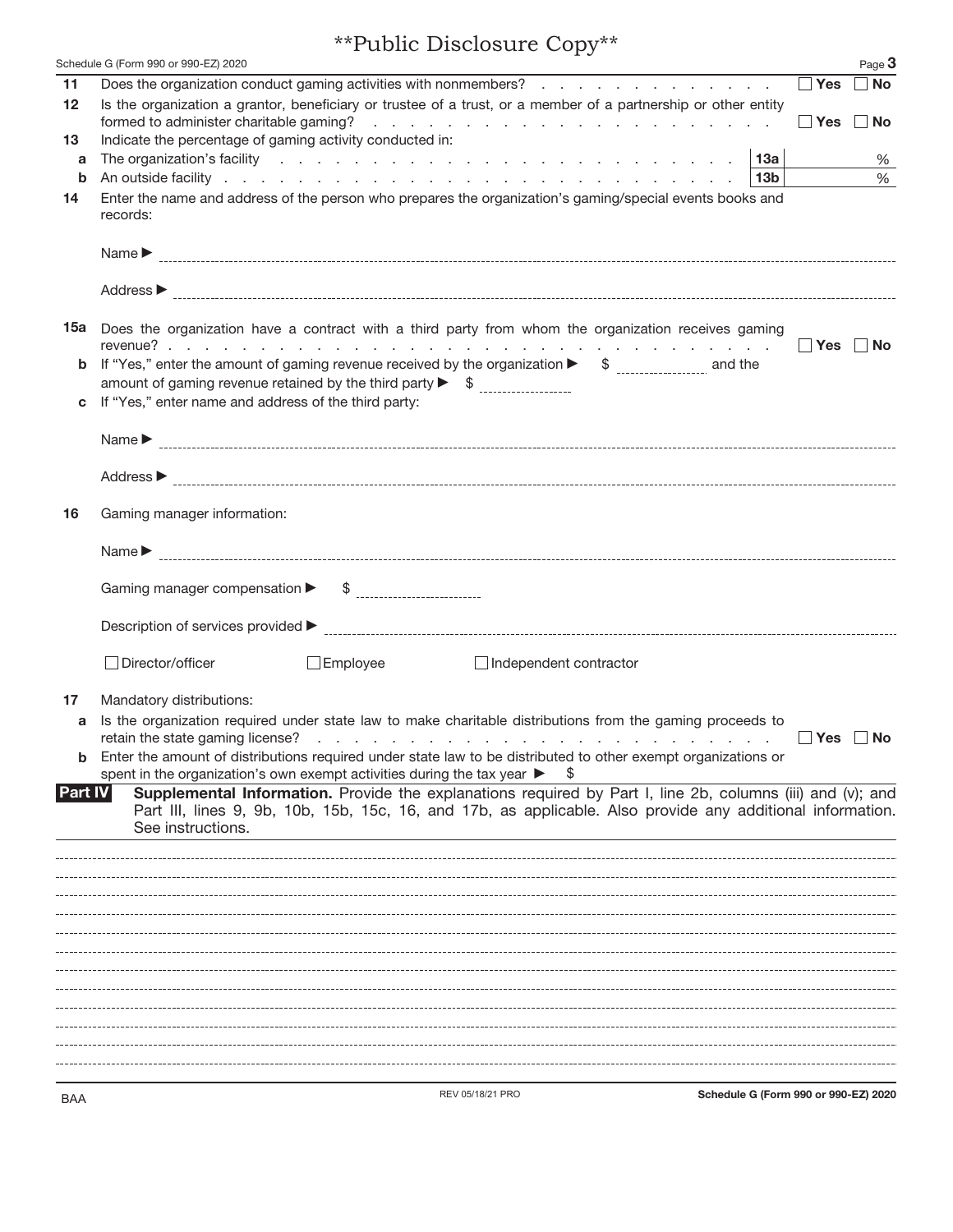| <b>SCHEDULE</b>                                                               |                                                                                                                                      |                                    | Grants and Other Assistance to Organizations,<br>**Public Disclosure Copy**    |                                       |                                                                                                                              |                                                                                                                                                                                                                                                | OMB No. 1545-0047                                                                                                                        |
|-------------------------------------------------------------------------------|--------------------------------------------------------------------------------------------------------------------------------------|------------------------------------|--------------------------------------------------------------------------------|---------------------------------------|------------------------------------------------------------------------------------------------------------------------------|------------------------------------------------------------------------------------------------------------------------------------------------------------------------------------------------------------------------------------------------|------------------------------------------------------------------------------------------------------------------------------------------|
| (Form 990)                                                                    |                                                                                                                                      | Government                         |                                                                                |                                       | Complete if the organization answered "Yes" on Form 990, Part IV, line 21 or 22.<br>ts, and Individuals in the United States |                                                                                                                                                                                                                                                | 2020                                                                                                                                     |
| Department of the Treasury<br>Internal Revenue Service                        |                                                                                                                                      |                                    | ▶ Go to www.irs.gov/Form990 for the latest information.<br>Attach to Form 990. |                                       |                                                                                                                              |                                                                                                                                                                                                                                                | <b>Open to Public</b><br>Inspection                                                                                                      |
| Name of the organization                                                      |                                                                                                                                      |                                    |                                                                                |                                       |                                                                                                                              |                                                                                                                                                                                                                                                | Employer identification number                                                                                                           |
| OF HOPE<br><b>TREES</b><br>Part I                                             | General Information on Grants and Assistance                                                                                         |                                    |                                                                                |                                       |                                                                                                                              |                                                                                                                                                                                                                                                | 76-0311861                                                                                                                               |
|                                                                               |                                                                                                                                      |                                    |                                                                                |                                       |                                                                                                                              |                                                                                                                                                                                                                                                |                                                                                                                                          |
| ↽                                                                             | the selection criteria used to award the grants or assistance?                                                                       |                                    |                                                                                |                                       | l,<br>l,<br>l,                                                                                                               | Does the organization maintain records to substantiate the amount of the grants or assistance, the grantees' eligibility for the grants or assistance, and<br>$\ddot{\cdot}$<br>l,<br>l,<br>$\ddot{\cdot}$<br>l,<br>l,<br>$\ddot{\phantom{0}}$ | $\frac{1}{2}$<br>X <sub>Yes</sub><br>$\frac{1}{2}$                                                                                       |
| $\mathbf{\Omega}$                                                             | Describe in Part IV the organization's procedures for monitoring the use of grant funds in the United States.                        |                                    |                                                                                |                                       |                                                                                                                              | l,                                                                                                                                                                                                                                             |                                                                                                                                          |
| Part                                                                          | Part IV, line 21, for any recipient that received more                                                                               |                                    |                                                                                |                                       | than \$5,000. Part II can be duplicated if additional space is needed.                                                       |                                                                                                                                                                                                                                                | Grants and Other Assistance to Domestic Organizations and Domestic Governments. Complete if the organization answered "Yes" on Form 990, |
| 1 (a) Name and address of organization<br>or government                       | $(b)$ EIN                                                                                                                            | (c) IRC section<br>(if applicable) | (d) Amount of cash<br>grant                                                    | (e) Amount of non-<br>cash assistance | (f) Method of valuation<br>(book, FMV, appraisal,<br>other)                                                                  | noncash assistance<br>(g) Description of                                                                                                                                                                                                       | (h) Purpose of grant<br>or assistance                                                                                                    |
| 6897 ARDMORE HOUSTON TX 77054<br>HOPE<br>F<br>O<br>$(1)$ STAR                 | $74 - 1152599$                                                                                                                       |                                    | 300,000                                                                        |                                       | <b>BOOK</b>                                                                                                                  |                                                                                                                                                                                                                                                | CHILDREN'S PROGRAMS                                                                                                                      |
| $\mathbf{\Omega}$                                                             |                                                                                                                                      |                                    |                                                                                |                                       |                                                                                                                              |                                                                                                                                                                                                                                                |                                                                                                                                          |
| <u>ල</u>                                                                      |                                                                                                                                      |                                    |                                                                                |                                       |                                                                                                                              |                                                                                                                                                                                                                                                |                                                                                                                                          |
| $\overline{a}$                                                                |                                                                                                                                      |                                    |                                                                                |                                       |                                                                                                                              |                                                                                                                                                                                                                                                |                                                                                                                                          |
| <u>ල</u>                                                                      |                                                                                                                                      |                                    |                                                                                |                                       |                                                                                                                              |                                                                                                                                                                                                                                                |                                                                                                                                          |
| $\bullet$                                                                     |                                                                                                                                      |                                    |                                                                                |                                       |                                                                                                                              |                                                                                                                                                                                                                                                |                                                                                                                                          |
| $\overline{C}$                                                                |                                                                                                                                      |                                    |                                                                                |                                       |                                                                                                                              |                                                                                                                                                                                                                                                |                                                                                                                                          |
| <u>ම</u>                                                                      |                                                                                                                                      |                                    |                                                                                |                                       |                                                                                                                              |                                                                                                                                                                                                                                                |                                                                                                                                          |
| $\overline{6}$                                                                |                                                                                                                                      |                                    |                                                                                |                                       |                                                                                                                              |                                                                                                                                                                                                                                                |                                                                                                                                          |
| $\overline{10}$                                                               |                                                                                                                                      |                                    |                                                                                |                                       |                                                                                                                              |                                                                                                                                                                                                                                                |                                                                                                                                          |
| $\overline{11}$                                                               |                                                                                                                                      |                                    |                                                                                |                                       |                                                                                                                              |                                                                                                                                                                                                                                                |                                                                                                                                          |
| (12)                                                                          |                                                                                                                                      |                                    |                                                                                |                                       |                                                                                                                              |                                                                                                                                                                                                                                                |                                                                                                                                          |
| <b>Q</b> ຕ                                                                    | Enter total number of section 501(c)(3) and government organiz<br>Enter total number of other organizations listed in the line 1 tab | $\overline{\mathsf{D}}$            | ations listed in the line 1 table                                              |                                       |                                                                                                                              |                                                                                                                                                                                                                                                |                                                                                                                                          |
| For Paperwork Reduction Act Notice, see the Instructions for Form 990.<br>BAA |                                                                                                                                      | REV 05/18/21 PRO                   |                                                                                |                                       |                                                                                                                              |                                                                                                                                                                                                                                                | Schedule I (Form 990) 2020                                                                                                               |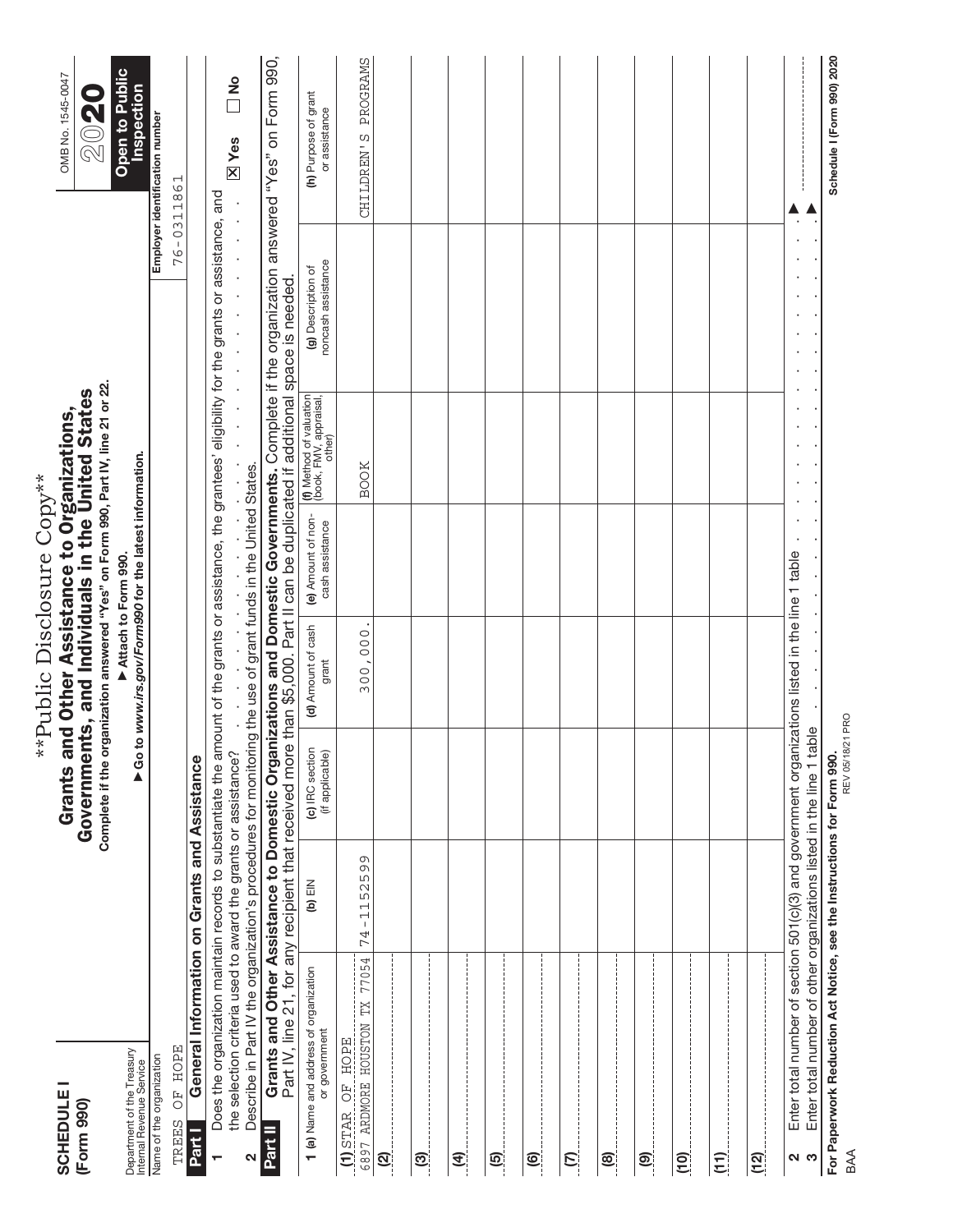| Part III                                                  | Grants and Other Assistance to Domestic Individuals. Complete if the organization answered "Yes" on Form 990, Part IV, line 22<br>Part III can be duplicated if additional space is needed. |                             |                             |                                     |                                                          |                                       |
|-----------------------------------------------------------|---------------------------------------------------------------------------------------------------------------------------------------------------------------------------------------------|-----------------------------|-----------------------------|-------------------------------------|----------------------------------------------------------|---------------------------------------|
|                                                           | (a) Type of grant or assistance                                                                                                                                                             | (b) Number of<br>recipients | (c) Amount of<br>cash grant | (d) Amount of<br>noncash assistance | (e) Method of valuation (book,<br>FMV, appraisal, other) | (f) Description of noncash assistance |
| ↽                                                         |                                                                                                                                                                                             |                             |                             |                                     |                                                          |                                       |
| N                                                         |                                                                                                                                                                                             |                             |                             |                                     |                                                          |                                       |
| က                                                         |                                                                                                                                                                                             |                             |                             |                                     |                                                          |                                       |
| 4                                                         |                                                                                                                                                                                             |                             |                             |                                     |                                                          |                                       |
| LO,                                                       |                                                                                                                                                                                             |                             |                             |                                     |                                                          |                                       |
| $\circ$                                                   |                                                                                                                                                                                             |                             |                             |                                     |                                                          |                                       |
| N                                                         |                                                                                                                                                                                             |                             |                             |                                     |                                                          |                                       |
| Part IV                                                   | Supplemental Information. Provide the information required in Part I, line 2; Part III, column (b); and any other additional information.                                                   |                             |                             |                                     |                                                          |                                       |
| Pt<br>P                                                   | of Directors include<br>2: Board<br>I Line                                                                                                                                                  | employee<br>an              |                             | of recipient organization.          | Additionally,                                            | purpose<br>sole<br>the                |
| $\begin{array}{c}\n\mathbb{H} \\ \mathbb{O}\n\end{array}$ | funds<br>the Organization is to raise                                                                                                                                                       | for                         | recipient organization.     |                                     |                                                          |                                       |
|                                                           |                                                                                                                                                                                             |                             |                             |                                     |                                                          |                                       |
|                                                           |                                                                                                                                                                                             |                             |                             |                                     |                                                          |                                       |
|                                                           |                                                                                                                                                                                             |                             |                             |                                     |                                                          |                                       |
|                                                           |                                                                                                                                                                                             |                             |                             |                                     |                                                          |                                       |
|                                                           |                                                                                                                                                                                             |                             |                             |                                     |                                                          |                                       |
|                                                           |                                                                                                                                                                                             |                             |                             |                                     |                                                          |                                       |
|                                                           |                                                                                                                                                                                             |                             |                             |                                     |                                                          |                                       |
|                                                           |                                                                                                                                                                                             |                             |                             |                                     |                                                          |                                       |
|                                                           |                                                                                                                                                                                             |                             |                             |                                     |                                                          |                                       |
| BAA                                                       |                                                                                                                                                                                             | REV 05/18/21 PRO            |                             |                                     |                                                          | Schedule I (Form 990) 2020            |

Schedule I (Form 990) 2020 Page **2**  Schedule I (Form 990) 2020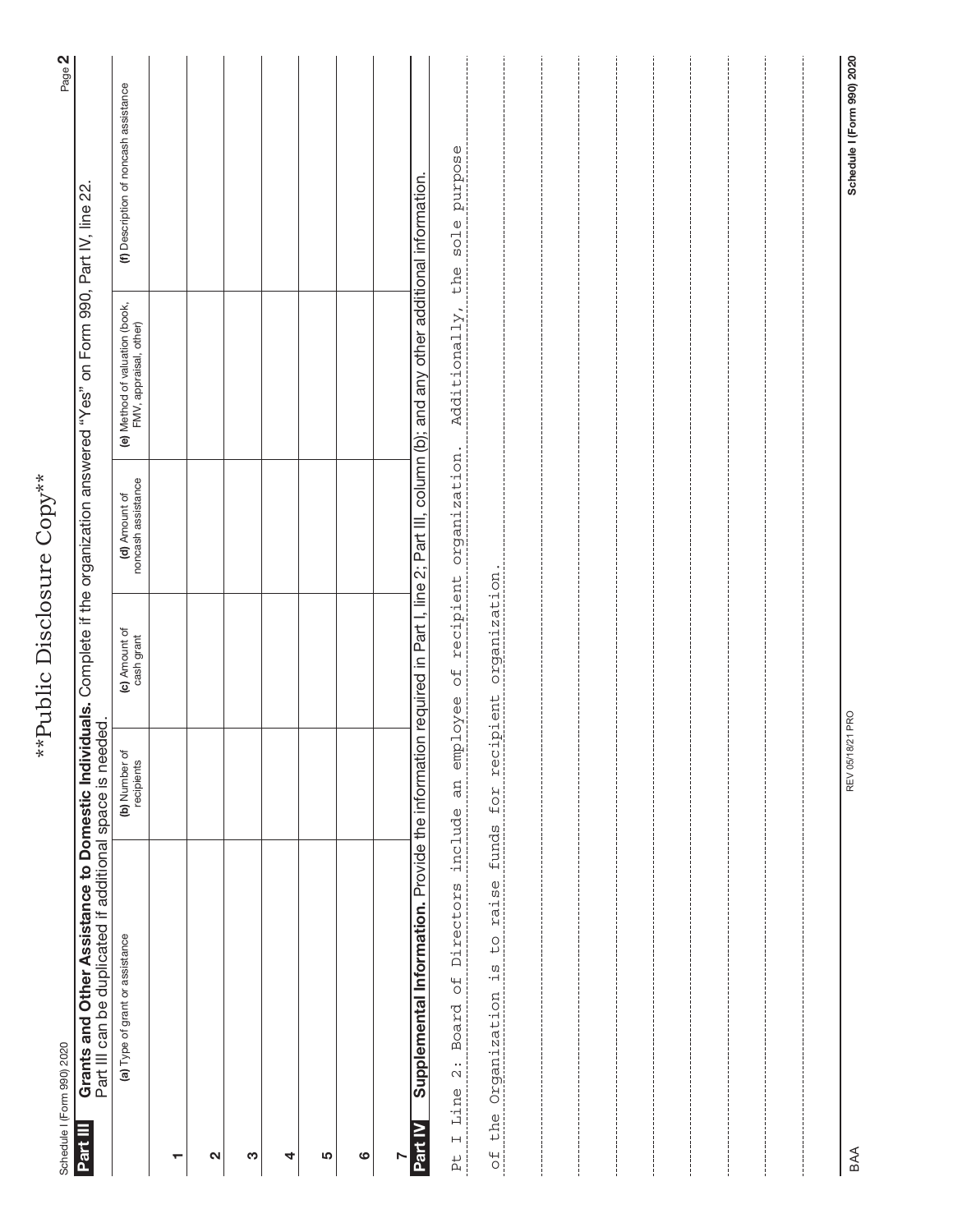**SCHEDULE O (Form 990 or 990-EZ)**

Department of the Treasury Internal Revenue Service

#### **Supplemental Information to Form 990 or 990-EZ** \*\*Public Disclosure Copy\*\*

**Complete to provide information for responses to specific questions on Form 990 or 990-EZ or to provide any additional information.**

Attach to Form 990 or 990-EZ.

▶ Go to *www.irs.gov/Form990* for the latest information.



| Name of the organization | <b>Employer identification number</b> |
|--------------------------|---------------------------------------|
| TREES OF HOPE            | 0311861<br>$76 - 11$                  |

| Pt VI, Line 11b: Form 990 reviewed and approved by Board prior to filing.             |
|---------------------------------------------------------------------------------------|
| Pt VI, Line 12c: Conflict of Interest policy is circulated to all Board members       |
| annually. Board members are required to send signed acknowledgement and any conflicts |
| to Board for review. Executive Director monitors during the year.                     |
| Pt VI, Line 15a: Compensation is reviewed by Executive Committee and approved         |
| by Board. Based on comparable information, if available or a reasonable standard      |
| of compensation for type of organization. No bonuses or commissions are paid.         |
| Pt VI, Line 19: Forms are available for inspection by request during regular          |
| office hours.                                                                         |
|                                                                                       |
|                                                                                       |
|                                                                                       |
|                                                                                       |
|                                                                                       |
|                                                                                       |
|                                                                                       |
|                                                                                       |
|                                                                                       |
|                                                                                       |
|                                                                                       |
|                                                                                       |
|                                                                                       |
|                                                                                       |
|                                                                                       |
|                                                                                       |
|                                                                                       |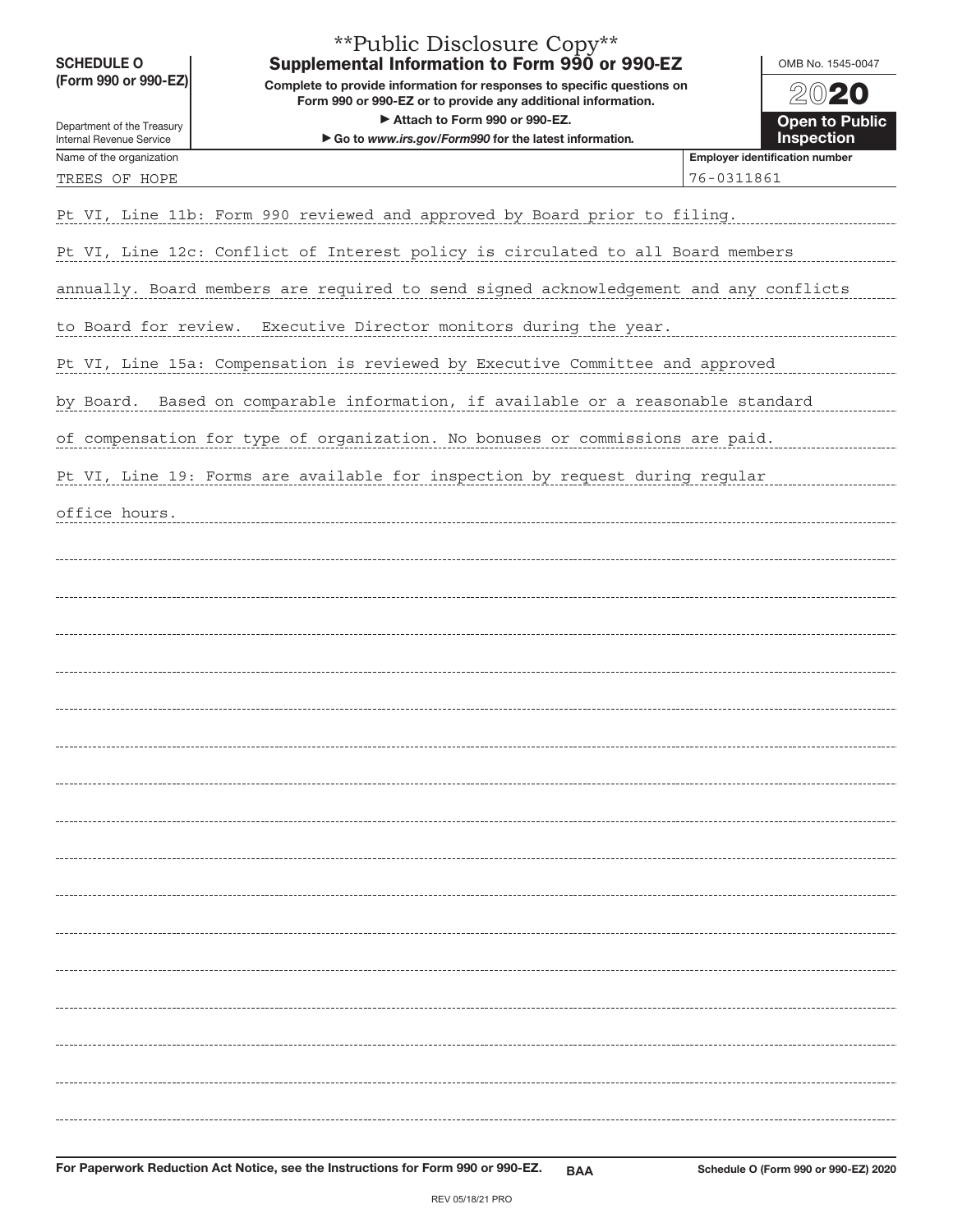|                                                             |                                                                                                                                                                                                                    | *Public Disclosure Copy**<br>$\star$                                                                                                                 |                                                                        |                                                                   |                                                      |                                            |                                                    |               |
|-------------------------------------------------------------|--------------------------------------------------------------------------------------------------------------------------------------------------------------------------------------------------------------------|------------------------------------------------------------------------------------------------------------------------------------------------------|------------------------------------------------------------------------|-------------------------------------------------------------------|------------------------------------------------------|--------------------------------------------|----------------------------------------------------|---------------|
| <b>SCHEDULER</b><br>(Form 990)                              |                                                                                                                                                                                                                    | ▶ Complete if the organization answered "Yes" on Form 990, Part IV, line 33, 34, 35b, 36, or 37.<br>Related Organizations and Unrelated Partnerships |                                                                        |                                                                   |                                                      |                                            | OMB No. 1545-0047<br><b>OC</b>                     |               |
| Department of the Treasury<br>Internal Revenue Service      |                                                                                                                                                                                                                    | ▶ Go to www.irs.gov/Form990 for instructions and the latest information.                                                                             | Attach to Form 990.                                                    |                                                                   |                                                      |                                            | <b>Open to Public</b><br>Inspection                |               |
| <b>HOPE</b><br>Name of the organization<br>FJ<br>O<br>TREES |                                                                                                                                                                                                                    |                                                                                                                                                      |                                                                        |                                                                   |                                                      | 76-0311861                                 | Employer identification number                     |               |
| Part I                                                      | Complete<br>Identification of Disregarded Entities.                                                                                                                                                                | if the organization answered "Yes" on Form 990, Part IV, line 33.                                                                                    |                                                                        |                                                                   |                                                      |                                            |                                                    |               |
|                                                             | (a)<br>Name, address, and EIN (if applicable) of disregarded entity                                                                                                                                                |                                                                                                                                                      | Primary activity<br>€                                                  | Legal domicile (state<br>or foreign country)<br>$\widehat{\circ}$ | Total income<br>Ξ                                    | End-of-year assets<br>$\circledcirc$       | Direct controlling<br>entity<br>ε                  |               |
| $\widehat{z}$                                               |                                                                                                                                                                                                                    |                                                                                                                                                      |                                                                        |                                                                   |                                                      |                                            |                                                    |               |
| $\Omega$                                                    |                                                                                                                                                                                                                    |                                                                                                                                                      |                                                                        |                                                                   |                                                      |                                            |                                                    |               |
| <u>ල</u>                                                    |                                                                                                                                                                                                                    |                                                                                                                                                      |                                                                        |                                                                   |                                                      |                                            |                                                    |               |
| E                                                           |                                                                                                                                                                                                                    |                                                                                                                                                      |                                                                        |                                                                   |                                                      |                                            |                                                    |               |
| <u>ම</u>                                                    |                                                                                                                                                                                                                    |                                                                                                                                                      |                                                                        |                                                                   |                                                      |                                            |                                                    |               |
| $\bullet$                                                   |                                                                                                                                                                                                                    |                                                                                                                                                      |                                                                        |                                                                   |                                                      |                                            |                                                    |               |
| Part II                                                     | Identification of Related Tax-Exempt Organizations. Complete if the organization answered "Yes" on Form 990, Part IV, line 34, because it had<br>one or more related tax-exempt organizations during the tax year. |                                                                                                                                                      |                                                                        |                                                                   |                                                      |                                            |                                                    |               |
|                                                             | (a)<br>Name, address, and EIN of related organization                                                                                                                                                              | Primary activity<br>€                                                                                                                                | Legal domicile (state<br>or foreign country)<br>$\widehat{\mathbf{c}}$ | (d)<br>Exempt Code section                                        | Public charity status<br>(if section 501(c)(3))<br>ම | Direct controlling<br>entity<br>$\epsilon$ | (g)<br>Section 512(b)(13)<br>controlled<br>entity? |               |
|                                                             |                                                                                                                                                                                                                    |                                                                                                                                                      |                                                                        |                                                                   |                                                      |                                            | Yes                                                | $\frac{1}{2}$ |
| ହା                                                          | 6897 ARDMORE STREET HOUSTON TX 77054<br>(1) STAR OF HOPE MISSION $74 - 1152599$                                                                                                                                    | RELIEF<br><b>HOMELESS</b>                                                                                                                            | ΣZ                                                                     | $501(C)$ (3)                                                      | 170(b) (1) (A) (v1)                                  | N/A                                        |                                                    | $\times$      |
| $\overline{\mathbf{e}}$                                     |                                                                                                                                                                                                                    |                                                                                                                                                      |                                                                        |                                                                   |                                                      |                                            |                                                    |               |
| $\overline{4}$                                              |                                                                                                                                                                                                                    |                                                                                                                                                      |                                                                        |                                                                   |                                                      |                                            |                                                    |               |
| <u>(5)</u>                                                  |                                                                                                                                                                                                                    |                                                                                                                                                      |                                                                        |                                                                   |                                                      |                                            |                                                    |               |
| $\circledcirc$                                              |                                                                                                                                                                                                                    |                                                                                                                                                      |                                                                        |                                                                   |                                                      |                                            |                                                    |               |
| E                                                           |                                                                                                                                                                                                                    |                                                                                                                                                      |                                                                        |                                                                   |                                                      |                                            |                                                    |               |
|                                                             | For Paperwork Reduction Act Notice, see the Instructions for Form 990.                                                                                                                                             | BAA                                                                                                                                                  | REV 05/18/21 PRO                                                       |                                                                   |                                                      |                                            | Schedule R (Form 990) 2020                         |               |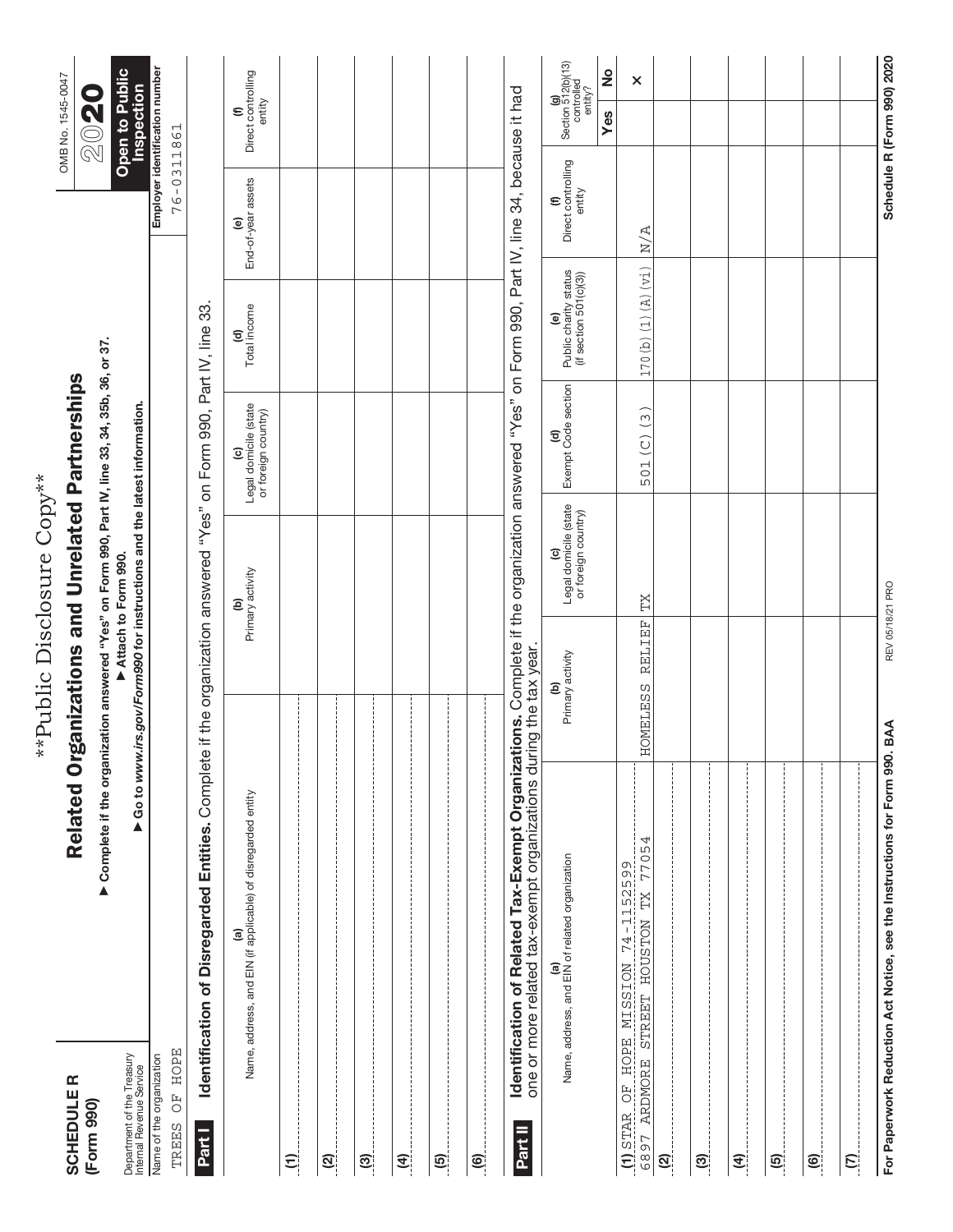| Schedule R (Form 990) 2020 |                                                                             |                                                                                                                                                                    |                                                                            |                                                                        |                                                                                                       | 4                                                      | ١                                                                      |                                      |                                        |                                                                                              |                                         |               | Page 2                                                                                                             |
|----------------------------|-----------------------------------------------------------------------------|--------------------------------------------------------------------------------------------------------------------------------------------------------------------|----------------------------------------------------------------------------|------------------------------------------------------------------------|-------------------------------------------------------------------------------------------------------|--------------------------------------------------------|------------------------------------------------------------------------|--------------------------------------|----------------------------------------|----------------------------------------------------------------------------------------------|-----------------------------------------|---------------|--------------------------------------------------------------------------------------------------------------------|
| Part III                   |                                                                             | Identification of Related Organizations Taxable<br>because it had one or more related organizations                                                                |                                                                            | treated as a partnership during the tax year.                          |                                                                                                       |                                                        |                                                                        |                                      |                                        | as a Partnership. Complete if the organization answered "Yes" on Form 990, Part IV, line 34, |                                         |               |                                                                                                                    |
|                            | Name, address, and EIN of<br>related organization<br>$\widehat{\mathbf{c}}$ | Primary activity<br>$\widehat{e}$                                                                                                                                  | Legal<br>domicile<br>(state or<br>foreign<br>country)<br>$\widehat{\circ}$ | (d)<br>Direct controlling<br>entity                                    | tax under<br>sections 512-514)<br>income (related,<br>excluded from<br>Predominant<br>unrelated,<br>ම |                                                        | Share of total<br>income<br>$\bm{\epsilon}$                            | Share of end-of-<br>year assets<br>ම | Disproportionate<br>Ξ                  | amount in box 20<br>of Schedule K-1<br>Code V-UBI<br>(Form 1065)<br>ε                        | General or<br>managing<br>partner?<br>⊜ |               | Percentage<br>ownership<br>E                                                                                       |
|                            |                                                                             |                                                                                                                                                                    |                                                                            |                                                                        |                                                                                                       |                                                        |                                                                        |                                      | Yes                                    | $\frac{1}{2}$                                                                                | Yes                                     | $\frac{1}{2}$ |                                                                                                                    |
| $\widehat{E}$              |                                                                             |                                                                                                                                                                    |                                                                            |                                                                        |                                                                                                       |                                                        |                                                                        |                                      |                                        |                                                                                              |                                         |               |                                                                                                                    |
| ହ                          |                                                                             |                                                                                                                                                                    |                                                                            |                                                                        |                                                                                                       |                                                        |                                                                        |                                      |                                        |                                                                                              |                                         |               |                                                                                                                    |
| $\odot$                    |                                                                             |                                                                                                                                                                    |                                                                            |                                                                        |                                                                                                       |                                                        |                                                                        |                                      |                                        |                                                                                              |                                         |               |                                                                                                                    |
| $\overline{f}$             |                                                                             |                                                                                                                                                                    |                                                                            |                                                                        |                                                                                                       |                                                        |                                                                        |                                      |                                        |                                                                                              |                                         |               |                                                                                                                    |
| $\overline{[6]}$           |                                                                             |                                                                                                                                                                    |                                                                            |                                                                        |                                                                                                       |                                                        |                                                                        |                                      |                                        |                                                                                              |                                         |               |                                                                                                                    |
| $\odot$                    |                                                                             |                                                                                                                                                                    |                                                                            |                                                                        |                                                                                                       |                                                        |                                                                        |                                      |                                        |                                                                                              |                                         |               |                                                                                                                    |
| $\overline{C}$             |                                                                             |                                                                                                                                                                    |                                                                            |                                                                        |                                                                                                       |                                                        |                                                                        |                                      |                                        |                                                                                              |                                         |               |                                                                                                                    |
| Part IV                    |                                                                             | line 34, because it had one or more related organizations treated as a corporation or trust during the tax year<br>Identification of Related Organizations Taxable |                                                                            |                                                                        |                                                                                                       |                                                        |                                                                        |                                      |                                        | as a Corporation or Trust. Complete if the organization answered "Yes" on Form 990, Part IV, |                                         |               |                                                                                                                    |
|                            | Name, address, and EIN of related organization<br>$\widehat{\mathbf{c}}$    |                                                                                                                                                                    | Primary activity<br>ව                                                      | (state or foreign country)<br>Legal domicile<br>$\widehat{\mathbf{c}}$ |                                                                                                       | Direct controlling<br>entity<br>$\widehat{\mathbf{c}}$ | (C corp, S corp, or trust)<br>Type of entity<br>$\widehat{\mathbf{e}}$ |                                      | Share of total<br>income<br>$\epsilon$ | end-of-year assets<br>Share of<br>$\widehat{\mathbf{e}}$                                     | Percentage<br>ownership<br>ε            |               | $\begin{array}{c}\n\text{(i)}\\ \n\text{Section 512(b)(13)}\\ \n\text{controlled}\\ \n\text{entity?}\n\end{array}$ |
|                            |                                                                             |                                                                                                                                                                    |                                                                            |                                                                        |                                                                                                       |                                                        |                                                                        |                                      |                                        |                                                                                              |                                         | Yes           | $\frac{1}{2}$                                                                                                      |
| $\widehat{E}$              |                                                                             |                                                                                                                                                                    |                                                                            |                                                                        |                                                                                                       |                                                        |                                                                        |                                      |                                        |                                                                                              |                                         |               |                                                                                                                    |
| ହା                         |                                                                             |                                                                                                                                                                    |                                                                            |                                                                        |                                                                                                       |                                                        |                                                                        |                                      |                                        |                                                                                              |                                         |               |                                                                                                                    |
| $\odot$                    |                                                                             |                                                                                                                                                                    |                                                                            |                                                                        |                                                                                                       |                                                        |                                                                        |                                      |                                        |                                                                                              |                                         |               |                                                                                                                    |
| $\overline{4}$             |                                                                             |                                                                                                                                                                    |                                                                            |                                                                        |                                                                                                       |                                                        |                                                                        |                                      |                                        |                                                                                              |                                         |               |                                                                                                                    |
| $\overline{[6]}$           |                                                                             |                                                                                                                                                                    |                                                                            |                                                                        |                                                                                                       |                                                        |                                                                        |                                      |                                        |                                                                                              |                                         |               |                                                                                                                    |
| $\bullet$                  |                                                                             |                                                                                                                                                                    |                                                                            |                                                                        |                                                                                                       |                                                        |                                                                        |                                      |                                        |                                                                                              |                                         |               |                                                                                                                    |
| $\overline{C}$             |                                                                             |                                                                                                                                                                    |                                                                            |                                                                        |                                                                                                       |                                                        |                                                                        |                                      |                                        |                                                                                              |                                         |               |                                                                                                                    |
| BAA                        |                                                                             |                                                                                                                                                                    |                                                                            |                                                                        | <b>REV 05/18/21 PRO</b>                                                                               |                                                        |                                                                        |                                      |                                        |                                                                                              | Schedule R (Form 990) 2020              |               |                                                                                                                    |

# \*\*Public Disclosure Copy\*\* \*\*Public Disclosure Copy\*\*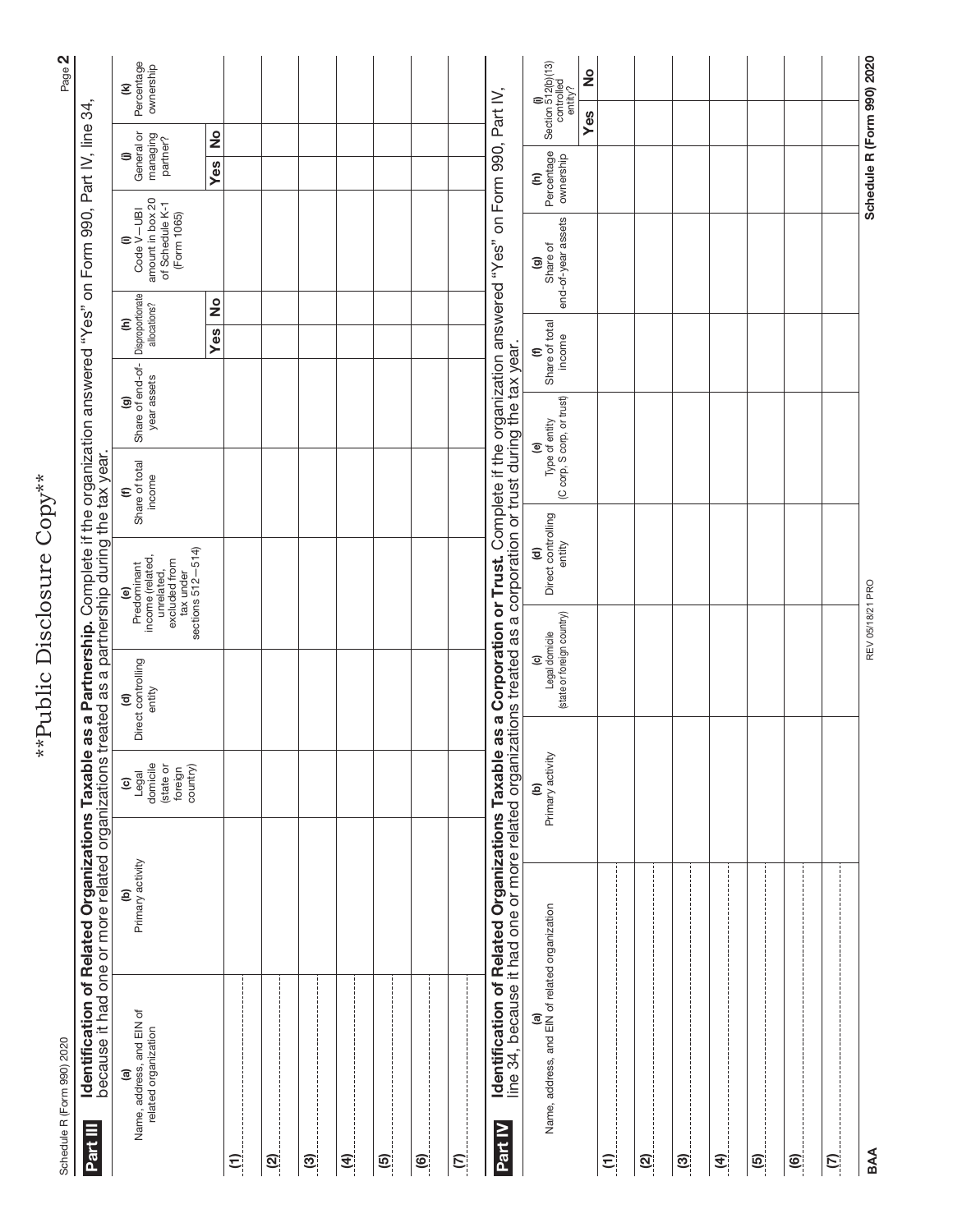| j                                                                            |  |  |  |
|------------------------------------------------------------------------------|--|--|--|
|                                                                              |  |  |  |
|                                                                              |  |  |  |
|                                                                              |  |  |  |
|                                                                              |  |  |  |
|                                                                              |  |  |  |
|                                                                              |  |  |  |
|                                                                              |  |  |  |
|                                                                              |  |  |  |
|                                                                              |  |  |  |
|                                                                              |  |  |  |
|                                                                              |  |  |  |
|                                                                              |  |  |  |
|                                                                              |  |  |  |
|                                                                              |  |  |  |
|                                                                              |  |  |  |
|                                                                              |  |  |  |
|                                                                              |  |  |  |
|                                                                              |  |  |  |
|                                                                              |  |  |  |
|                                                                              |  |  |  |
|                                                                              |  |  |  |
|                                                                              |  |  |  |
|                                                                              |  |  |  |
|                                                                              |  |  |  |
|                                                                              |  |  |  |
|                                                                              |  |  |  |
|                                                                              |  |  |  |
|                                                                              |  |  |  |
|                                                                              |  |  |  |
|                                                                              |  |  |  |
|                                                                              |  |  |  |
|                                                                              |  |  |  |
|                                                                              |  |  |  |
|                                                                              |  |  |  |
|                                                                              |  |  |  |
|                                                                              |  |  |  |
|                                                                              |  |  |  |
|                                                                              |  |  |  |
|                                                                              |  |  |  |
|                                                                              |  |  |  |
|                                                                              |  |  |  |
|                                                                              |  |  |  |
|                                                                              |  |  |  |
|                                                                              |  |  |  |
|                                                                              |  |  |  |
|                                                                              |  |  |  |
|                                                                              |  |  |  |
|                                                                              |  |  |  |
|                                                                              |  |  |  |
|                                                                              |  |  |  |
|                                                                              |  |  |  |
|                                                                              |  |  |  |
|                                                                              |  |  |  |
|                                                                              |  |  |  |
|                                                                              |  |  |  |
|                                                                              |  |  |  |
|                                                                              |  |  |  |
|                                                                              |  |  |  |
|                                                                              |  |  |  |
|                                                                              |  |  |  |
|                                                                              |  |  |  |
|                                                                              |  |  |  |
|                                                                              |  |  |  |
|                                                                              |  |  |  |
|                                                                              |  |  |  |
|                                                                              |  |  |  |
| ׇ֧֦֦֦֦֦֧ׅ֧֦֧֪֦֧֛֛֛֛֦֧ׅ֧֦֛֛֛֛֛֛֛֛֛֛֛֛֛֛֛֚֚֡֓֝֝֘֝֘֝֬֜֝֓֜֝֜֝֜֜֜֜֓֜֜֜֜֜֜֜֜֜֜֜֜֜֜ |  |  |  |
| I                                                                            |  |  |  |
|                                                                              |  |  |  |
| $\ddot{\phantom{a}}$<br>i                                                    |  |  |  |
| ļ<br>$\overline{\phantom{a}}$                                                |  |  |  |
|                                                                              |  |  |  |
| l                                                                            |  |  |  |
| Schar<br><sup>2</sup>                                                        |  |  |  |
|                                                                              |  |  |  |

Transactions With Related Organizations. Complete if the organization answered "Yes" on Form 990, Part IV, line 34, 35b, or 36. **Part V Transactions With Related Organizations.** Complete if the organization answered "Yes" on Form 990, Part IV, line 34, 35b, or 36. Part V

|                   |     | Schedule R (Form 990) 2020            |                 |                                 | REV 05/18/21 PRO                                                                                                                                                                                                                                 | BAA              |
|-------------------|-----|---------------------------------------|-----------------|---------------------------------|--------------------------------------------------------------------------------------------------------------------------------------------------------------------------------------------------------------------------------------------------|------------------|
|                   |     |                                       |                 |                                 |                                                                                                                                                                                                                                                  | 9                |
|                   |     |                                       |                 |                                 |                                                                                                                                                                                                                                                  | ම                |
|                   |     |                                       |                 |                                 |                                                                                                                                                                                                                                                  | E                |
|                   |     |                                       |                 |                                 |                                                                                                                                                                                                                                                  | ම                |
|                   |     |                                       |                 |                                 |                                                                                                                                                                                                                                                  | ସ                |
|                   |     |                                       |                 |                                 |                                                                                                                                                                                                                                                  | $\widehat{\tau}$ |
|                   |     | Method of determining amount involved | Amount involved | Transaction<br>$type(a-s)$<br>ම | Name of related organization                                                                                                                                                                                                                     |                  |
|                   |     |                                       |                 |                                 | for information on who must complete this line, including covered relationships and transaction thresholds.<br>If the answer to any of the above is "Yes," see the instructions<br>2                                                             |                  |
| ×                 |     | $\frac{6}{1}$                         |                 |                                 | Other transfer of cash or property from related organization(s)<br>ဖ                                                                                                                                                                             |                  |
| $\times$          |     | $\frac{1}{\tau}$                      |                 |                                 | Other transfer of cash or property to related organization(s)<br>L,                                                                                                                                                                              |                  |
| $\mathsf{\times}$ |     | $\frac{1}{2}$                         |                 |                                 | Reimbursement paid by related organization(s) for expenses<br>ਰ                                                                                                                                                                                  |                  |
| $\pmb{\times}$    |     | $\frac{1}{1}$                         |                 |                                 | Reimbursement paid to related organization(s) for expenses<br>Q                                                                                                                                                                                  |                  |
| $\times$          |     | $\frac{1}{1}$                         |                 |                                 | Sharing of paid employees with related organization(s).<br>$\circ$                                                                                                                                                                               |                  |
| $\times$          |     | $\tilde{=}$                           |                 |                                 | th related organization(s)<br>Sharing of facilities, equipment, mailing lists, or other assets wi<br>$\blacksquare$                                                                                                                              |                  |
| $\times$          |     | $\mathbf{m}$                          |                 |                                 | Performance of services or membership or fundraising solicitations by related organization(s)<br>٤                                                                                                                                               |                  |
| ×                 |     | ╤                                     |                 |                                 | Performance of services or membership or fundraising solicitations for related organization(s)                                                                                                                                                   |                  |
| $\times$          |     | $\ddot{=}$                            |                 |                                 | Lease of facilities, equipment, or other assets from related organization(s)<br>×                                                                                                                                                                |                  |
| $\times$          |     | ₽                                     |                 |                                 | Lease of facilities, equipment, or other assets to related organization(s)                                                                                                                                                                       |                  |
| $\times$          |     | ₩                                     |                 |                                 | Exchange of assets with related organization(s)                                                                                                                                                                                                  |                  |
| $\times$          |     | 즊                                     |                 |                                 | Purchase of assets from related organization(s)<br>ᇰ                                                                                                                                                                                             |                  |
| $\times$          |     | $\overline{9}$                        |                 |                                 | Sale of assets to related organization(s)                                                                                                                                                                                                        |                  |
| $\times$          |     | $\ddot{}$                             |                 |                                 | Dividends from related organization(s)                                                                                                                                                                                                           |                  |
| $\times$          |     | $\frac{6}{1}$                         |                 |                                 | Loans or loan guarantees by related organization(s)<br>Φ                                                                                                                                                                                         |                  |
| $\times$          |     | $\overline{C}$                        |                 |                                 | Loans or loan guarantees to or for related organization(s)<br>ਹ                                                                                                                                                                                  |                  |
| $\pmb{\times}$    |     | $\frac{1}{1}$                         |                 |                                 | Gift, grant, or capital contribution from related organization(s)<br>ပ                                                                                                                                                                           |                  |
|                   | ×   | $\frac{1}{2}$                         |                 |                                 | Gift, grant, or capital contribution to related organization(s)<br>ء                                                                                                                                                                             |                  |
| $\times$          |     | $\frac{a}{b}$                         |                 |                                 | Receipt of (i) interest, (ii) annuities, (iii) royalties, or (iv) rent from a controlled entity<br>a                                                                                                                                             |                  |
| ž                 | Yes |                                       |                 |                                 | During the tax year, did the organization engage in any of the following transactions with one or more related organizations listed in Parts II-IV?<br>schedule<br>Note: Complete line 1 if any entity is listed in Parts II, III, or IV of this |                  |
|                   |     |                                       |                 |                                 |                                                                                                                                                                                                                                                  |                  |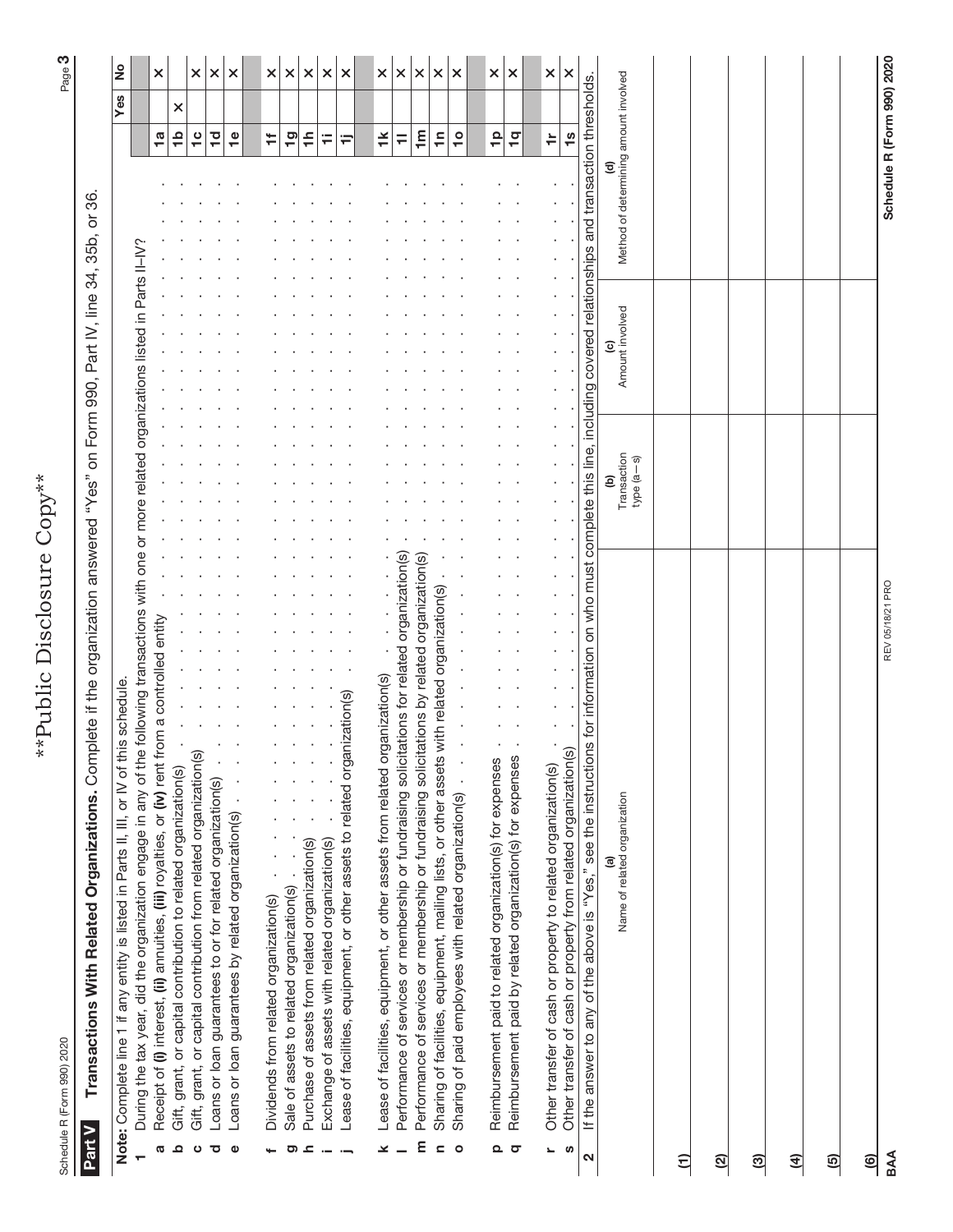| Provide the following information for each entity taxed as a partnership through which the organization conducted more than five percent of its activities (measured by total assets<br>Unrelated Organizations Taxable as a Partnership. Complete if the organization answered "Yes" on Form 990, Part IV, line 37.<br>Part VI |                       |                                                            |                                                                                                    |                                                                                                         |                                        |                                                             |                             |                                                                       |                                         |                         |
|---------------------------------------------------------------------------------------------------------------------------------------------------------------------------------------------------------------------------------------------------------------------------------------------------------------------------------|-----------------------|------------------------------------------------------------|----------------------------------------------------------------------------------------------------|---------------------------------------------------------------------------------------------------------|----------------------------------------|-------------------------------------------------------------|-----------------------------|-----------------------------------------------------------------------|-----------------------------------------|-------------------------|
| or gross revenue) that was not a related organization. See instructions regarding exclusion for certain investment partnerships.                                                                                                                                                                                                |                       |                                                            |                                                                                                    |                                                                                                         |                                        |                                                             |                             |                                                                       |                                         |                         |
| Name, address, and EIN of entity<br>ම                                                                                                                                                                                                                                                                                           | Primary activity<br>ê | Legal domicile<br>(state or foreign<br>country)<br>$\circ$ | unrelated, excluded<br>Predominant<br>income (related,<br>from tax under<br>$\widehat{\mathbf{c}}$ | (e)<br>Are all partners<br>section<br>$\begin{array}{c} 501(0)(3) \\ \text{organizations?} \end{array}$ | Share of<br>total income<br>$\epsilon$ | end-of-year<br>Share of<br>assets<br>$\widehat{\mathbf{e}}$ | Disproportionate<br>Ξ       | amount in box 20<br>of Schedule K-1<br>Code V-UBI<br>(Form 1065)<br>Ξ | General or<br>managing<br>partner?<br>Ξ | Percentage<br>ownership |
|                                                                                                                                                                                                                                                                                                                                 |                       |                                                            | sections $512 - 514$ )                                                                             | $\frac{1}{2}$<br> Yes                                                                                   |                                        |                                                             | $\frac{1}{2}$<br><b>Yes</b> |                                                                       | Yes                                     | $\frac{1}{2}$           |
| $\widehat{\tau}$                                                                                                                                                                                                                                                                                                                |                       |                                                            |                                                                                                    |                                                                                                         |                                        |                                                             |                             |                                                                       |                                         |                         |
| $\Omega$                                                                                                                                                                                                                                                                                                                        |                       |                                                            |                                                                                                    |                                                                                                         |                                        |                                                             |                             |                                                                       |                                         |                         |
| $\mathbf{G}$                                                                                                                                                                                                                                                                                                                    |                       |                                                            |                                                                                                    |                                                                                                         |                                        |                                                             |                             |                                                                       |                                         |                         |
| $\overline{4}$                                                                                                                                                                                                                                                                                                                  |                       |                                                            |                                                                                                    |                                                                                                         |                                        |                                                             |                             |                                                                       |                                         |                         |
| <u>(5)</u>                                                                                                                                                                                                                                                                                                                      |                       |                                                            |                                                                                                    |                                                                                                         |                                        |                                                             |                             |                                                                       |                                         |                         |
| $\bullet$                                                                                                                                                                                                                                                                                                                       |                       |                                                            |                                                                                                    |                                                                                                         |                                        |                                                             |                             |                                                                       |                                         |                         |
| $\overline{c}$                                                                                                                                                                                                                                                                                                                  |                       |                                                            |                                                                                                    |                                                                                                         |                                        |                                                             |                             |                                                                       |                                         |                         |
| $\circ$                                                                                                                                                                                                                                                                                                                         |                       |                                                            |                                                                                                    |                                                                                                         |                                        |                                                             |                             |                                                                       |                                         |                         |
| $\overline{6}$                                                                                                                                                                                                                                                                                                                  |                       |                                                            |                                                                                                    |                                                                                                         |                                        |                                                             |                             |                                                                       |                                         |                         |
| $\overline{10}$                                                                                                                                                                                                                                                                                                                 |                       |                                                            |                                                                                                    |                                                                                                         |                                        |                                                             |                             |                                                                       |                                         |                         |
| $\overline{[11]}$                                                                                                                                                                                                                                                                                                               |                       |                                                            |                                                                                                    |                                                                                                         |                                        |                                                             |                             |                                                                       |                                         |                         |
| (12)                                                                                                                                                                                                                                                                                                                            |                       |                                                            |                                                                                                    |                                                                                                         |                                        |                                                             |                             |                                                                       |                                         |                         |
| (13)                                                                                                                                                                                                                                                                                                                            |                       |                                                            |                                                                                                    |                                                                                                         |                                        |                                                             |                             |                                                                       |                                         |                         |
| (14)                                                                                                                                                                                                                                                                                                                            |                       |                                                            |                                                                                                    |                                                                                                         |                                        |                                                             |                             |                                                                       |                                         |                         |
| (15)                                                                                                                                                                                                                                                                                                                            |                       |                                                            |                                                                                                    |                                                                                                         |                                        |                                                             |                             |                                                                       |                                         |                         |
| (16)                                                                                                                                                                                                                                                                                                                            |                       |                                                            |                                                                                                    |                                                                                                         |                                        |                                                             |                             |                                                                       |                                         |                         |
| BAA                                                                                                                                                                                                                                                                                                                             |                       |                                                            |                                                                                                    | REV 05/18/21 PRO                                                                                        |                                        |                                                             |                             |                                                                       | Schedule R (Form 990) 2020              |                         |

\*\*Public Disclosure Copy\*\* \*\*Public Disclosure Copy\*\*

Schedule R (Form 990) 2020 Page **4** Schedule R (Form 990) 2020

Page 4